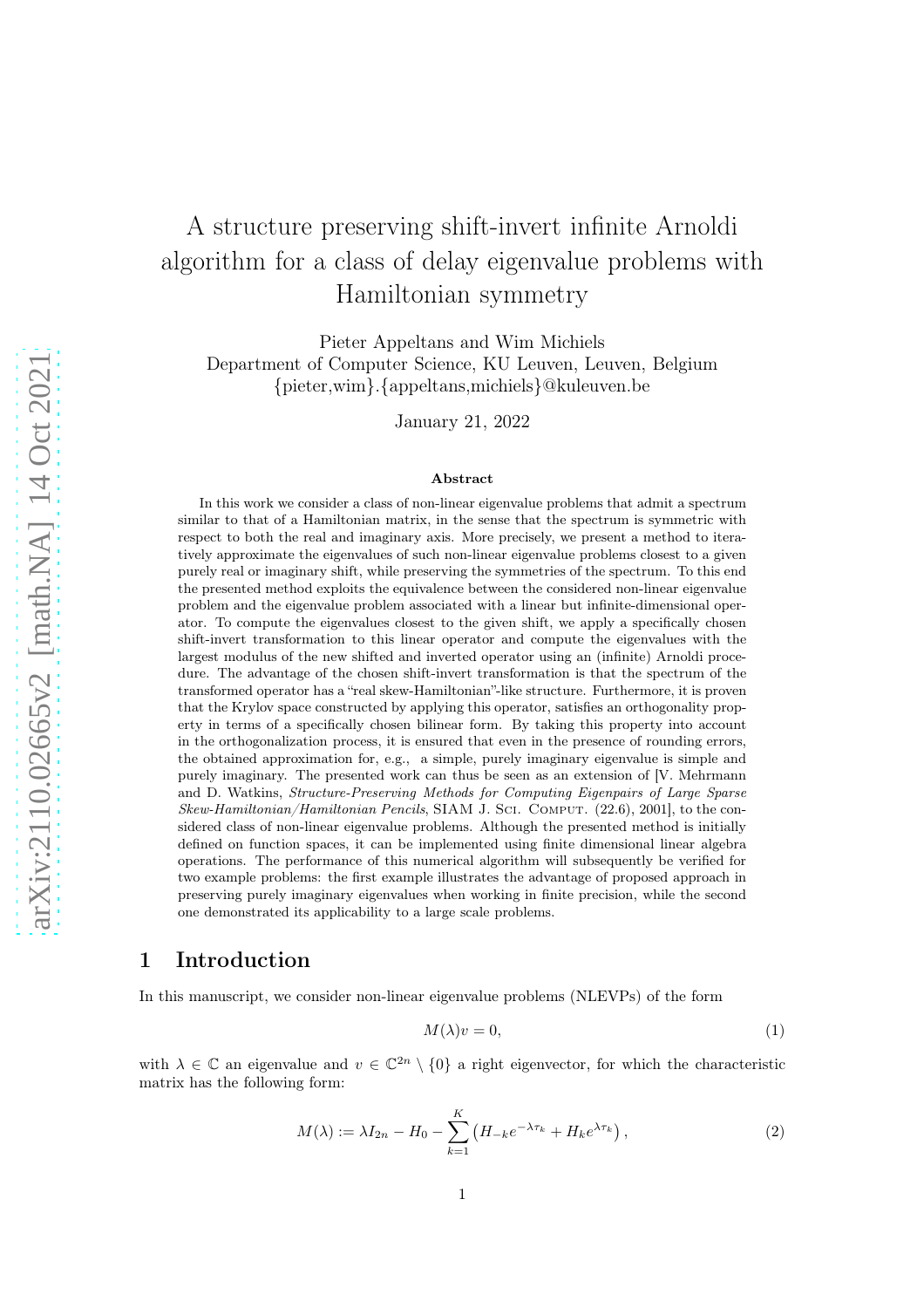<span id="page-1-2"></span>with  $0 < \tau_1 < ... < \tau_K < \infty$  discrete delays and  $I_{2n}$  the identity matrix of size  $2n$ . The matrices  $H_0, H_1, H_{-1}, \ldots, H_K$  and  $H_{-K}$  belong to  $\mathbb{R}^{2n \times 2n}$  and satisfy the following assumption.

**Assumption 1.** The matrix  $H_0$  is Hamiltonian meaning that

<span id="page-1-3"></span>
$$
\left(JH_0\right)^{\top} = JH_0\tag{3}
$$

and the matrices  $H_k$  and  $H_{-k}$  are related via

<span id="page-1-4"></span>
$$
\left(JH_{-k}\right)^{\top} = JH_k \text{ for } k = 1, \dots, K,\tag{4}
$$

with the matrix  $J$  defined as

$$
J:=\begin{bmatrix} 0 & I_n \\ -I_n & 0 \end{bmatrix}.
$$

The goal of this paper is to develop a method to accurately compute the eigenvalues of [\(1\)](#page-0-0) that lie close to the imaginary axis when the dimension of the characteristic matrix is large.

A motivation for considering NLEVPs with a characteristic matrix of form [\(2\)](#page-0-1), stems from a popular approach to compute the  $\mathcal{H}_{\infty}$ -norm, which is an important performance measure in the robust control framework as it can be used to quantify both the input-to-output noise suppression and the distance to instability of the system [\[10,](#page-24-0) [25\]](#page-24-1), of dynamical time-delay systems. More specifically, consider the following state-space time-delay system

<span id="page-1-0"></span>
$$
\begin{cases}\n\dot{x}(t) = A_0 x(t) + \sum_{k=1}^{K} A_k x(t - \tau_k) + B w(t) \\
z(t) = C x(t)\n\end{cases} \n\tag{5}
$$

with  $x(t) \in \mathbb{R}^n$  the state,  $w(t) \in \mathbb{R}^m$  the performance input,  $z(t) \in \mathbb{R}^p$  the performance output,  $0 < \tau_1 < ... < \tau_K < \infty$  discrete delays and  $A_0, ..., A_K, B$  and C real-valued matrices of appropriate dimensions. If system [\(5\)](#page-1-0) is exponentially stable, its  $\mathcal{H}_{\infty}$ -norm is defined as

$$
||T(\cdot)||_{\mathcal{H}_{\infty}} := \max_{\omega \in \mathbb{R}^+} ||T(\jmath\omega)||_2,
$$

with  $\gamma$  the imaginary unit and  $T(\cdot)$  the transfer matrix of the system that describes the system's input-output map in the frequency domain:

$$
T(j\omega) := C\left(j\omega I - A_0 - \sum_{k=1}^K A_k e^{-j\omega \tau_k}\right)^{-1} B.
$$

To compute this  $\mathcal{H}_{\infty}$ -norm for time-delay systems, the methods presented in [\[6,](#page-24-2) [18](#page-24-3)] use a level set approach, which can be seen as an extension of the well-known Boyd-Balakrishnan-Bruinsma-Steinbuch algorithm [\[3,](#page-23-0) [4](#page-23-1)] to time-delay systems. An important component of such level set algorithms is to check whether for a given  $\gamma > 0$  the inequality  $||T(\cdot)||_{\mathcal{H}_{\infty}} \geq \gamma$  holds. To verify whether this inequality holds in the case of time-delay systems of form [\(5\)](#page-1-0), the following equivalence from [\[18,](#page-24-3) Lemma 2.1] is used: for  $\omega \in \mathbb{R}$  the matrix  $T(\omega)$  has a singular value equal to  $\gamma$  if and only if  $\omega$  is a solution of the NLEVP associated with the following characteristic matrix,

<span id="page-1-1"></span>
$$
\lambda \begin{bmatrix} I_n & 0 \\ 0 & I_n \end{bmatrix} - \begin{bmatrix} A_0 & \gamma^{-1} B B^{\top} \\ -\gamma^{-1} C^{\top} C & -A_0^{\top} \end{bmatrix} - \sum_{k=1}^K \left( \begin{bmatrix} A_k & 0 \\ 0 & 0 \end{bmatrix} e^{-\lambda \tau_k} + \begin{bmatrix} 0 & 0 \\ 0 & -A_k^{\top} \end{bmatrix} e^{\lambda \tau_k} \right). \tag{6}
$$

Verifying whether  $||T(\cdot)||_{\mathcal{H}_{\infty}} \geq \gamma$  is thus equivalent with checking whether the NLEVP associated with  $(6)$  has purely imaginary solutions. For this application, it is thus important to be able to accurately compute purely imaginary eigenvalues of the NLEVP associated with [\(6\)](#page-1-1). Notice that this characteristic matrix fits the structure given in [\(2\)](#page-0-1).

Next, we will see that the spectrum, i.e., the set of eigenvalues, of the considered NLEVP has some interesting features. Firstly, notice that the considered NLEVP bears some similarities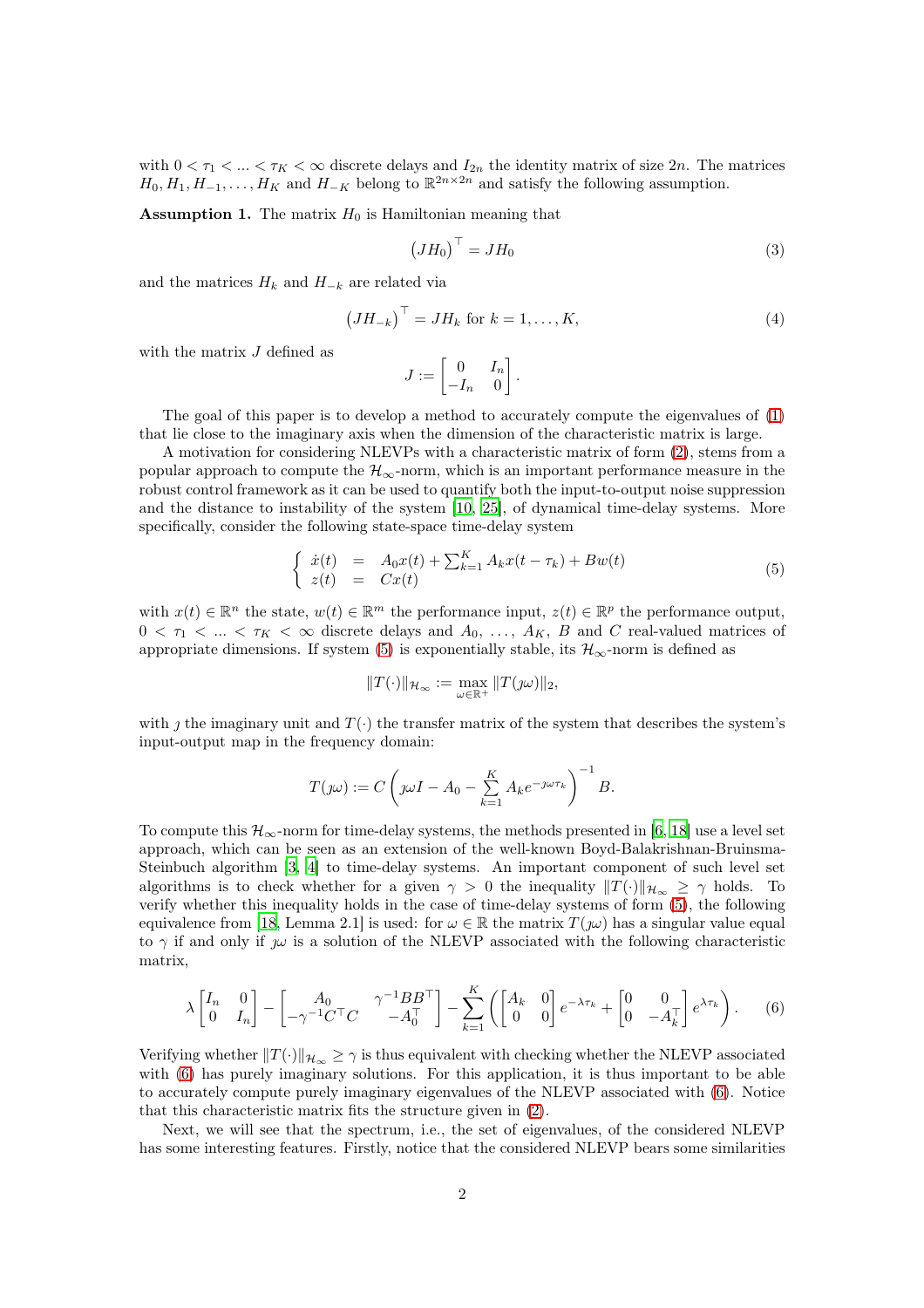with a retarded delay eigenvalue problem (RDEVP) [\[5](#page-24-4), [9](#page-24-5), [20](#page-24-6)], but in contrast has both positive and negative delays. It is therefore not surprising that, similar to RDEVPs, non-trivial (at least one of the matrices  $H_k$  for  $k \neq 0$  is non-zero) NLEVPs of the considered class have infinitely many eigenvalues. However, in contrast to RDEVPs, there does not exist a right half plane that contains only finitely many eigenvalues. Secondly, due to the considered structure of the characteristic matrix and Assumption [1,](#page-1-2) the considered class of NLEVPs can be seen as an extension of the linear eigenvalue problem

<span id="page-2-1"></span>
$$
(I_{2n}\lambda - H)v = 0,\t\t(7)
$$

with  $H \in \mathbb{R}^{2n \times 2n}$  a Hamiltonian matrix, as studied in, among others, [\[2,](#page-23-2) [17](#page-24-7), [23\]](#page-24-8). It is well known that the spectrum of such eigenvalue problems is symmetric with respect to both the real and imaginary axis, meaning that eigenvalues appear either in quadruplets  $(\lambda, \overline{\lambda}, -\lambda \text{ and } -\overline{\lambda})$  or in purely real or imaginary pairs ( $\lambda$  and  $-\lambda$ ) [\[15\]](#page-24-9). In the next section we will see that the spectrum of the considered NLEVP possesses the same symmetries.

As mentioned before, we are interested in the case for which characteristic matrix [\(2\)](#page-0-1) is large. For linear, finite dimensional eigenvalue problems, Krylov subspace methods, such as the (shift-invert) Arnoldi method, are well established [\[21\]](#page-24-10) to iteratively approximate the eigenvalues closest to a given shift when the dimension of the eigenvalue problem is large. Recently, these methods have been generalized to NLEVPs, such as DEVPs, see for example [\[7,](#page-24-11) [11](#page-24-12), [12](#page-24-13), [13](#page-24-14), [24](#page-24-15)]. In the case of DEVPs, the method presented in [\[11\]](#page-24-12) can be interpreted in two ways: firstly, it can be understood as applying the Arnoldi method to a sufficiently large linearisation of the original DEVP with vectors of increasing length and secondly as applying the Arnoldi method to an associated linear but infinite dimensional operator resulting in a Krylov subspace that is spanned by functions (more specifically polynomials) instead of vectors. This last interpretation gave rise to its name, the infinite Arnoldi method. However, for eigenvalue problems with a Hamiltonian structure, as considered here, the regular shift-invert (infinite) Arnoldi method destroys the particular structure of the spectrum. For linear finite-dimensional eigenvalue problems, a modified shift-invert Arnoldi approach was therefore developed in [\[17\]](#page-24-7) which preserves the Hamiltonian structure. This approach was subsequently generalized to both matrix pencils and polynomial eigenvalue problems in [\[14](#page-24-16)] and [\[16](#page-24-17)], respectively. The goal of this paper is to extend this method to the considered class of NLEVP.

The remainder of this work is structured as follows. Section [2](#page-2-0) recalls some preliminary results: first some properties of the spectrum of [\(1\)](#page-0-0) are highlighted, next the most important components of the structure preserving shift-invert Arnoldi method for linear Hamiltonian eigenvalue problems of finite dimension from [\[17](#page-24-7)] are reviewed and finally the equivalence of NLEVP [\(1\)](#page-0-0) with the eigenvalue problem associated with a linear operator acting on an infinite dimensional space is demonstrated. In Section [3,](#page-8-0) the structure preserving shift-invert Arnoldi method from [\[17](#page-24-7)] is generalized to NLEVP [\(1\)](#page-0-0) using the aforementioned equivalence with a linear, but infinite dimensional eigenvalue problem. This section also presents an algorithmic implementation of the structure preserving shift-invert infinite Arnoldi method that is defined on the infinite dimensional function space associated with the operator. Subsequently Sections [4](#page-13-0) and [5](#page-15-0) discus how this method can be implemented using finite dimensional operations for  $\sigma = 0$  and  $\sigma \neq 0$ , respectively, with  $\sigma$  the shift employed in the (shift-invert) Arnoldi method. Next, Section [6](#page-19-0) applies the resulting numerical implementations on two examples. The first example illustrates that the presented method indeed preserves the Hamiltonian structure of the spectrum, while the second example demonstrates its applicability to large-scale systems. Finally, Section [7](#page-21-0) draws some concluding remarks.

#### <span id="page-2-0"></span>2 Preliminary results

In this section we will recall some important preliminary results. First some properties of NLEVP [\(1\)](#page-0-0) will be examined. Next, we will briefly review the structure preserving shift-invert Arnoldi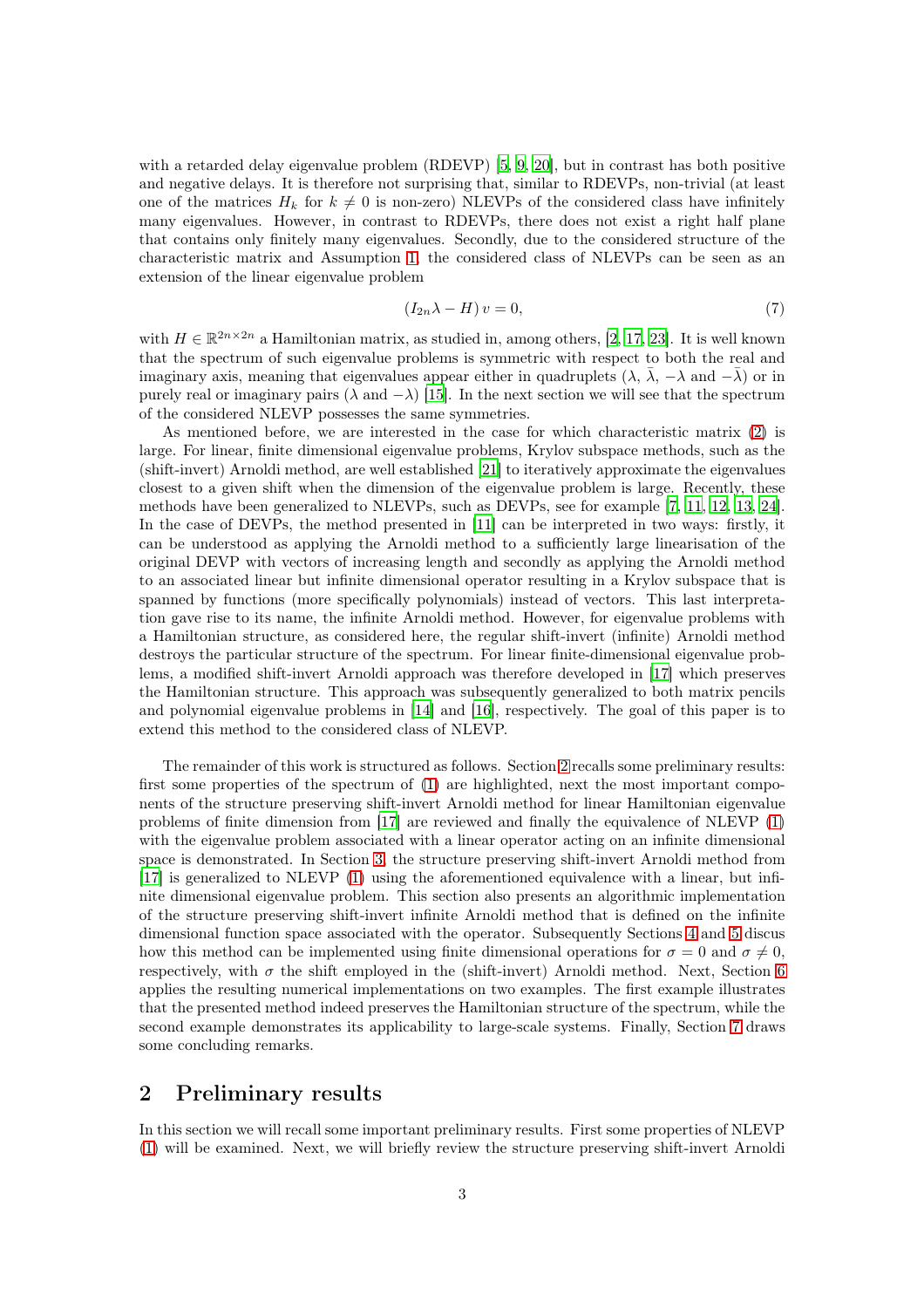method for linear Hamiltonian eigenvalue problems from [\[17\]](#page-24-7). Finally the equivalence between NLEVP associated with [\(2\)](#page-0-1) and two infinite-dimensional eigenvalue problems, one related to the left eigenspace and one to the right eigenspace, is demonstrated.

#### 2.1 Important properties of the considered NLEVP

Throughout the paper a nonzero column vector  $w \in \mathbb{C}^{2n}$  is a left eigenvector of characteristic matrix [\(2\)](#page-0-1) associated with the eigenvalue  $\lambda \in \mathbb{C}$  if it satisfies

$$
w^{\top}M(\lambda) = 0.
$$

Note that this definition differs from the most commonly used definition for the left eigenvector, namely, a nonzero column vector w is a left eigenvector if there exists a  $\lambda$  such that  $w^H M(\lambda) = 0$ . The notation used here is however common for Hamiltonian eigenvalue problems and simplifies the notation in the remainder of this text.

Firstly, we will show that the spectrum of [\(1\)](#page-0-0) admits the same symmetry as the spectrum of a real-valued Hamiltonian matrix, i.e., symmetry with respect to both the real and imaginary axis. Symmetry with respect to the real axis follows from the fact that all matrices in [\(2\)](#page-0-1) are realvalued, while symmetry with respect to the origin then follows from the following proposition.

<span id="page-3-0"></span>**Proposition 1.** If  $\lambda$  is an eigenvalue of [\(2\)](#page-0-1) with associated right eigenvector  $v_{+}$  and left eigenvector  $w_+$ , then  $-\lambda$  is also an eigenvalue of [\(2\)](#page-0-1) and the corresponding right and left eigenvectors are  $Jw_+$  and  $Jv_+$ , respectively.

*Proof.* The pair  $(-\lambda, Jw_+)$  is an eigenvalue/right eigenvector-pair of the NLEVP associated with [\(2\)](#page-0-1) if (and only if)

$$
\left(-\lambda I_{2n} - H_0 - \sum_{k=1}^K \left(H_k e^{-\lambda \tau_k} + H_{-k} e^{\lambda \tau_k}\right)\right) J w_+ = 0.
$$

By taking the transpose of the left-hand side expression and some algebraic manipulations we arrive at

$$
w_{+}^{\top}J^{\top} \left( -\lambda I_{2n} - H_0^{\top} - \sum_{k=1}^{K} \left( H_k^{\top} e^{-\lambda \tau_k} + H_{-k}^{\top} e^{\lambda \tau_k} \right) \right)
$$
  
\n
$$
= w_{+}^{\top} \left( -\lambda J^{\top} - J^{\top} H_0^{\top} - \sum_{k=1}^{K} \left( J^{\top} H_k^{\top} e^{-\lambda \tau_k} + J^{\top} H_{-k}^{\top} e^{\lambda \tau_k} \right) \right)
$$
  
\n
$$
= w_{+}^{\top} \left( \lambda J - H_0 J - \sum_{k=1}^{K} \left( H_{-k} J e^{-\lambda \tau_k} + H_k J e^{\lambda \tau_k} \right) \right)
$$
  
\n
$$
= w_{+}^{\top} \left( \lambda I_{2n} - H_0 - \sum_{k=1}^{K} \left( H_{-k} e^{-\lambda \tau_k} + H_k e^{\lambda \tau_k} \right) \right) J,
$$

in which we used  $J^{\top} = -J$  and conditions [\(3\)](#page-1-3) and [\(4\)](#page-1-4). Because  $(\lambda, w_+)$  is an eigenvalue/left eigenvector pair of the NLEVP associated with [\(2\)](#page-0-1), the last of these expressions is equal to zero and hence  $Jw_+$  is a right eigenvector associated with  $-\lambda$ . Using a similar approach, it can be shown that  $Jv_+$  is a left eigenvector associated with  $-\lambda$ . □

Secondly, as mentioned before, the considered NLEVP typically has infinitely many eigenvalues. However the number of eigenvalues in any vertical strip around the imaginary axis is finite, as stated in the following proposition.

**Proposition 2.** For any  $c > 0$ , NLEVP [\(1\)](#page-0-0) has only a finite number of eigenvalues in the vertical strip  $\{z \in \mathbb{C} : -c < \Re(z) < c\}.$ 

Proof. This result follows from a similar argument as in [\[18,](#page-24-3) Corollary 2.6].

 $\Box$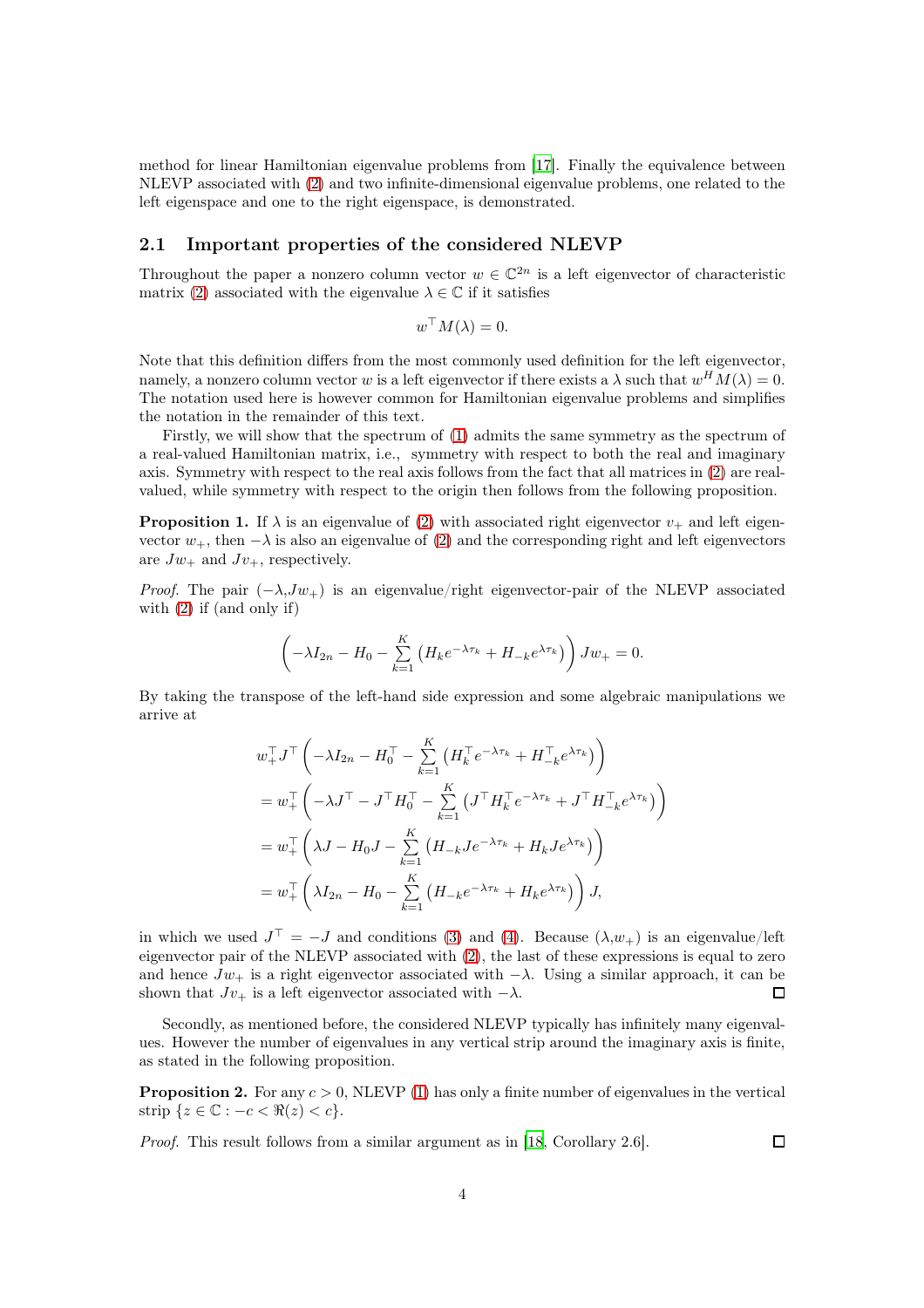#### <span id="page-4-2"></span>2.2 Structure preserving shift-invert Arnoldi method for linear Hamiltonian eigenvalue problems

In this subsection we review how the method presented in [\[17\]](#page-24-7) can be used to compute the eigenvalues of [\(7\)](#page-2-1) closest to a given purely real or imaginary shift while preserving the Hamiltonian structure of the spectrum. To this end, we will first consider the traditional shift-invert Arnoldi method. In this approach the eigenvalues of H closest to a given shift  $\sigma$  are approximated, by applying the Arnoldi method to the shifted and inverted matrix  $(H - \sigma I_{2n})^{-1}$ . Note that the eigenvalues of  $(H - \sigma I_{2n})^{-1}$  are equal to  $\left\{ \frac{1}{\lambda_i - \sigma} \right\}$  $\lambda^{2n}$  $\sum_{i=1}^{2n}$ , with  $\{\lambda_i\}_{i=1}^{2n}$  the eigenvalues of H, meaning that the eigenvalues of H closest to  $\sigma$  are mapped to the eigenvalues of  $(H - \sigma I_{2n})^{-1}$  with the largest magnitude. As a consequence, the Arnoldi method is likely to converge first to these eigenvalues. However, this mapping destroys the symmetries of the spectrum. As a consequence, when working in finite precision, the computed approximations for purely imaginary eigenvalues of H typically have a small but non-zero real part due to rounding errors (see also Section [6.1\)](#page-19-1). In applications for which the detection of purely imaginary eigenvalues is important, such as the application mentioned in the introduction, additional processing to determine whether an eigenvalue is purely imaginary, is therefore necessary.

To avoid this additional processing, the structure preserving shift-invert Arnoldi method from [\[17](#page-24-7)] is preferred. For a purely real or imaginary shift  $\sigma$ , the Arnoldi method is now applied to the matrix

<span id="page-4-3"></span>
$$
R_{\sigma}^{-1} := (H + \sigma I_{2n})^{-1} (H - \sigma I_{2n})^{-1}.
$$
\n(8)

The eigenvalues of this new matrix are  $\left\{\frac{1}{\lambda_i^2 - \sigma^2}\right\}$  $\mathcal{C}^{2n}$ with  $\{\lambda_i\}_{i=1}^{2n}$  the eigenvalues of H. Thus, as for the traditional shift-invert method, the eigenvalues of H closest to the shift  $\sigma$  are likely to be approximated first by the Arnoldi procedure. As we will see below, the advantage of this transformation is that the matrix  $R_{\sigma}^{-1}$  $R_{\sigma}^{-1}$  $R_{\sigma}^{-1}$  is both real and skew-Hamiltonian<sup>1</sup>. Furthermore, notice that each eigenvalue of  $R_{\sigma}^{-1}$  has even multiplicity (which is to be expected for a skew-Hamiltonian matrix) as both the eigenvalues  $\lambda$  and  $-\lambda$  of H are mapped to the same eigenvalue of  $R_{\sigma}^{-1}$ . For the traditional Arnoldi method such multiple eigenvalues would hamper the convergence behavior. Yet, as we will see below, each eigenvalue of  $R_{\sigma}^{-1}$  will only appear once in the projected eigenvalue problem obtained by applying the Arnoldi procedure to  $R_{\sigma}^{-1}$ . More specifically, consider the following Krylov subspace generate by  $R_{\sigma}^{-1}$ ,

$$
K_m\left(R_{\sigma}^{-1}, q_1\right) = \text{span}\left\{q_1, R_{\sigma}^{-1}q_1, R_{\sigma}^{-2}q_1, \dots, R_{\sigma}^{-(m-1)}q_1\right\} \tag{9}
$$

with  $q_1 \in \mathbb{R}^{2n}$  an arbitrary real-valued starting vector. It can be shown that, due to the fact that  $R_{\sigma}^{-1}$  is skew-Hamiltonian, this subspace is J-neutral (sometimes also referred to as isotropic), meaning that for each pair of vectors x and y in this subspace, the equality  $x<sup>T</sup> Jy = 0$  holds, see [\[17](#page-24-7), Proposition 3.3]. This has the following important consequence.

<span id="page-4-1"></span>**Proposition 3.** Let  $q_1$  be an arbitrary real-valued vector of length 2n and let  $\lambda \neq 0$  be a simple eigenvalue of [\(7\)](#page-2-1) with corresponding right eigenvector  $v_+$  and let  $v_-$  be a right eigenvector associated with  $-\lambda$ , then the dimension of the intersection of span $\{v_+, v_-\}$  and  $\mathbf{K}_m\left(\mathbf{R}_{\sigma}^{-1}, q_1\right)$ is at most 1.

Proof. The result follows from a similar argument as in [\[14,](#page-24-16) Lemma 2.3], which is repeated here to ease the derivations for the non-linear case. More specifically, it follows from Property [1](#page-3-0) (by choosing  $H_k$  equal to zero for  $k \neq 0$ ) that if  $v_+$  is a right eigenvector of [\(7\)](#page-2-1) associated with  $\lambda$  then  $w_- := Jv_+$  is a left eigenvector of [\(7\)](#page-2-1) associated with  $-\lambda$ . This implies that  $v_-^\top Jv_+ = v_-^\top w_- \neq 0$ , because otherwise  $-\lambda$  would not be a simple eigenvalue. Thus if the intersection of span $\{v_+, v_-\}$ and  $\mathcal{K}_m\left(R_{\sigma}^{-1}, q_1\right)$  has dimension 2, this would imply that both  $v_+$  and  $v_-$  are in  $\mathcal{K}_m\left(R_{\sigma}^{-1}, q_1\right)$ , which is impossible as the Krylov subspace is  $J$ -neutral.

<span id="page-4-0"></span><sup>&</sup>lt;sup>1</sup>A matrix S is skew-Hamiltonian if  $(JS)^\top = -JS$ .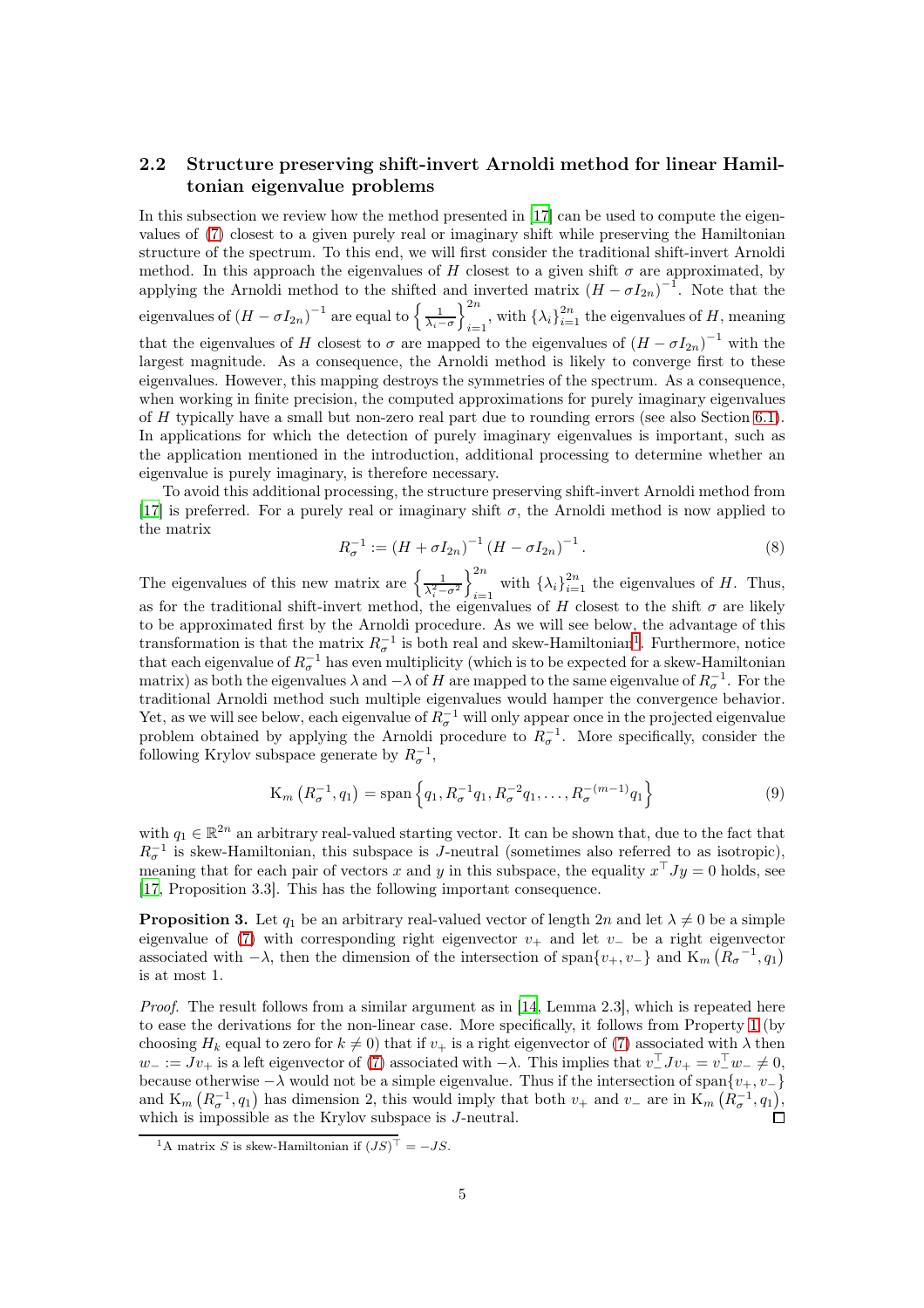This proposition has an important effect on the obtained approximations for the eigenvalues of  $R_{\sigma}^{-1}$ . For sake of simplicity, assume that all eigenvalues of H are simple and different from zero. Then all eigenvalues of  $R_{\sigma}^{-1}$  have multiplicity two and the right eigenspace corresponding to the eigenvalue  $\frac{1}{(\pm\lambda)^2+\sigma^2}$  is spanned by  $v_+$  and  $v_-$ , the right eigenvectors of H associated with  $\lambda$  and  $-\lambda$  respectively. Now, let us introduce the matrix  $Q_m = \begin{bmatrix} q_1 & \dots & q_m \end{bmatrix}$  with  $m \leq n$  whose columns  $q_1, \ldots, q_m \in \mathbb{R}^{2n}$  form an orthonormal basis for  $\mathrm{K}_m\left(\mathbb{R}^{n-1}_{\sigma}, q_1\right)$ . The Arnoldi recurrence relation can now be written as

<span id="page-5-0"></span>
$$
R_{\sigma}^{-1}Q_m = Q_m \Psi_m + \Psi_{[m+1,m]} q_{m+1} e_m^{\top}
$$
\n(10)

with  $\Psi_m \in \mathbb{R}^{m \times m}$  a reduced Hessenberg matrix,  $\Psi_{[m+1,m]}$  a real-valued scalar,  $q_{m+1} \in \mathbb{R}^{2n}$ and  $e_m \in \mathbb{R}^{2n}$  the m<sup>th</sup> Euclidean basis vector. When the Arnoldi procedure breaks down, i.e.,  $\Psi_{[m+1,m]} = 0$ , let  $\Psi_m V_m = V_m \Sigma_m$  be an eigenvalue decomposition of  $\Psi_m$  with  $\Sigma_m =$  $diag(s_1, \ldots, s_m)$  a diagonal matrix containing the eigenvalues of  $\Psi_m$  (the so called Ritz values) and  $V_m \in \mathbb{C}^{m \times m}$  a matrix containing the associated right eigenvectors. It then follows from [\(10\)](#page-5-0) that  $R_{\sigma}^{-1}(Q_mV_m) = (Q_mV_m)\Sigma_m$ , meaning that  $s_1,\ldots,s_m$  are also eigenvalues of  $R_{\sigma}^{-1}$  with as corresponding right eigenvectors the columns of  $Q_mV_m$ . However, although each eigenvalue of  $R_{\sigma}^{-1}$  has multiplicity two, there appear no doubles in  $s_1, \ldots, s_m$  as this would imply that there exist two linear independent vectors in the space span by  $v_+$  and  $v_-$  that lie in the column space of  $Q_m$  what would contradict Proposition [3.](#page-4-1)

Next we will see that the result above implies that the obtained approximation for a pair of simple purely imaginary eigenvalues,  $\pm \jmath \omega$ , of H, is purely imaginary. Firstly, note that the eigenvalues  $\pm j\omega$  are mapped together to the real eigenvalue  $\frac{1}{-\omega^2-\sigma^2}$  of  $R_{\sigma}^{-1}$ . If the eigenvalues  $\pm\jmath\omega$  lie sufficiently close to the shifts  $\pm\sigma$ , it follows from the reasoning above and the convergence behavior of the Arnoldi method that for sufficiently large m the corresponding eigenvalue of  $R_{\sigma}^{-1}$  will be well approximated by a real and simple eigenvalue of  $\Psi_m$ . As most methods for computing eigenvalues of real matrices preserve real and simple eigenvalues even in the presence of rounding error, the approximations for  $\pm \jmath \omega$  obtained via the transformation  $\pm \sqrt{\frac{1}{s} + \sigma^2}$  with s the corresponding eigenvalue of  $\Psi_m$  computed in finite precision, are strictly imaginary.

**Remark 1.** Note that the Arnoldi procedure described in [\(10\)](#page-5-0) breaks down for  $m = n$  (recall that the size of the eigenvalue problem is  $2n$ ). This can be understood as follows: due to the J-neutrality of the constructed Krylov subspace, the vectors  $v_1, \ldots, v_m, Jv_1, \ldots, Jv_m$  must form an orthonormal basis meaning that it is impossible to further extend the Krylov subspace for  $m > n$ .

Note however that to assure that the eigenvalues of  $R_{\sigma}^{-1}$  only appear once in the projected eigenvalue problem associated with  $\Psi_m$ , it is important that the Krylov subspace remains Jneutral. Although this property is satisfied by construction when working in exact arithmetic, J-neutrality is typically quickly lost when working in finite precision. Therefore, it is suggested in [\[17](#page-24-7), Section 5] to use the Arnoldi recurrence relation,

$$
\Psi_{[m+1,m]}q_{m+1} = R_{\sigma}^{-1}q_m - Q_m\Psi_{[:,m]} - JQ_m\Upsilon_{[:,m]}
$$
\n(11)

with  $\Psi_{[:,m]} = Q_m^{\top} R_{\sigma}^{-1} q_m$ ,  $\Upsilon_{[:,m]} = (J Q_m)^{\top} R_{\sigma}^{-1} q_m$  (recall that this term is zero when working exact arithmetic) and  $\Psi_{[m+1,m]}$  a normalisation factor such that  $||q_{m+1}||_2 = 1$ . Orghogonalization of the vector with which the Krylov subspace is extended against both  $Q_m$  and  $JQ_m$  assures that the constructed Krylov subspace remains J-neutral.

Remark 2. Recall that  $\sigma$  was assumed either purely real or purely imaginary in the derivations above. However, similar results for a more general shift  $\sigma$  can be obtained by choosing  $R_{\sigma}^{-1} =$  $((H - \sigma I_{2n})(H + \sigma I_{2n})(H - \bar{\sigma} I_{2n})(H + \bar{\sigma} I_{2n}))^{-1}$ , see [\[14,](#page-24-16) Equation 3.2].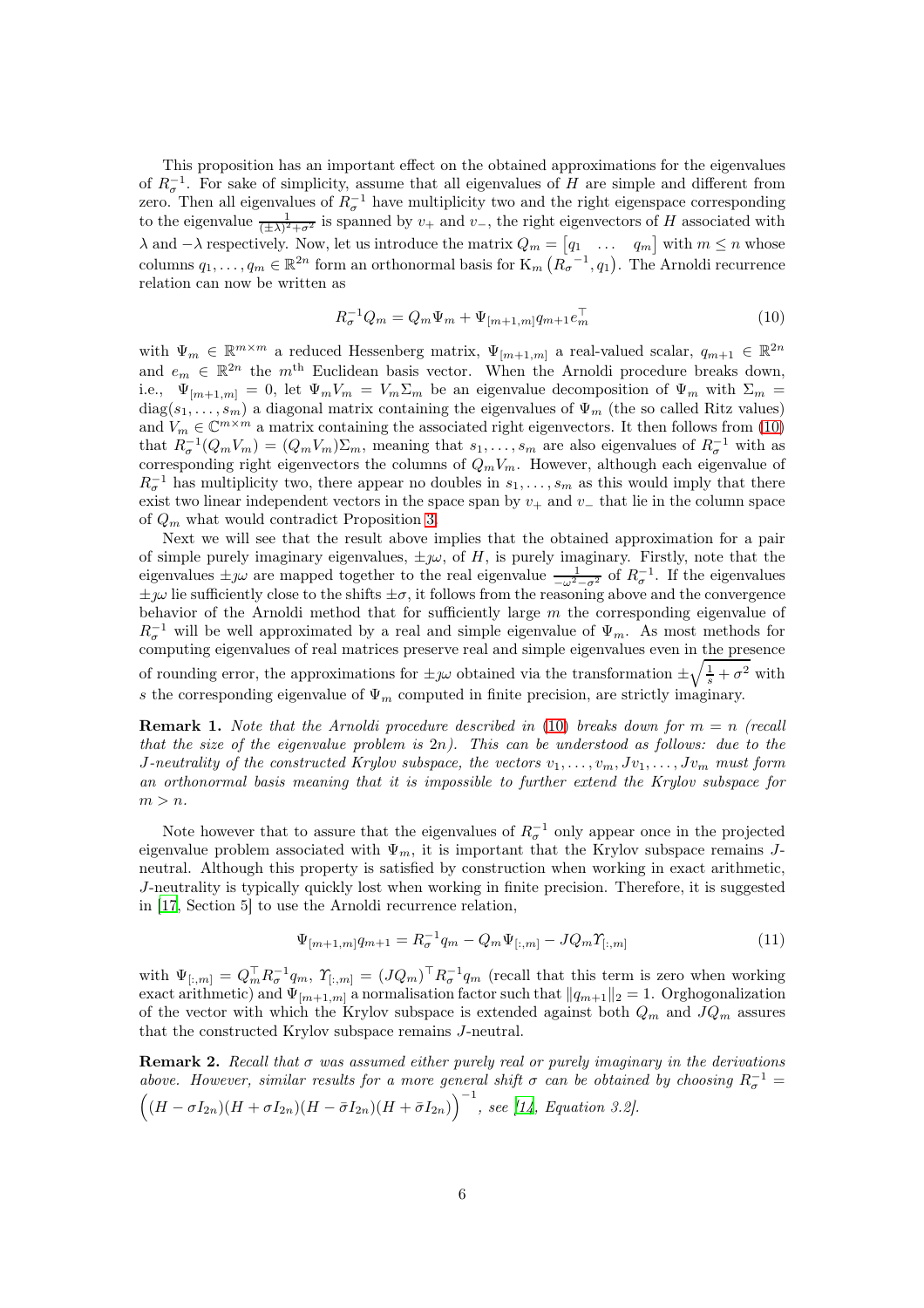#### 2.3 Equivalent eigenvalue problem on infinite dimensional space

In this subsection we examine the relation between NLEVP [\(1\)](#page-0-0) and a linear but infinitedimensional eigenvalue problem. To this end, consider the space of continuous functions that map the interval  $[-\tau_K, \tau_K]$  to  $\mathbb{C}^{2n}$ , denoted by  $X := C([-\tau_K, \tau_K], \mathbb{C}^{2n})$ , and define the linear operator  $\mathcal{H}: D(\mathcal{H}) \subseteq X \mapsto X$  as

<span id="page-6-1"></span>
$$
\mathcal{H}\varphi(\theta) := \varphi'(\theta) \text{ for } \theta \in [-\tau_K, \tau_K],\tag{12}
$$

in which the domain of this operator,  $D(\mathcal{H})$ , consists of the set of functions  $\varphi$  in X that are continuously differentiable and that fulfil the condition

<span id="page-6-0"></span>
$$
\varphi'(0) = H_0 \varphi(0) + \sum_{k=1}^K \left( H_{-k} \varphi(-\tau_k) + H_k \varphi(\tau_k) \right), \tag{13}
$$

or in other words

$$
D(\mathcal{H}) := \{ \varphi \in X : \varphi' \in X \& \varphi \text{ satisfies (13)} \}.
$$

It can be shown that the operator  $H$  only features a point spectrum. Furthermore, a complex number  $\lambda$  is an eigenvalue of this operator if (and only if) there exists a non-trivial function  $\varphi \in D(\mathcal{H})$  such that

<span id="page-6-2"></span>
$$
\mathcal{H}\varphi = \lambda\varphi. \tag{14}
$$

This function  $\varphi$  is called an eigenfunction of H associated with the eigenvalue  $\lambda$ . From [\(12\)](#page-6-1), it is clear that these eigenfunctions must have the form  $ve^{\lambda}$  with  $v \in \mathbb{C}^{2n}$ . By plugging this result into [\(13\)](#page-6-0) it follows that there exists a correspondence between an eigenvalue/right eigenvector pair  $(\lambda, v)$  of the considered NLEVP and an eigenvalue/eigenfunction pair  $(\lambda, \varphi)$  of [\(14\)](#page-6-2). This relation is stated more rigorously in the following proposition.

#### <span id="page-6-3"></span>Proposition 4. It holds that

- 1. if  $(\lambda, v)$  is an eigenvalue/right eigenvector pair of the NLEVP associated with [\(2\)](#page-0-1), then  $(\lambda, v e^{\lambda})$  is eigenvalue/eigenfunction pair of [\(14\)](#page-6-2), and
- 2. if  $(\lambda, \varphi)$  is an eigenvalue/eigenfunction pair of [\(14\)](#page-6-2), then the eigenfunction  $\varphi$  is of the form  $ve^{\lambda}$ · with  $(\lambda, v)$  an eigenvalue/right eigenvector-pair of the NLEVP associated with [\(2\)](#page-0-1).

Proof. This proposition follows from a similar argument as in [\[18,](#page-24-3) Proposition 2.2].  $\Box$ 

As seen in Proposition [4,](#page-6-3) the right eigenvectors of the considered NLEVP are connected with the eigenfunctions of the operator  $H$ . Now we will look for an operator whose eigenfunctions have a similar connection with the left eigenvectors of the NLEVP associated with [\(2\)](#page-0-1). To this end, let us introduce another operator  $\mathcal{G}: D(\mathcal{G}) \subseteq X \mapsto X$ :

$$
\mathcal{G}\psi(\theta) := -\psi'(\theta) \text{ for } \theta \in [-\tau_K, \tau_K],
$$

with

$$
D(\mathcal{G}) := \left\{ \psi \in X : \psi' \in X \& -\psi'(0) = H_0^\top \psi(0) + \sum_{k=1}^K \left( H_k^\top \psi(-\tau_k) + H_{-k}^\top \psi(\tau_k) \right) \right\}.
$$

The infinite dimensional eigenvalue problem associated with this operator

$$
\mathcal{G}\psi=\lambda\psi
$$

has the following relation with the eigenvalue/left eigenvectors-pairs of the NLEVP associated with [\(2\)](#page-0-1).

Proposition 5. It holds that,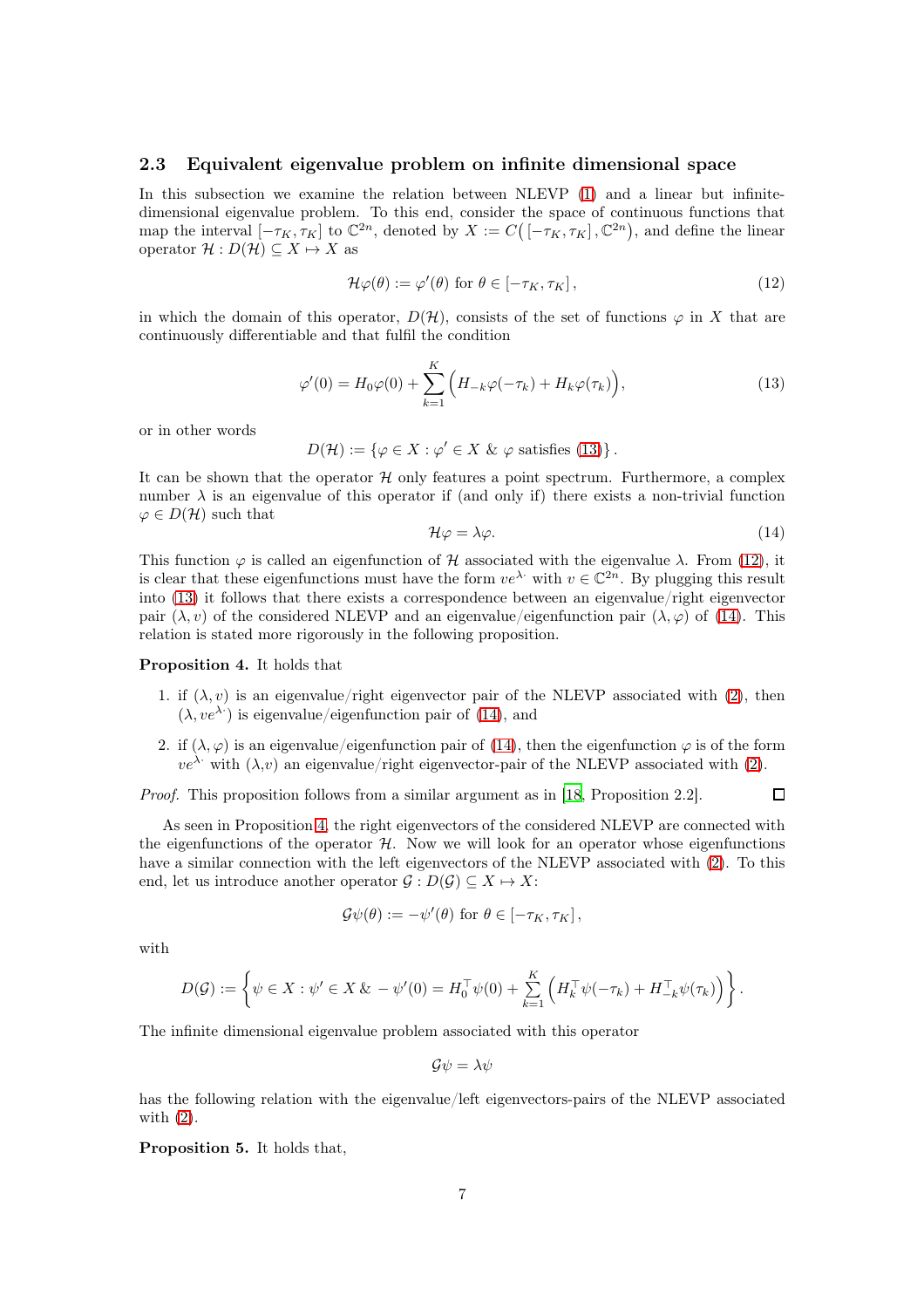- 1. if  $(\lambda, w)$  is a eigenvalue/left eigenvector pair of [\(2\)](#page-0-1), then  $(\lambda, we^{-\lambda})$  is an eigenvalue/eigenfunction pair of G.
- 2. if  $(\lambda, \psi)$  is an eigenvalue/eigenfunction pair of G, then  $\psi$  has the form  $we^{-\lambda}$ · with w a left eigenvector of [\(2\)](#page-0-1) associated with  $\lambda$ .

Proof. As before, the assertions follow from a similar argument as in [\[18,](#page-24-3) Proposition 2.2]. П

Combined with Proposition [1,](#page-3-0) this result implies that the following relation between the eigenvalues and eigenfunctions of  $H$  and those of  $G$  holds.

**Corollary 1.** If  $(\lambda, \varphi)$  is an eigenvalue/eigenfunction pair of H, then  $(-\lambda, \psi)$ , with  $\psi(\theta) = J\varphi(\theta)$ for  $\theta \in [-\tau_K, \tau_K]$ , is eigenvalue/eigenfunction pair of G and visa versa.

Furthermore, let us introduce the bilinear form  $\mathbf{B}(\cdot,\cdot): X \times X \mapsto \mathbb{C}$  with

<span id="page-7-0"></span>
$$
\mathbf{B}(\varphi,\psi) := \psi(0)^{\top} \varphi(0) + \sum_{k=1}^{K} \left( \int_{0}^{\tau_{k}} \psi(\theta)^{\top} H_{-k} \varphi(\theta - \tau_{k}) d\theta - \int_{0}^{\tau_{k}} \psi(\theta - \tau_{k})^{\top} H_{k} \varphi(\theta) d\theta \right). (15)
$$

Notice that this bilinear form does not define an inner product as it is neither Hermetian symmetric nor is it positive definite. However, this bilinear form does induce two important relations between operators H and G. Firstly, borrowing terminology from [\[8](#page-24-18), Chapter 7],  $\mathcal G$  can be seen as the *formal adjoint* of  $H$  with respect to bilinear form [\(15\)](#page-7-0), since the following result holds.

**Proposition 6.** For  $\varphi \in D(\mathcal{H})$  and  $\psi \in D(\mathcal{G})$  the equality  $\mathbf{B}(\mathcal{H}\varphi, \psi) = \mathbf{B}(\varphi, \mathcal{G}\psi)$  holds.

Proof. Using the definition of both operators and partial integration, we find that

$$
\mathbf{B}(\varphi, \mathcal{G}\psi) = -\psi'(0)^{\top}\varphi(0) - \sum_{k=1}^{K} \left( \int_{0}^{\tau_{k}} \psi'(\theta)^{\top} H_{-k}\varphi(\theta - \tau_{k}) d\theta - \int_{0}^{\tau_{k}} \psi'(\theta - \tau_{k})^{\top} H_{k}\varphi(\theta) d\theta \right)
$$
  
\n
$$
= \left( H_{0}^{\top}\psi(0) + \sum_{k=1}^{K} \left( H_{k}^{\top}\psi(-\tau_{k}) + H_{-k}^{\top}\psi(\tau_{k}) \right) \right)^{\top}\varphi(0) - \sum_{k=1}^{K} \left( \left[ \psi(\theta)^{\top} H_{-k}\varphi(\theta - \tau_{k}) \right]_{0}^{\tau_{k}}
$$
  
\n
$$
- \int_{0}^{\tau_{k}} \psi(\theta)^{\top} H_{-k}\varphi'(\theta - \tau_{k}) d\theta - \left[ \psi(\theta - \tau_{k})^{\top} H_{k}\varphi(\theta) \right]_{0}^{\tau_{k}} + \int_{0}^{\tau_{k}} \psi(\theta - \tau_{k})^{\top} H_{k}\varphi'(\theta) d\theta \right)
$$
  
\n
$$
= \psi(0)^{\top} \underbrace{\left( H_{0}\varphi(0) + \sum_{k=1}^{K} \left( H_{-k}\varphi(-\tau_{k}) + H_{k}\varphi(\tau_{k}) \right) \right)}_{\varphi'(0)} + \sum_{k=1}^{K} \left( \int_{0}^{\tau_{k}} \psi(\theta)^{\top} H_{-k}\varphi'(\theta - \tau_{k}) d\theta \right)
$$
  
\n
$$
- \int_{0}^{\tau_{k}} \psi(\theta - \tau_{k})^{\top} H_{k}\varphi'(\theta) d\theta \right)
$$
  
\n
$$
= \mathbf{B} (\mathcal{H}\varphi, \psi)
$$

 $\Box$ 

Secondly, under bilinear form [\(15\)](#page-7-0) the eigenfunctions of  $\mathcal G$  are complementary to the eigenfunctions of  $H$ , as spelled out in the following proposition.

**Proposition 7.** If  $\varphi_{\lambda}$  is an eigenfunction of H associated with an eigenvalue  $\lambda$  and if  $\psi_{\mu}$  is an eigenfunction of G associated with a different eigenvalue  $\mu \neq \lambda$  then  $\mathbf{B}(\varphi_{\lambda}, \psi_{\mu}) = 0$ .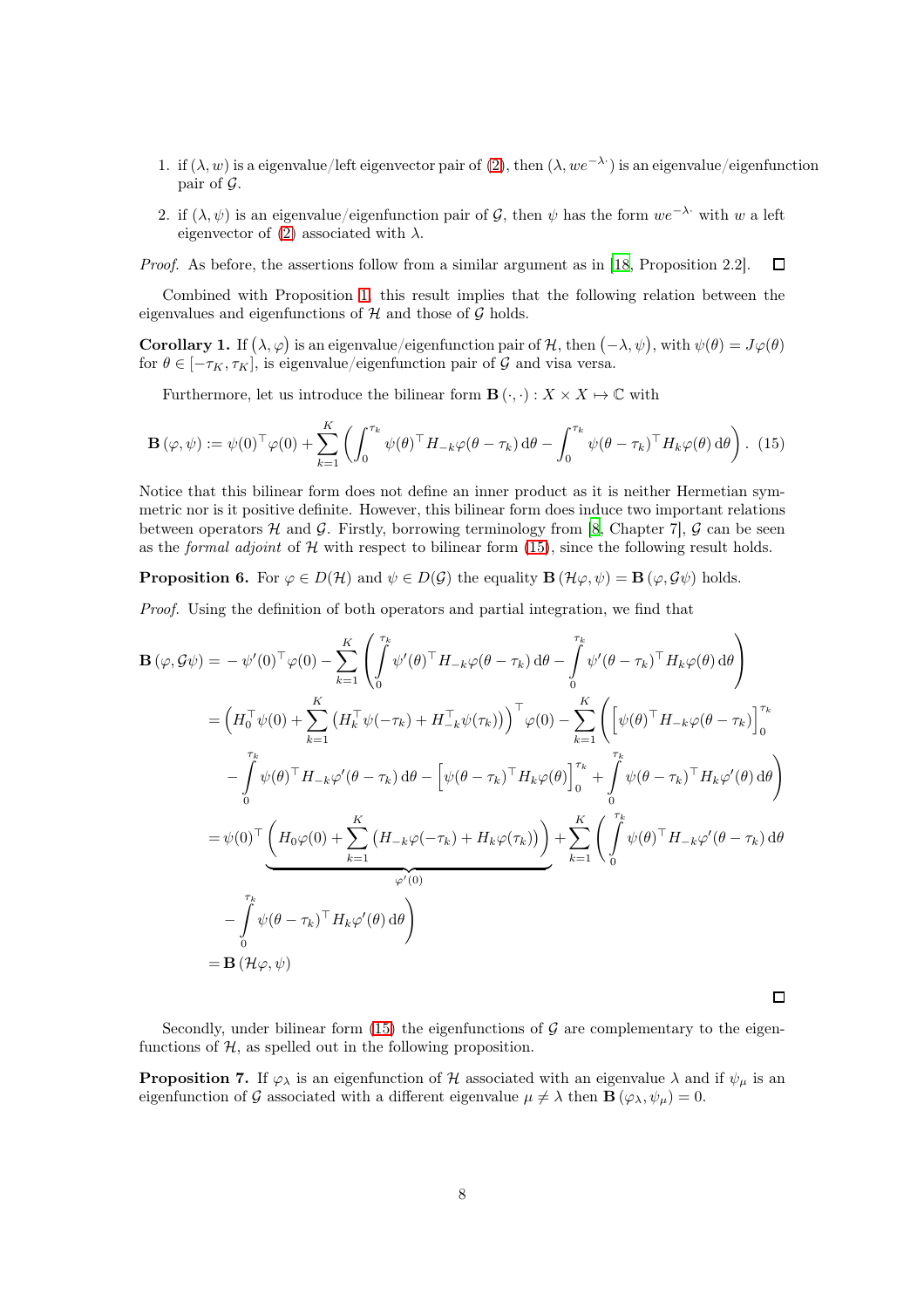*Proof.* It follows from the result above that  $\mathbf{B}(\mathcal{H}\varphi_{\lambda}, \psi_{\mu}) = \mathbf{B}(\varphi_{\lambda}, \mathcal{G}\psi_{\mu})$ . Using the properties of a bilinear form one finds that

$$
0 = \mathbf{B} (\mathcal{H}\varphi_{\lambda}, \psi_{\mu}) - \mathbf{B} (\varphi_{\lambda}, \mathcal{G}\psi_{\mu})
$$
  
=  $\mathbf{B} (\lambda \varphi_{\lambda}, \psi_{\mu}) - \mathbf{B} (\varphi_{\lambda}, \mu \psi_{\mu})$   
=  $\lambda \mathbf{B} (\varphi_{\lambda}, \psi_{\mu}) - \mu \mathbf{B} (\varphi_{\lambda}, \psi_{\mu})$   
=  $(\lambda - \mu) \mathbf{B} (\varphi_{\lambda}, \psi_{\mu}).$ 

As  $\lambda - \mu \neq 0$ ,  $\mathbf{B}(\varphi_{\lambda}, \psi_{\mu})$  must equal zero.

# <span id="page-8-0"></span>3 Structure preserving shift-invert Arnoldi method for Hamiltonian delay eigenvalue problems

In the previous section we saw that the eigenvalues of NLEVP [\(1\)](#page-0-0) correspond to those of the linear but infinite dimensional operator  $H$ . To compute some of the eigenvalues of this operator, a generalization of the infinite Arnoldi method for DEVPs, proposed in [\[11](#page-24-12)], can be used. As mentioned in the introduction, this method can be interpreted as applying the Arnoldi procedure to an operator instead of to a matrix, constructing in the process a Krylov subspace that is spanned by functions rather than by vectors. Here we want to apply similar ideas to compute the eigenvalues of H in the neighborhood of some purely real or imaginary shift  $\sigma$ , while preserving the special Hamiltonian-like structure of the spectrum. To this end, as was the case in Section [2.2,](#page-4-2) we first have to derive an adequate shift-invert transformation. Inspired by [\(8\)](#page-4-3), lets us consider the following linear but infinite dimensional operator:

<span id="page-8-2"></span><span id="page-8-1"></span>
$$
\mathcal{R}_{\sigma} := (\mathcal{H} - \sigma \mathcal{I}_X) (\mathcal{H} + \sigma \mathcal{I}_X),
$$

with  $\mathcal{I}_X$  the identity operator on X. By plugging in the definition of H this implies that

<span id="page-8-5"></span>
$$
\mathcal{R}_{\sigma}\varphi(\theta) = \varphi''(\theta) - \sigma^2\varphi(\theta) \text{ for } \theta \in [-\tau_K, \tau_K] \text{ and } \varphi \in D(\mathcal{R}_{\sigma}),
$$
\n(16)

with  $D(\mathcal{R}_{\sigma})$ , the domain of  $\mathcal{R}_{\sigma}$ , consisting of the functions  $\varphi$  which are twice continuously differentiable and which fulfill the following two conditions

$$
\varphi'(0) = H_0 \varphi(0) + \sum_{k=1}^{K} \left( H_{-k} \varphi(-\tau_k) + H_k \varphi(\tau_k) \right) \text{ and } \qquad (17)
$$

$$
\varphi''(0) = H_0 \varphi'(0) + \sum_{k=1}^{K} \Big( H_{-k} \varphi'(-\tau_k) + H_k \varphi'(\tau_k) \Big), \tag{18}
$$

or in other words

<span id="page-8-4"></span> $D\left(\mathcal{R}_{\sigma}\right) = \{\varphi \in X : \varphi' \in X, \varphi'' \in X \& \varphi \text{ satisfies (17) and (18)}\}\.$  $D\left(\mathcal{R}_{\sigma}\right) = \{\varphi \in X : \varphi' \in X, \varphi'' \in X \& \varphi \text{ satisfies (17) and (18)}\}\.$  $D\left(\mathcal{R}_{\sigma}\right) = \{\varphi \in X : \varphi' \in X, \varphi'' \in X \& \varphi \text{ satisfies (17) and (18)}\}\.$  $D\left(\mathcal{R}_{\sigma}\right) = \{\varphi \in X : \varphi' \in X, \varphi'' \in X \& \varphi \text{ satisfies (17) and (18)}\}\.$  $D\left(\mathcal{R}_{\sigma}\right) = \{\varphi \in X : \varphi' \in X, \varphi'' \in X \& \varphi \text{ satisfies (17) and (18)}\}\.$ 

If  $\sigma$  is not an eigenvalue of H, the operator  $\mathcal{R}_{\sigma}$  can be inverted. More precisely, if  $\sigma \neq 0$  is not an eigenvalue of H then for each  $\phi \in X$  there exists a unique function  $\varphi := \mathcal{R}_{\sigma}^{-1} \phi$  with

<span id="page-8-3"></span>
$$
\varphi(\theta) := (\mathcal{R}_{\sigma}^{-1}\phi) \ (\theta) = \left( \int_{0}^{\theta} \frac{\phi(\eta)}{2\sigma} e^{-\sigma \eta} d\eta + C_{\sigma}[\phi] \right) e^{\sigma \theta} + \left( -\int_{0}^{\theta} \frac{\phi(\eta)}{2\sigma} e^{\sigma \eta} d\eta + C_{-\sigma}[\phi] \right) e^{-\sigma \theta}, \tag{19}
$$

in which the integration constants  $C_{\sigma}[\phi]$  and  $C_{-\sigma}[\phi] \in \mathbb{C}^{2n}$  follow from conditions [\(17\)](#page-8-1) and [\(18\)](#page-8-2):

$$
2\sigma M(\sigma) C_{\sigma}[\phi] = -\phi(0) + \sum_{k=1}^{K} \left[ H_k \int_{0}^{\tau_k} \phi(\eta) e^{-\sigma(\eta - \tau_k)} d\eta - H_{-k} \int_{0}^{\tau_k} \phi(\eta - \tau_k) e^{-\sigma\eta} d\eta \right]
$$
(20)

 $\Box$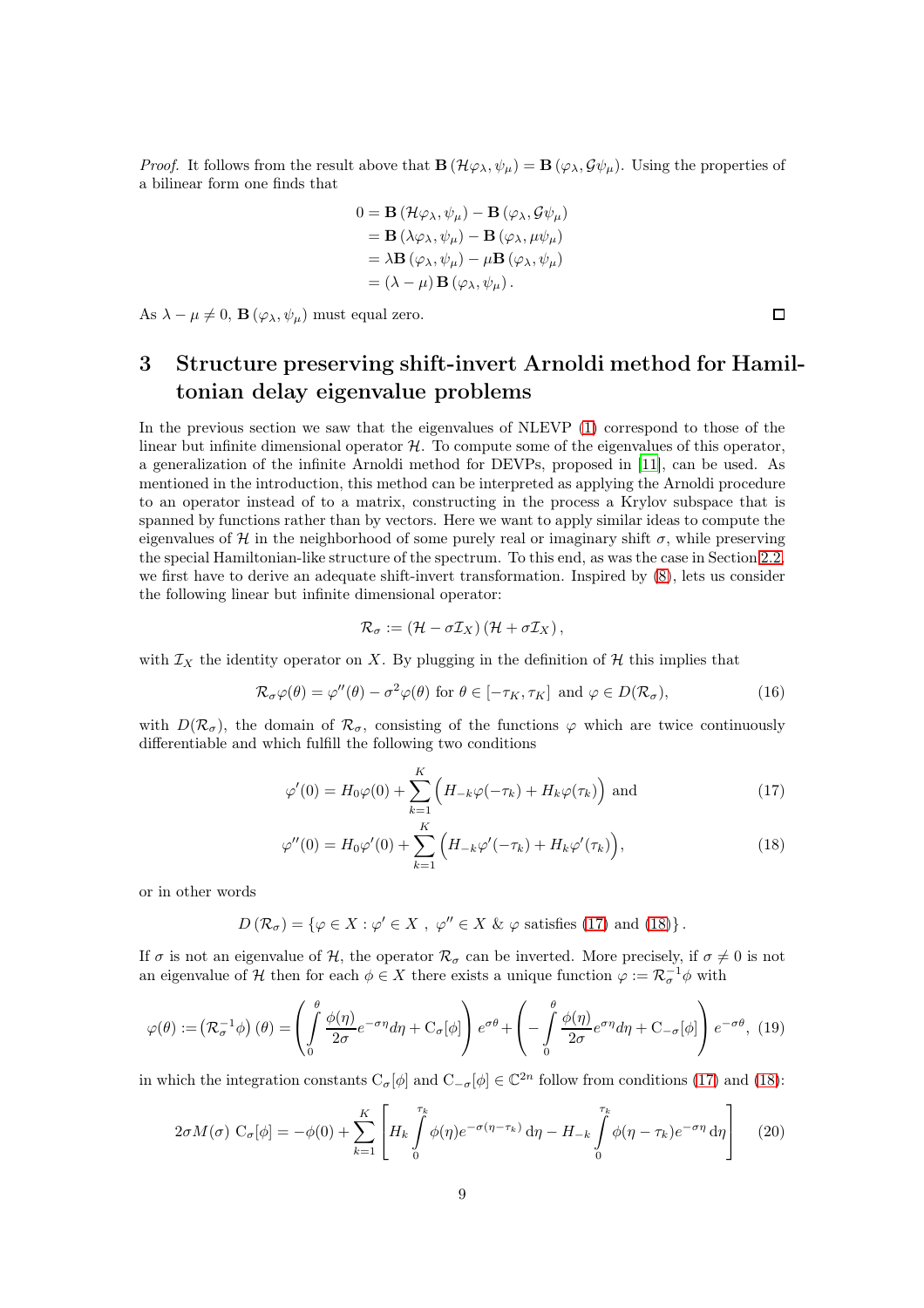$$
2\sigma M(-\sigma) \ C_{-\sigma}[\phi] = \phi(0) - \sum_{k=1}^{K} \left[ H_k \int_{0}^{\tau_k} \phi(\eta) e^{\sigma(\eta - \tau_k)} d\eta - H_{-k} \int_{0}^{\tau_k} \phi(\eta - \tau_k) e^{\sigma \eta} d\eta \right], \tag{21}
$$

with  $M(\cdot)$  the characteristic matrix as introduced in [\(2\)](#page-0-1). Note that to determine the integration constants  $C_{\sigma}[\phi]$  and  $C_{-\sigma}[\phi]$ , one has to solve a linear system with both  $M(\sigma)$  and  $M(-\sigma)$  to preserve the symmetries in the spectrum. If  $\sigma = 0$  is not an eigenvalue of  $\mathcal{H}$ , then for each  $\phi \in X$ the expression for  $\varphi := \mathcal{R}_0^{-1} \phi$  becomes

<span id="page-9-1"></span><span id="page-9-0"></span>
$$
\varphi(\theta) := \mathcal{R}_0^{-1} \phi(\theta) = \int_0^{\theta} \int_0^{\eta_2} \phi(\eta_1) d\eta_1 d\eta_2 + C_1[\phi] \theta + C_0[\phi],
$$
\n(22)

<span id="page-9-3"></span>in which  $C_1[\phi]$  and  $C_0[\phi]$  again follow from [\(17\)](#page-8-1) and [\(18\)](#page-8-2). For more details, see Appendix [A.](#page-25-0) Next, we state some important properties of this operator  $\mathcal{R}_{\sigma}^{-1}$ .

**Proposition 8.** If  $\phi \in X$  is a real function and  $\sigma$  is purely real or purely imaginary and not an eigenvalue of  $\mathcal{H}$ , then  $\mathcal{R}_{\sigma}^{-1}\phi$  is a real function.

*Proof.* For  $\sigma \neq 0$ , this assertion follows directly from [\(19\)](#page-8-3), [\(20\)](#page-8-4) and [\(21\)](#page-9-0) by noting that  $C_{\sigma}[\phi]$ and  $C_{-\sigma}[\phi]$  are real if  $\sigma$  is purely real and that  $C_{-\sigma}[\phi]$  is the complex conjugate of  $C_{\sigma}[\phi]$  if  $\sigma$ is purely imaginary. For  $\sigma = 0$  this result follows from [\(22\)](#page-9-1) and the expressions for  $C_1[\phi]$  and  $C_0[\phi]$  given in Appendix [A.](#page-25-0)  $\Box$ 

<span id="page-9-2"></span>**Lemma 1.** For  $\sigma$  not an eigenvalue of  $\mathcal{H}$ , the equality  $\mathbf{B}(\mathcal{R}_{\sigma}^{-1}\varphi, J\psi) = \mathbf{B}(\varphi, J\mathcal{R}_{\sigma}^{-1}\psi)$  holds.

*Proof.* Here we restrict ourselves to the case  $\sigma \neq 0$  as the proof for  $\sigma = 0$  is similar. Using the definition of bilinear form  $\mathbf{B}(\cdot, \cdot)$  given in [\(15\)](#page-7-0), and using [\(19\)](#page-8-3) we find

$$
\mathbf{B} \left( \mathcal{R}_{\sigma}^{-1} \varphi, J\psi \right) = -\left[ \psi(0)^{\top} J \Big( \mathbf{C}_{\sigma}[\varphi] + \mathbf{C}_{-\sigma}[\varphi] \Big) + \frac{\partial \varphi}{\partial \sigma} \mathbf{C} \left[ \psi(0)^{\top} J \Big( \mathbf{C}_{\sigma}[\varphi] + \int_{0}^{\theta - \tau_{k}} \frac{\varphi(\eta)}{2\sigma} e^{-\sigma \eta} d\eta \Big) e^{\sigma(\theta - \tau_{k})} + \left( \mathbf{C}_{-\sigma}[\varphi] - \int_{0}^{\theta - \tau_{k}} \frac{\varphi(\eta)}{2\sigma} e^{\sigma \eta} d\eta \right) e^{-\sigma(\theta - \tau_{k})} \right] d\theta - \int_{0}^{\tau_{k}} \psi(\theta - \tau_{k})^{\top} J H_{k} \left[ \left( \mathbf{C}_{\sigma}[\varphi] + \int_{0}^{\theta} \frac{\varphi(\eta)}{2\sigma} e^{-\sigma \eta} d\eta \right) e^{\sigma \theta} + \left( \mathbf{C}_{-\sigma}[\varphi] - \int_{0}^{\theta} \frac{\varphi(\eta)}{2\sigma} e^{\sigma \eta} d\eta \right) e^{-\sigma \theta} \right] d\theta \right) \right].
$$

Firstly, observe that

$$
\int_{0}^{\tau_{k}} \psi(\theta)^{\top} J H_{-k} \int_{0}^{\theta - \tau_{k}} \frac{\varphi(\eta)}{2\sigma} e^{-\sigma \eta} d\eta \ e^{\sigma(\theta - \tau_{k})} d\theta = \int_{0}^{-\tau_{k}} \int_{0}^{\tau_{k} + \eta} \psi(\theta)^{\top} e^{\sigma(\theta - \tau_{k})} d\theta J H_{-k} \frac{\varphi(\eta)}{2\sigma} e^{-\sigma \eta} d\eta
$$
\n
$$
= \int_{\tau_{k}}^{0} \int_{0}^{\hat{\eta}} \psi(\theta)^{\top} e^{\sigma(\theta - \tau_{k})} d\theta J H_{-k} \frac{\varphi(\hat{\eta}) - \tau_{k}}{2\sigma} e^{-\sigma(\hat{\eta} - \tau_{k})} d\hat{\eta}
$$
\n
$$
= -\int_{0}^{\tau_{k}} \int_{0}^{\hat{\eta}} \frac{\psi(\theta)^{\top}}{2\sigma} e^{\sigma \theta} d\theta e^{-\sigma \hat{\eta}} J H_{-k} \varphi(\hat{\eta} - \tau_{k}) d\hat{\eta},
$$

in which we first interchanged the integrating variables, then made the change of variable  $\hat{\eta} =$  $\tau_k + \eta$  and finally interchanged the integration boundaries and reordered the terms. Using the same procedure we find:

$$
-\int_{0}^{\tau_k} \psi(\theta)^{\top} J H_{-k} \int_{0}^{\theta-\tau_k} \frac{\varphi(\eta)}{2\sigma} e^{\sigma \eta} d\eta \ e^{-\sigma(\theta-\tau_k)} d\theta = \int_{0}^{\tau_k} \int_{0}^{\hat{\eta}} \frac{\psi(\theta)^{\top}}{2\sigma} e^{-\sigma \theta} d\theta J H_{-k} \varphi(\hat{\eta}-\tau_k) e^{\sigma \hat{\eta}} d\hat{\eta}.
$$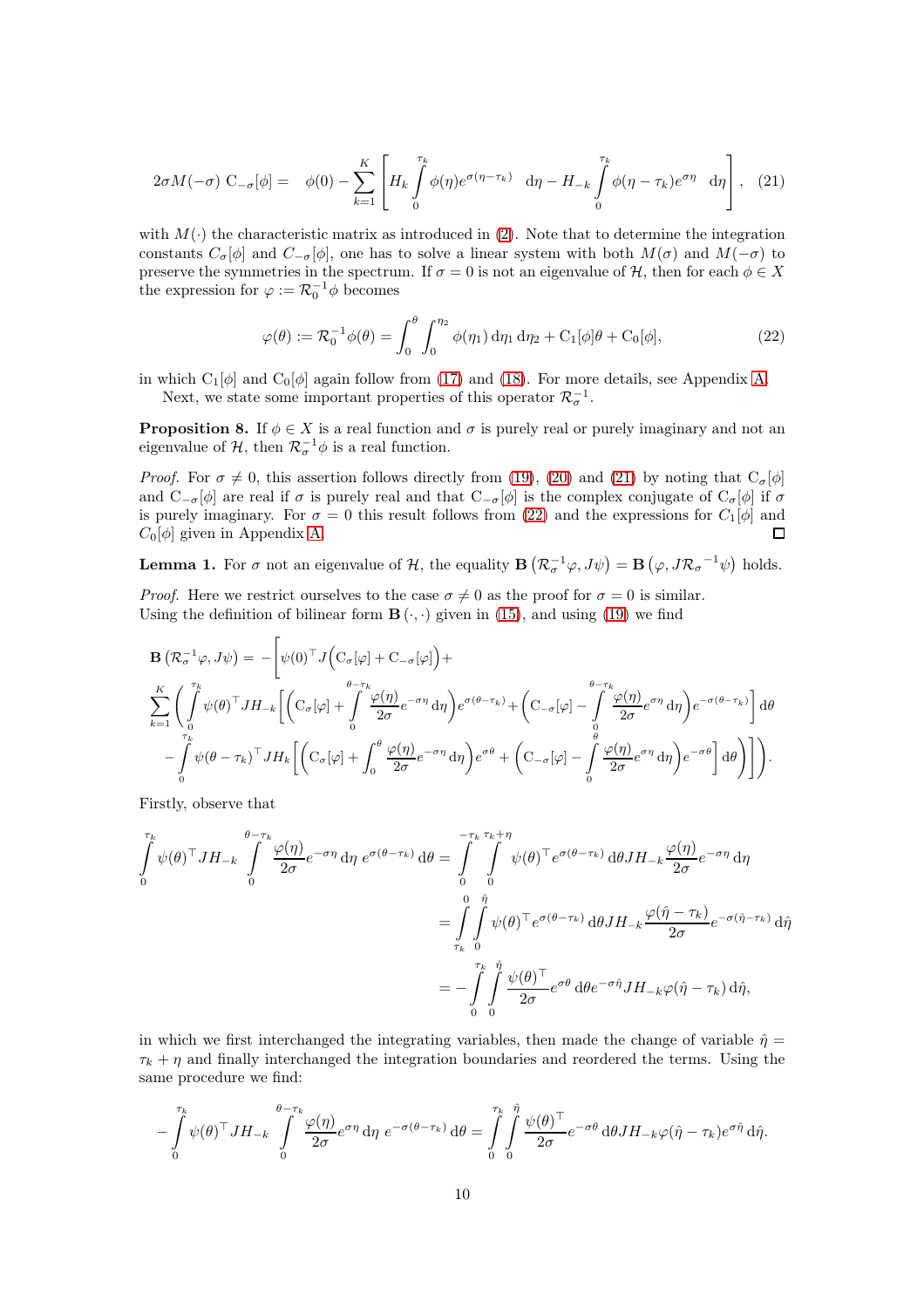In a similar fashion we obtain:

$$
-\int_{0}^{\tau_{k}} \psi(\theta - \tau_{k})^{\top} J H_{k} \int_{0}^{\theta} \frac{\varphi(\eta)}{2\sigma} e^{-\sigma \eta} d\eta e^{\sigma \theta} d\theta = \int_{0}^{\tau_{k}} \int_{0}^{\eta - \tau_{k}} \frac{\psi(\hat{\theta})^{\top}}{2\sigma} e^{\sigma \hat{\theta}} d\hat{\theta} e^{-\sigma(\eta - \tau_{k})} J H_{k} \varphi(\eta) d\eta
$$
and
$$
\int_{0}^{\tau_{k}} \psi(\theta - \tau_{k})^{\top} J H_{k} \int_{0}^{\theta} \frac{\varphi(\eta)}{2\sigma} e^{\sigma \eta} d\eta e^{-\sigma \theta} d\theta = -\int_{0}^{\tau_{k}} \int_{0}^{\eta - \tau_{k}} \frac{\psi(\hat{\theta})^{\top}}{2\sigma} e^{-\sigma \hat{\theta}} d\theta e^{\sigma(\eta - \tau_{k})} J H_{k} \varphi(\eta) d\eta,
$$

in which we used the change of variables  $\hat{\theta} = \theta - \tau_k$ . Next, by grouping the terms with  $C_{\sigma}[\varphi]$ and using  $J^{\top} = -J$ ,  $JH_{-k} = (JH_k)^{\top}$  and  $J(2\sigma M(\sigma))^{-1} = -(2\sigma M(-\sigma))^{-T}J$  we find

$$
\begin{split}\n&\left(\psi(0)^{\top}J + \sum_{k=1}^{K} \left[ \int_{0}^{\tau_{k}} \psi(\theta)^{\top} J H_{-k} e^{\sigma(\theta-\tau_{k})} d\theta - \int_{0}^{\tau_{k}} \psi(\theta-\tau_{k})^{\top} J H_{k} e^{\sigma\theta} d\theta \right] \right) C_{\sigma}[\varphi] \\
&= \left(\psi(0)^{\top} - \sum_{k=1}^{K} \left[ \int_{0}^{\tau_{k}} \psi(\theta)^{\top} H_{k}^{\top} e^{\sigma(\theta-\tau_{k})} d\theta - \int_{0}^{\tau_{k}} \psi(\theta-\tau_{k})^{\top} H_{-k}^{\top} e^{\sigma\theta} d\theta \right] \right) J C_{\sigma}[\varphi] \\
&= C_{-\sigma}[\psi]^{\top} J \left(\varphi(0) - \sum_{k=1}^{K} \left[ -H_{-k} \int_{0}^{\tau_{k}} \varphi(\eta-\tau_{k}) e^{-\sigma\eta} d\eta + H_{k} \int_{0}^{\tau_{k}} \varphi(\eta) e^{-\sigma(\eta-\tau_{k})} d\eta \right] \right).\n\end{split}
$$

Similarly for the terms with  $C_{-\sigma}[\varphi]$  we find

$$
\left(\psi(0)^{\top}J + \sum_{k=1}^{K} \left[ \int_{0}^{\tau_{k}} \psi(\theta)^{\top} J H_{-k} e^{-\sigma(\theta-\tau_{k})} d\theta - \int_{0}^{\tau_{k}} \varphi(\theta-\tau_{k})^{\top} J H_{k} e^{-\sigma\theta} d\theta \right] \right) \mathbf{C}_{-\sigma}[\varphi]
$$
  
=  $C_{\sigma}[\psi]^{\top} J \left(\varphi(0) + \sum_{k=1}^{K} \left[ H_{-k} \int_{0}^{\tau_{k}} \varphi(\eta-\tau_{k}) e^{\sigma\eta} d\eta - H_{k} \int_{0}^{\tau_{k}} \varphi(\eta) e^{\sigma(\eta-\tau_{k})} d\eta \right] \right).$ 

Combining all these relations, we obtain the desired result.

Next, we introduce some properties of the eigenvalue problem associated with this transformed operator:

<span id="page-10-0"></span>
$$
\mathcal{R}_{\sigma}^{-1}\phi = \mu\phi. \tag{23}
$$

 $\Box$ 

<span id="page-10-1"></span>**Proposition 9.** For  $\sigma$  not an eigenvalue of H, infinite dimensional eigenvalue problem [\(23\)](#page-10-0) satisfies the following three properties

- 1. If  $\lambda$  is an eigenvalue of H then  $\mu = \frac{1}{\lambda^2 \sigma^2}$  is an eigenvalue of  $\mathcal{R}_{\sigma}^{-1}$  and visa versa, if  $\mu$  is an eigenvalue of  $\mathcal{R}_{\sigma}^{-1}$  then  $\pm \sqrt{\frac{1}{\mu} + \sigma^2}$  are eigenvalues of  $\mathcal{H}$ .
- 2. Let  $\lambda \neq 0$  and  $-\lambda$  be simple eigenvalues of H with eigenfunctions  $\varphi_+$  and  $\varphi_-,$  then the eigenspace of  $\mu = \frac{1}{\lambda^2 - \sigma^2}$  is spanned by  $\{\varphi_+, \varphi_-\}.$
- 3. The eigenvalues of  $\mathcal{R}_{\sigma}^{-1}$  have even multiplicity.

*Proof.* First we will show that if  $\varphi \in D(\mathcal{H})$  is an eigenfunction of H associated with  $\lambda$ , i.e.,  $\mathcal{H}\varphi =$  $\lambda$ φ, then this function is also an eigenfunction of  $\mathcal{R}_{\sigma}^{-1}$  associated with  $\mu = \frac{1}{\lambda^2 - \sigma^2}$ . This result follows immediately from the following equality:

$$
\mathcal{R}_{\sigma}\varphi=(\mathcal{H}-\sigma I_X)(\mathcal{H}+\sigma I_X)\varphi=(\lambda+\sigma)(\mathcal{H}-\sigma I_X)\varphi=(\lambda^2-\sigma^2)\varphi,
$$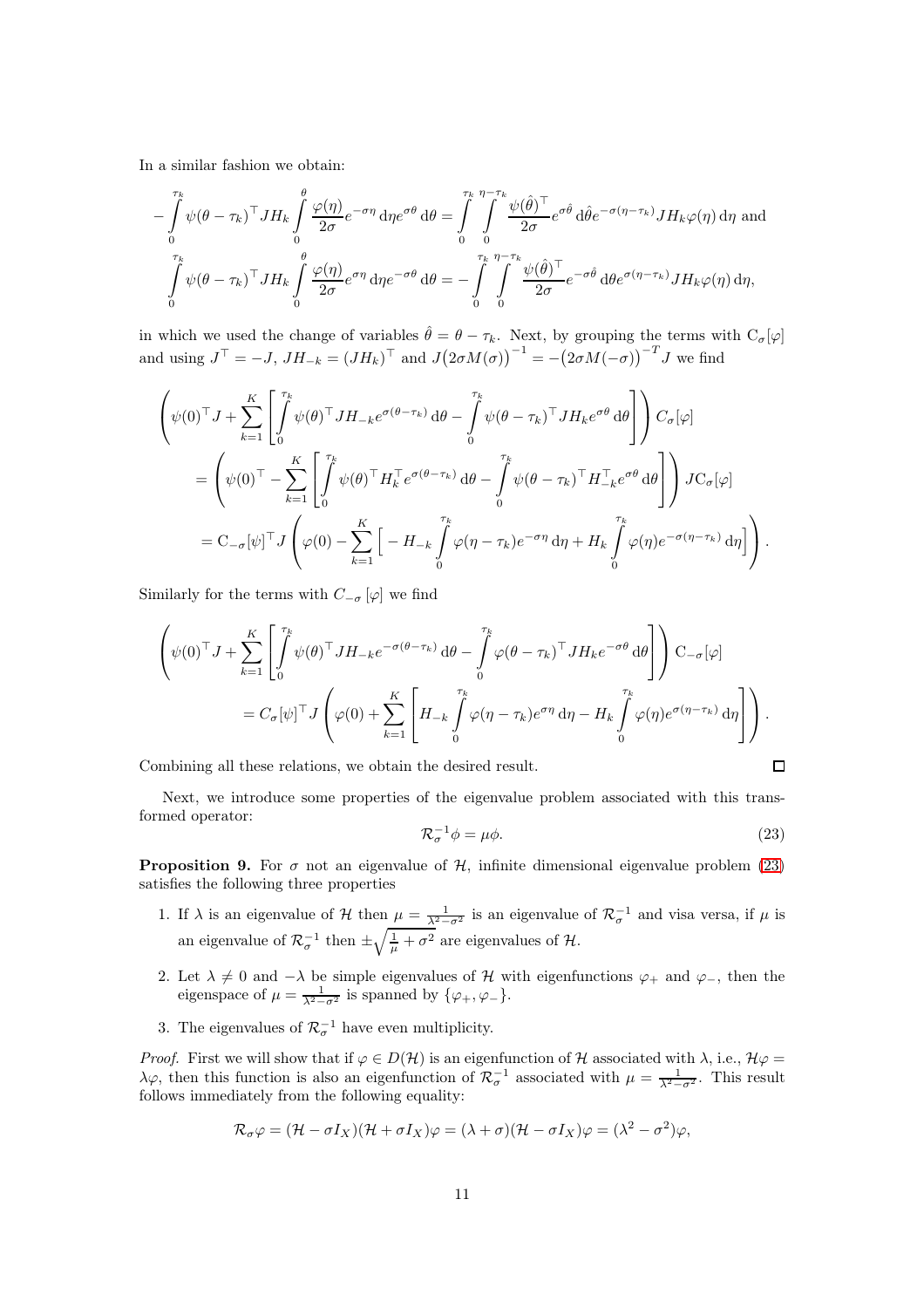which implies that  $\mathcal{R}_{\sigma}^{-1}\varphi = \frac{1}{\lambda^2-\sigma^2}\varphi$ . Visa versa, if there exists a  $\phi$  such that  $\mathcal{R}_{\sigma}^{-1}\phi = \mu\phi$ , then  $\left(\mathcal{H}-\sqrt{\frac{1}{\mu}+\sigma^2}\mathcal{I}_X\right)\left(\mathcal{H}+\sqrt{\frac{1}{\mu}+\sigma^2}\mathcal{I}_X\right)\phi\,=\,0$ , meaning that either  $\mathcal{H}-\sqrt{\frac{1}{\mu}+\sigma^2}\mathcal{I}_X$  or  $\mathcal{H} + \sqrt{\frac{1}{\mu} + \sigma^2} \mathcal{I}_X$  has a non-trivial null space. The fact that both  $\pm \sqrt{\frac{1}{\mu} + \sigma^2}$  are eigenvalues of  $H$  follows from Proposition [1.](#page-3-0)

Thus if  $\lambda \neq 0$ , the pair  $(\lambda, -\lambda)$  (which are both eigenvalues of H) are mapped together to  $\mu = \frac{1}{\lambda^2 - \sigma^2}$  and the eigenspace associated with  $\mu$  is spanned by their eigenfunctions.

If  $\lambda = 0$  is an eigenvalue of H, then it has even multiplicity. As a consequence,  $-\sigma^{-2}$  is an eigenvalue of  $\mathcal{R}_{\sigma}^{-1}$  with the same multiplicity. П

Next we examine the following Krylov subspace associated with  $\mathcal{R}_{\sigma}^{-1}$ :

$$
K_m\left(\mathcal{R}_{\sigma}^{-1},\phi_1\right) = \mathrm{span}\left\{\phi_1,\mathcal{R}_{\sigma}^{-1}\phi_1,\mathcal{R}_{\sigma}^{-2}\phi_1,\ldots,\mathcal{R}_{\sigma}^{-(m-1)}\phi_1\right\} \subseteq X,
$$

<span id="page-11-0"></span>with  $\phi_1 \in X$  an arbitrary real-valued starting function. This subspace has the following important property.

**Proposition 10.** Let  $\phi_1 \in X$  be a real-valued function, then for any two functions  $\varphi$  and  $\psi$  in the Krylov subspace  $K_m(\mathcal{R}_{\sigma}^{-1}, \phi_1)$  the equality  $\mathbf{B}(\varphi, J\psi) = 0$  holds, with  $\mathbf{B}(\cdot, \cdot)$  as defined in  $(15).$  $(15).$ 

*Proof.* Each function in  $K_m(\mathcal{R}_{\sigma}^{-1}, \phi_1)$  can be written as  $P_{m-1}(\mathcal{R}_{\sigma}^{-1})\phi_1$  with  $P_{m-1}(\cdot)$  a polynomial of degree (at most)  $m-1$ . Due to the bilinearity of  $\mathbf{B}(\cdot, J\cdot)$ , it thus suffices to prove that  $\mathbf{B}\left(\mathcal{R}_{\sigma}^{-i}\phi_1, J\mathcal{R}_{\sigma}^{-j}\phi_1\right) = 0$  for  $i, j = 0, \ldots, m - 1$ .

By Lemma [1](#page-9-2) we have

$$
\mathbf{B}\left(\mathcal{R}_{\sigma}^{-i}\phi_1, J\mathcal{R}_{\sigma}^{-j}\phi_1\right) = \mathbf{B}\left(\mathcal{R}_{\sigma}^{-(j+i)}\phi_1, J\phi_1\right) = \mathbf{B}\left(\phi_1, J\mathcal{R}_{\sigma}^{-(j+i)}\phi_1\right).
$$

However, due to the fact that  $\mathbf{B}(\varphi, J\psi) = -\mathbf{B}(\psi, J\varphi)$ , i.e.,  $\mathbf{B}(\cdot, J\cdot)$  is anti-symmetric (see Appendix [B\)](#page-26-0), we also have

$$
\mathbf{B}\left(\mathcal{R}_{\sigma}^{-(j+i)}\phi_1, J\phi_1\right) = -\mathbf{B}\left(\phi_1, J\mathcal{R}_{\sigma}^{-(j+i)}\phi_1\right),\,
$$

 $\Box$ 

which implies that  $\mathbf{B}\left(\mathcal{R}_{\sigma}^{-i}\phi_1, J\mathcal{R}_{\sigma}^{-j}\phi_1\right) = 0.$ 

<span id="page-11-1"></span>This proposition has the following important consequence.

**Theorem 1.** For  $\sigma$  not an eigenvalue of H and  $\phi_1 \in X$  a real-valued function, let  $\lambda \neq 0$  be a simple eigenvalue of H with associated eigenfuction  $\varphi_+$  and let  $\varphi_-$  be the eigenfunction associated with  $-\lambda$ , then the dimension of the intersection of span $\{\varphi_+,\varphi_-\}$  and  $\text{K}_m(\mathcal{R}_{\sigma}^{-1},\phi_1)$  is at most 1. *Proof.* Recall from Proposition [4](#page-6-3) that  $\varphi_+(\theta) = v_+e^{\lambda\theta}$  and  $\varphi_-(\theta) = v_-e^{-\lambda\theta}$ . Furthermore, from Proposition [1](#page-3-0) it follows that there exists a vector  $w_+$  which is a left eigenvector of [\(2\)](#page-0-1) associated with  $\lambda$ , such that  $v_ - = Jw_ +$ . Combing these properties with the definition of the bilinear form in [\(15\)](#page-7-0), we find that

$$
\mathbf{B}(\varphi_+, J\varphi_-) = -\left[w_+^\top J^\top J v_+ + \sum_{k=1}^K \left(\int_0^{\tau_k} e^{-\lambda \theta} w_+^\top J^\top J H_{-k} v_+ e^{\lambda(\theta-\tau_k)} d\theta \right) - \int_0^{\tau_k} e^{-\lambda(\theta-\tau_k)} w_+^\top J^\top J H_k v_+ e^{\lambda \theta} d\theta \right)\right]
$$
  
=  $-w_+^\top \left[I + \sum_{k=1}^K \left(H_{-k} e^{-\tau_k} \tau_k - H_k e^{\lambda \tau_k} \tau_k\right)\right] v_+ = -w_+^\top \frac{\partial M(\lambda)}{\partial \lambda} v_+ \neq 0,$ 

in which the last inequality follows from the fact that  $\lambda$  is a simple eigenvalue. Thus if the intersection of span $\{\phi_+, \phi_-\}$  and  $\mathcal{K}_m(\mathcal{R}_{\sigma}^{-1}, \phi_1)$  has dimension two, then both  $\phi_+$  and  $\phi_-$  must lie inside this Krylov subspace, which would contradict Proposition [10.](#page-11-0)  $\Box$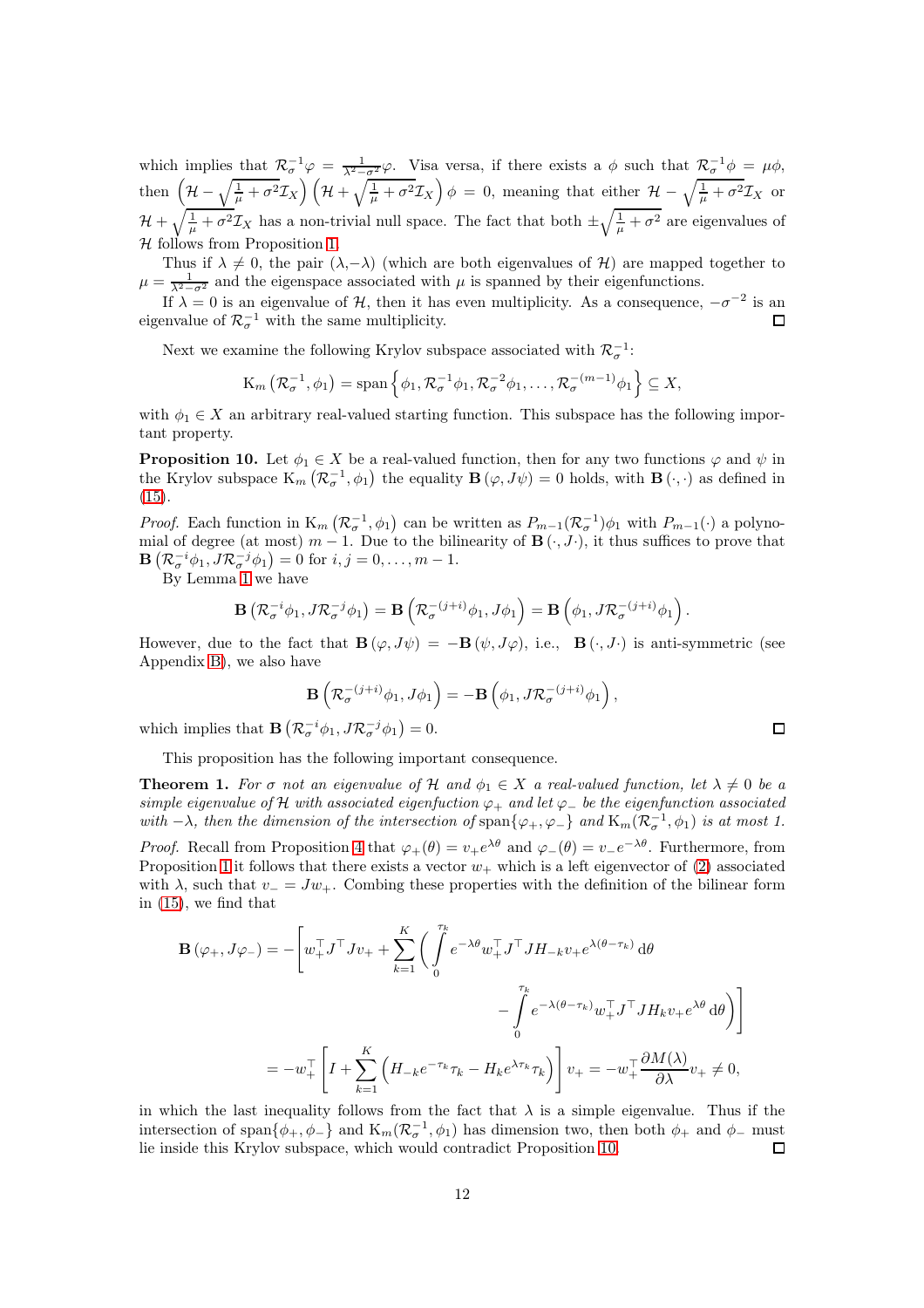Corollary 2. If  $\sigma$  is not an eigenvalue of  $\mathcal{H}, \phi_1 \in X$  is a real-valued function and  $\lambda \neq 0$  is a simple eigenvalue of  $\mathcal{H}$ , then the dimension of the intersection of the eigenspace of  $\mathcal{R}_{\sigma}^{-1}$  associated with  $\mu = 1/(\lambda^2 - \sigma^2)$  and the Krylov subspace  $K_m(\mathcal{R}_{\sigma}^{-1}, \phi_1)$  is at most 1.

We conclude this section with Algorithm [1,](#page-13-1) which gives a high-level description of the structure preserving shift-invert infinite Arnoldi method operating on the infinite dimensional space X. In this algorithm  $\Psi_{[i,j]}$  denotes the element on the  $i^{\text{th}}$  row and  $j^{\text{th}}$  column of  $\Psi$ ,  $\Psi_{[1:m,:]}$  is the submatrix of  $\Psi$  consisting of its first m rows,  $\langle \cdot, \cdot \rangle_X$  is an appropriate inner product on X, which we will define later on, and  $\|\cdot\|_X$  is the norm associated with this inner product.

The algorithm works as follows. Starting from a real initial function  $\phi_1$ , an orthonormal basis for the Krylov subspace  $K_m(\mathcal{R}_{\sigma}^{-1}, \phi_1)$  is constructed iteratively. After obtaining this orthonormal basis, the eigenvalues of  $\mathcal{R}_{\sigma}^{-1}$  are approximated by the eigenvalues of its orthogonal projection onto the Krylov subspace, i.e., the submatrix  $\Psi_{[1:m,:]}$  which has a reduced Hessenberg structure. Finally, the approximations for the eigenvalues of  $H$  can be obtained using the transformation from Proposition [9.](#page-10-1)

Each iteration in Algorithm [1](#page-13-1) consists of the following steps. First the Krylov subspace is extended with the candidate function  $\varphi_{i+1} = \mathcal{R}_{\sigma}^{-1} \phi_i$ . Next, this function is orthogonalized against the already obtained basis vectors and subsequently normalized to have norm 1. Note that in contrast to the infinite Arnoldi method, one now has to as assure that  $\phi_{i+1}$  is *orthogonal* against  $\phi_1,\ldots,\phi_i$  with respect to  $\mathbf{B}(\cdot,J\cdot)$ , to avoid that the same eigenvalue of  $\mathcal{R}_{\sigma}^{-1}$  appears twice in the projected eigenvalue problem. Although this orthogonality constraint holds by construction in exact arithmetic, it is no longer the case when working in finite precision, as we shall illustrate in Section [6.1.](#page-19-1)

To preform the orthogonalisation step, an appropriate inner product on  $X$  needs to be defined. Inspired by [\[11](#page-24-12)], we define the following inner product based on the scaled Chebyshev expansion of the functions in X. More precisely, let  $\phi \in X$  and  $\psi \in X$  be Lipschitz continuous functions, then for each of these functions there exists a unique Chebyshev expansion series that is absolute and uniformly convergent [\[22\]](#page-24-19):

$$
\varphi(\theta) = \sum_{l=0}^{\infty} c_l T_l \left(\frac{\theta}{\tau_K}\right) \text{ and } \psi(\theta) = \sum_{l=0}^{\infty} d_l T_l \left(\frac{\theta}{\tau_K}\right) \text{ for } \theta \in [-\tau_K, \tau_K],
$$

with  $T_l(\cdot) := \cos(l \arccos(\cdot))$  the l<sup>th</sup> Chebyshev polynomial of the first kind. The inner product of these two functions is then defined as

<span id="page-12-0"></span>
$$
\langle \psi, \varphi \rangle_X := \sum_{l=0}^{\infty} c_l^H d_l. \tag{24}
$$

Furthermore, it can be shown, see [\[11,](#page-24-12) Equation 4.10], that this inner product is equivalent with the following expression

$$
\langle \psi, \varphi \rangle_X = \frac{2}{\pi} I \left[ \varphi^H \psi \right] - \frac{1}{\pi^2} I [\varphi^H] I [\psi].
$$

with

$$
I[f] = \int_{-\tau_K}^{\tau_K} \frac{f}{\sqrt{1 - (\theta/\tau_K)^2}} d\theta.
$$

As in the final dimensional case, Theorem [1](#page-11-1) has an important consequence for the obtained approximations of purely imaginary eigenvalues. More specifically, assume that all eigenvalues of  $H$  are simple, then, as long as the Krylov subspace satisfies Proposition [10,](#page-11-0) for each eigenvalue of  $\mathcal{R}_{\sigma}^{-1}$  only a single component of the associated two-dimensional eigenspace can appear in the Krylov subspace and hence each eigenvalue of  $\mathcal{R}_{\sigma}^{-1}$  can only appear once in the projected eigenvalue problem associated with the first m rows of  $\Psi$ . Furthermore, since  $\phi_1$  is chosen real-valued, Proposition [8](#page-9-3) and the definition of the inner product in [\(24\)](#page-12-0), imply that  $K_m(\mathcal{R}_{\sigma}^{-1}, \phi_1)$ consists of real-valued functions and that the matrix  $\Psi$  is real-valued. As in Section [2.2,](#page-4-2) this has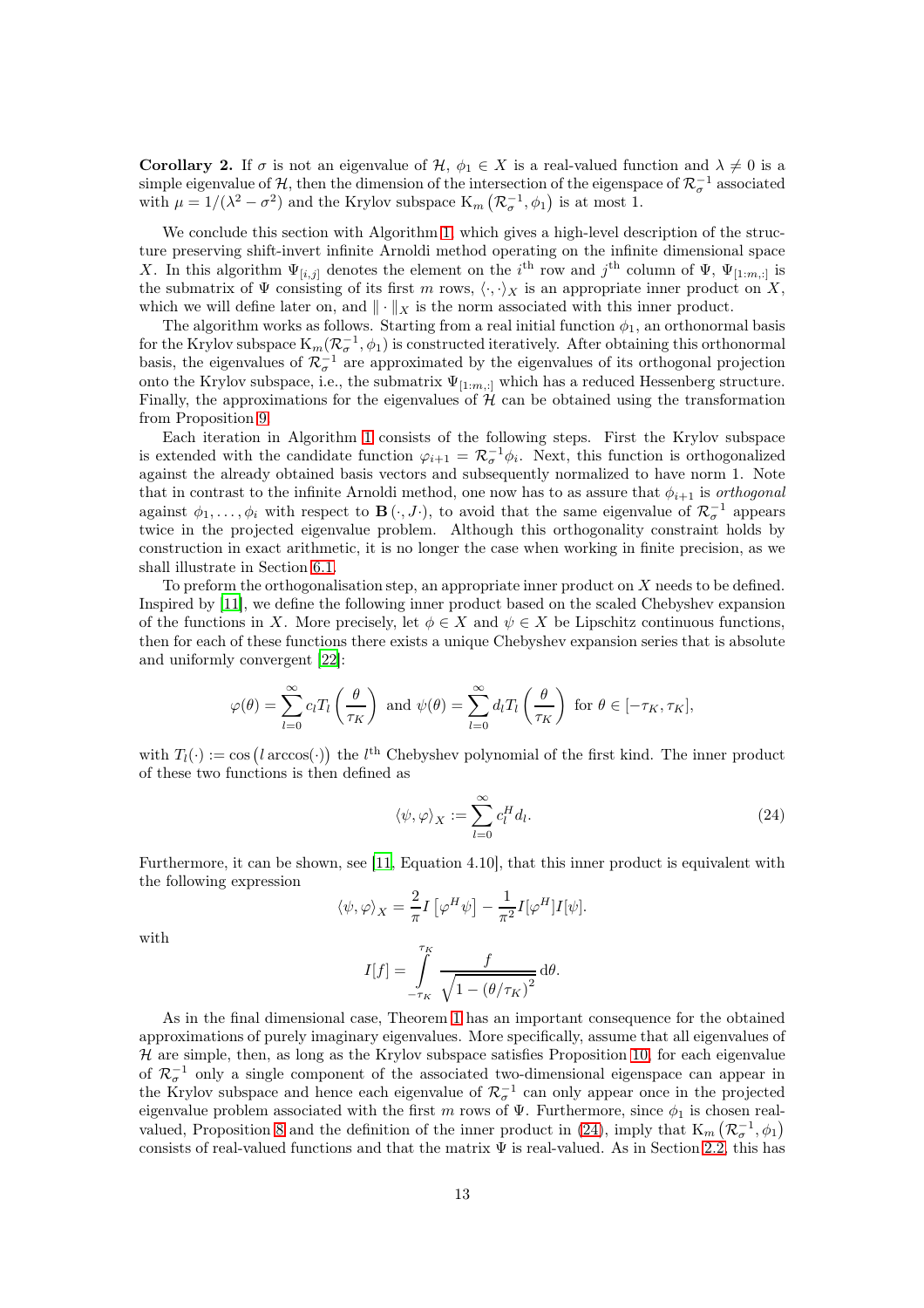as a consequence that if the Krylov space is sufficiently large, the obtained approximations for purely imaginary eigenvalues of  $H$  are purely imaginary.

<span id="page-13-1"></span>Algorithm 1 High-level description of the infinite dimensional Arnoldi method for eigenvalue problem [\(1\)](#page-0-0).

Choose a **real-valued** initial function  $\phi_0$  with  $\|\phi_0\|_X = 1$ . Define a  $(m + 1) \times m$  matrix  $\Psi$  with all elements equal to zero. for  $i = 1, \ldots, m$  do Extend the Krylov subspace with  $\varphi_{i+1} = \mathcal{R}_{\sigma}^{-1} \phi_i$ 

**Orthogonalize**  $\varphi_{i+1}$  against the already obtained orthogonal basis for the Krylov subspace and normalize the result

$$
\Psi_{[i+1,i]}\phi_{i+1} = \varphi_{i+1} - \Psi_{[1,i]}\phi_1 - \cdots - \Psi_{[i,i]}\phi_i
$$

with  $\Psi_{[i,j]} = \langle \phi_j, \varphi_{i+1} \rangle_X$  for  $j = 1, ..., i$  and  $\Psi_{[i+1,i]} = ||\varphi_{i+1} - \Psi_{[1,i]}\phi_1 - \cdots - \Psi_{[i,i]}\phi_i||_X$ . **Assure** orthogonality of  $\phi_{i+1}$  against  $\phi_1, \ldots, \phi_i$  with respect to  $\mathbf{B}(\cdot, J \cdot)$ .

end for Compute the eigenvalues  $\mu$  of  $\Psi_{[1:m,:]}$ . **Return** the approximations for the eigenvalues of [\(1\)](#page-0-0):  $\pm \sqrt{\frac{1}{\mu} + \sigma^2}$ 

The algorithm introduced above is described in terms of functions and therefore not directly implementable using finite dimensional operations. The following two sections will therefore describe how this algorithm can be implemented using finite dimensional linear algebra operations and how one can assure that the built up Krylov subspace satisfies Proposition [10,](#page-11-0) even in the presence of rounding errors.

### <span id="page-13-0"></span>4 Numerical implementation for the shift equal to zero

We start with the case  $\sigma = 0$ . First, we will see that by choosing an appropriate initial function  $\phi_1$ , a natural finite dimensional representation for the functions and operations in Algorithm [1](#page-13-1) appears. To this end, observe from [\(19\)](#page-8-3) that if  $\mathcal{R}_0^{-1}$  is applied on a vector-valued polynomial of degree N, the result is a vector-valued polynomial of degree  $N + 2$ . As a consequence, when choosing a vector-valued polynomial as initial function, the constructed Krylov subspace consists entirely of vector-valued polynomials. By choosing an appropriate basis for the space of polynomials, Algorithm [1](#page-13-1) can thus be carried out using finite dimensional operations on the coefficient vectors of these polynomials. Due to our choice for the inner product in [\(24\)](#page-12-0), it makes sense to work with scaled Chebyshev functions. The extension step in Algorithm [1](#page-13-1) can now be computed using straightforward linear algebra operations, as demonstrated in the following theorem.

#### <span id="page-13-2"></span>Theorem 2. Let

$$
\phi_i(\theta) = \sum_{l=0}^{N_i} q_l^{(i)} T_l \left(\frac{\theta}{\tau_K}\right)
$$

with  $q_l^{(i)} \in \mathbb{R}^{2n}$ , then

$$
\varphi_{i+1}(\theta) = \mathcal{R}_0^{-1} \phi_i(\theta) = \sum_{l=0}^{N_i+2} v_l^{(i+1)} T_l \left(\frac{\theta}{\tau_K}\right),
$$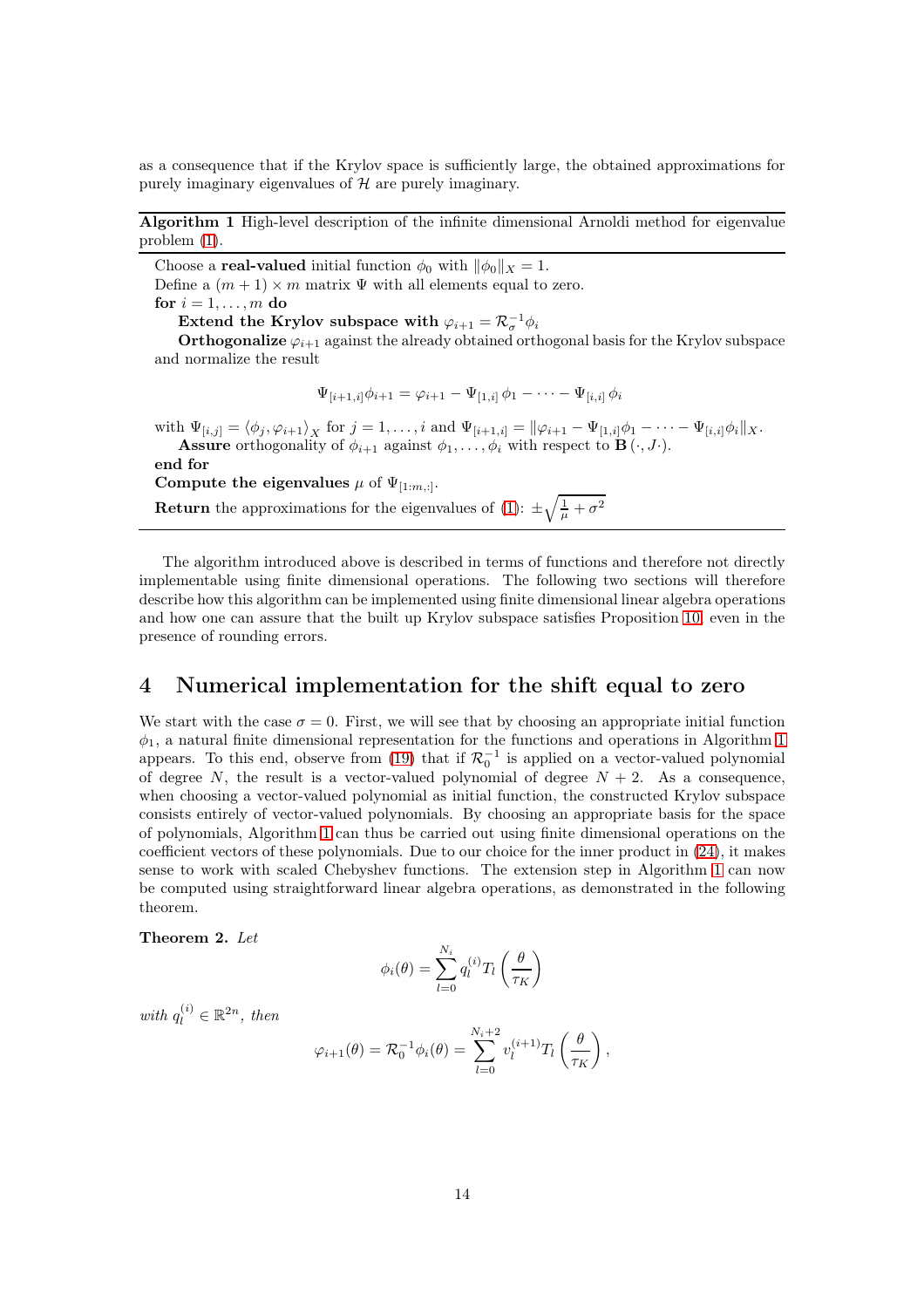in which the coefficient vectors  $v_2^{(i+1)}, \ldots, v_{N_i+2}^{(i+1)}$  follow from

<span id="page-14-2"></span>
$$
\left[v_{2}^{(i+1)}\ \cdots\ v_{N_{i}+2}^{(i+1)}\right] = \tau_{K}^{2}\left[q_{0}^{(i)}\ \cdots\ q_{N_{i}}^{(i)}\right]\begin{bmatrix} \frac{1}{4} & & & \\ \frac{-1}{6} & \frac{1}{16} & & \frac{1}{80} \\ \frac{1}{24} & \frac{-1}{16} & & \frac{1}{80} \\ \vdots & \vdots & \ddots & \vdots \\ \frac{1}{4(N_{i}-1)(N_{i}-2)} & \frac{-1}{2(N_{i}-1)(N_{i}+1)} & \frac{1}{4(N_{i}+1)(N_{i}+2)} \end{bmatrix},\tag{25}
$$

while  $v_1^{(i+1)}$  and  $v_0^{(i+1)}$  follow from [\(17\)](#page-8-1) and [\(18\)](#page-8-2):

$$
M(0) v_1^{(i+1)} = \sum_{j=2}^{N_i+2} \left( I_{2n} \frac{T_j''(0)}{\tau_K} - H_0 T_j'(0) - \sum_{k=1}^K \left( H_k T_j' \left( \frac{\tau_k}{\tau_K} \right) + H_{-k} T_j' \left( \frac{-\tau_k}{\tau_K} \right) \right) \right) v_j^{(i+1)}
$$
  

$$
M(0) v_0^{(i+1)} = \sum_{j=1}^{N_i+2} \left( I_{2n} \frac{T_j'(0)}{\tau_K} - H_0 T_j(0) - \sum_{k=1}^K \left( H_k T_j \left( \frac{\tau_k}{\tau_K} \right) + H_{-k} T_j \left( \frac{-\tau_k}{\tau_K} \right) \right) \right) v_j^{(i+1)},
$$

with  $M(\cdot)$  the characteristic matrix as defined in [\(2\)](#page-0-1).

Proof. We refer to Appendix [C](#page-26-1) for more details on this result.

$$
\Box
$$

Notice that for large  $n$ , the main computation cost of the extension step consists of solving the systems for  $v_0^{(i+1)}$  and  $v_1^{(i+1)}$ . However, because the same matrix  $M(0)$  is used in each iteration, its factorization needs only to be computed ones, which greatly reduces the computation time.

Secondly, due to the chosen initial function, the orthogonalisation step can be carried out using standard linear algebra operations. More specifically, as a consequence of Theorem [2,](#page-13-2) the functions encountered in the  $i<sup>th</sup>$  orthogonalisation step of Algorithm [1](#page-13-1) can be written as

<span id="page-14-0"></span>
$$
\phi_j(\theta) = \sum_{l=0}^{N_j} q_l^{(j)} T_l \left( \frac{\theta}{\tau_K} \right) \text{ for } j = 1, \dots, i+1 \text{ and } \varphi_{i+1}(\theta) = \sum_{l=0}^{N_{i+1}} v_l^{(i+1)} T_l \left( \frac{\theta}{\tau_K} \right), \tag{26}
$$

with  $q_l^{(j)}$  $\mathbf{u}_l^{(j)}$  and  $v_l^{(i+1)} \in \mathbb{R}^{2n}$ . By introducing  $v^{(i+1)}$  as the vector containing the stacked coefficients of  $\varphi_{i+1}, q^{(j,i+1)}$  the vector containing the stacked coefficients of  $\phi_j$  padded with zeros to length  $2n(N_{i+1}+1)$  and  $Q_{(i,i+1)}$  the matrix whose columns consists of the vectors  $q^{(j,i+1)}$  for  $j=1,\ldots,i$ the orthogonalisation step reduces to

<span id="page-14-1"></span>
$$
\Psi_{[i+1,i]}q^{(i+1,i+1)} = v^{(i+1)} - Q_{(i,i+1)}Q_{(i,i+1)}^{\top}v^{(i+1)}
$$
\n(27)

with  $\Psi_{[i+1,i]}$  a normalisation constant such that  $||q^{(i+1,i+1)}||_2 = 1$ .

Up till now, the presented approach closely resembles the classic infinite Arnoldi method from [\[11\]](#page-24-12), but with the degree of the polynomials in the Krylov subspace increasing with two instead of one in each iteration. Recall however that it is important that the build-up Krylov subspace satisfies the condition in Proposition [10.](#page-11-0) Although this condition holds automatically in exact arithmetic, rounding errors cause a loss of orthogonality when working in finite precision. In finite precision arithmetic, one therefore needs an additional *orthogonalisation* step, which assures orthogonality with respect to  $\mathbf{B}(\cdot, J \cdot)$ . To this end, note that for  $\{\phi_j\}_{j=1}^i$  and  $\varphi_{i+1}$  in form [\(26\)](#page-14-0) the bilinear form  $\overline{B}(\cdot, J \cdot)$  can be evaluated using matrix-vector operators:

$$
\mathbf{B}(\phi_j, J\varphi_{i+1}) = v^{(i+1)}^\top \left( S_{N_{i+1}}^0 \otimes J + \sum_{k=1}^K \left( S_{N_{i+1}}^{-k} \otimes (JH_{-k}) + S_{N_{i+1}}^k \otimes (JH_k) \right) \right) q^{(j,i+1)},
$$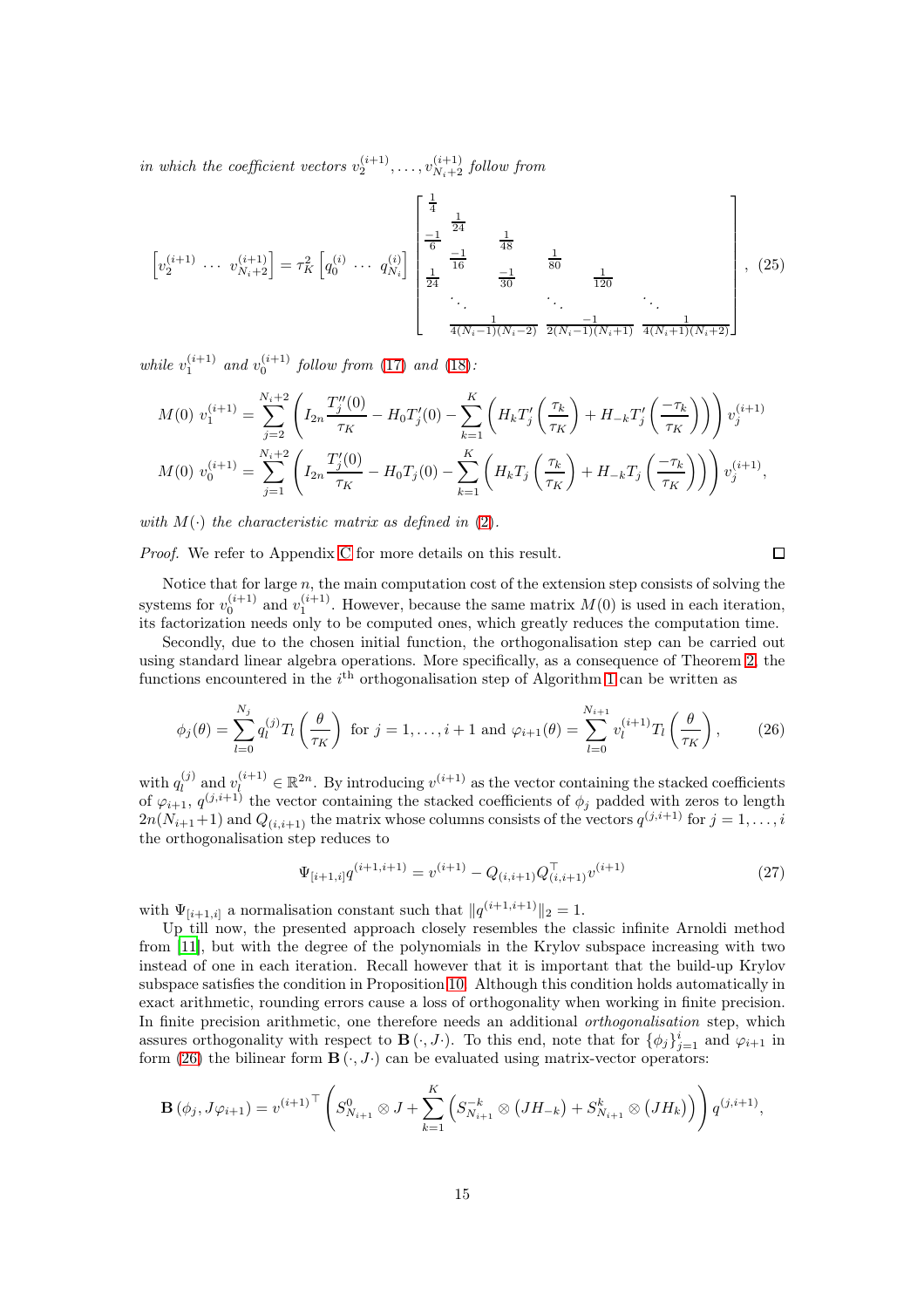in which ⊗ is the Kronecker product, the matrices  $S_{N_{i+1}}^0$ ,  $S_{N_{i+1}}^1$ ,  $S_{N_{i+1}}^{-1}$ , ...,  $S_{N_{i+1}}^K$  and  $S_{N_{i+1}}^{-K}$ belong to  $\mathbb{R}^{(N_{i+1}+1)\times(N_{i+1}+1)}$  and the elements on position  $(l_1, l_2)$  of  $S_{N_{i+1}}^0$ ,  $S_{N_{i+1}}^{-k}$  and  $S_{N_{i+1}}^k$  are equal to

$$
-T_{l_1}(0)T_{l_2}(0), -\int\limits_0^{\tau_k} T_{l_1}\left(\frac{\theta}{\tau_K}\right)T_{l_2}\left(\frac{\theta-\tau_k}{\tau_K}\right) d\theta \text{ and } \int\limits_0^{\tau_k} T_{l_1}\left(\frac{\theta-\tau_k}{\tau_K}\right)T_{l_2}\left(\frac{\theta}{\tau_K}\right) d\theta,
$$

respectively. Furthermore, observe that the matrix

<span id="page-15-3"></span>
$$
S_{N_{i+1}} = S_{N_{i+1}}^0 \otimes J + \sum_{k=1}^K \left( S_{N_{i+1}}^{-k} \otimes J H_{-k} + S_{N_{i+1}}^k \otimes J H_k \right)
$$

is skew-symmetric, i.e.,  $S_{N_{i+1}}^{\top} = -S_{N_{i+1}}$ .

In the *i*<sup>th</sup> iteration step, the vector  $q^{(i+1,i+1)}$  must thus be orthogonal with respect to the columns of both  $Q_{(i,i+1)}$  and  $S_{N_{i+1}}Q_{(i,i+1)}$ . Moreover, because  $q^{(j,i+1),T}S_{N_{i+1}}q^{(j,i+1)}=0$  for  $j=$ 1,..., *i* due to the skew-symmetry of  $S_{N_{i+1}}$  and  $q^{(j_1,i+1)}$ <sup>T</sup> $S_{N_{i+1}}q^{(j_2,i+1)} = 0$  for  $j_1, j_2 = 1, \ldots, i$ due to the orthogonality conditions in the previous iteration, the product  $Q_{i,i+1}^{\dagger}S_{N_{i+1}}Q_{i,i+1}$ is zero. Thus in order to achieve simultaneous orthogonality with respect to  $Q_{(i,i+1)}$  and  $S_{N_{i+1}}Q_{(i,i+1)}$  we will use the following expression instead of [\(27\)](#page-14-1):

$$
\Psi_{[i+1,i]}q^{(i+1,i+1)} = v^{(i+1)} - Q_{(i,i+1)}Q_{(i,i+1)}^{\top}v^{(i+1)} - S_{N_{i+1}}Q_{(i,i+1)}(S_{N_{i+1}}Q_{(i,i+1)})^{\top}S_{N_{i+1}}Q_{(i,i+1)})^{-1}(S_{N_{i+1}}Q_{(i,i+1)})^{\top}v^{(i+1)}, \quad (28)
$$

with  $\Psi_{[i+1,i]}$  a normalisation factor such that  $||q^{(i+1,i+1)}||_2 = 1$ . By using this expression, the resulting Krylov subspace satisfies Proposition [10](#page-11-0) up to machine precision, even in the presence of rounding errors.

**Remark 3.** Note that the left upper blocks of the matrices  $S_{N_{i+1}}^0$ ,  $S_{N_{i+1}}^{-k}$  and  $S_{N_{i+1}}^k$  are equal to  $S_{N_i}^0$ ,  $S_{N_i}^{-k}$  and  $S_{N_i}^k$ , respectively. Furthermore, note that these matrices only depend on the delays and not on the system matrices. This observation implies for instance that in the single delay case  $(K = 1)$ , where the delay can be rescaled to one by the substitution  $s \leftarrow \tau_1 s$ , these matrices can be precomputed.

### <span id="page-15-0"></span>5 Numerical implementation for non-zero shift

In this subsection, it will be assumed that the shift  $\sigma$  is purely imaginary, i.e.,  $\sigma = \gamma \omega$ . A similar result can be obtained when  $\sigma$  is purely real, as will be explained in Remark [4.](#page-16-0)

Similar to the case  $\sigma = 0$  one can derive a compact representation for the functions and operations in Algorithm [1](#page-13-1) by choosing an appropriate structure for the initial function  $\phi_1$ . More specifically, if

<span id="page-15-1"></span>
$$
\phi(\theta) = P_N(\theta)e^{j\omega\theta} + \overline{P_N(\theta)}e^{-j\omega\theta} \text{ for } \theta \in [-\tau_K, \tau_K],\tag{29}
$$

with  $P_N(\cdot) : [-\tau_K, \tau_K] \mapsto \mathbb{C}^{2n}$  an arbitrary complex vector-valued polynomial of degree N and  $\overline{P_N(\theta)}$  the complex conjugate of  $P_N(\theta)$ , then the function  $\mathcal{R}_{\sigma}^{-1}\phi$  is given by

$$
\left(\mathcal{R}_{\sigma}^{-1}\phi\right)(\theta) = Q_{N+1}(\theta)e^{\jmath\omega\theta} + \overline{Q_{N+1}(\theta)}e^{-\jmath\omega\theta} \text{ for } \theta \in [-\tau_K, \tau_K],\tag{30}
$$

<span id="page-15-2"></span>in which  $Q_{N+1}(\cdot)$  is a complex vector-valued polynomial of degree  $N+1$ . Using this representation the extension step in Algorithm [1](#page-13-1) can thus again be expressed in terms of operations on the vector-valued coefficients of these polynomials. This is formalized in the following theorem.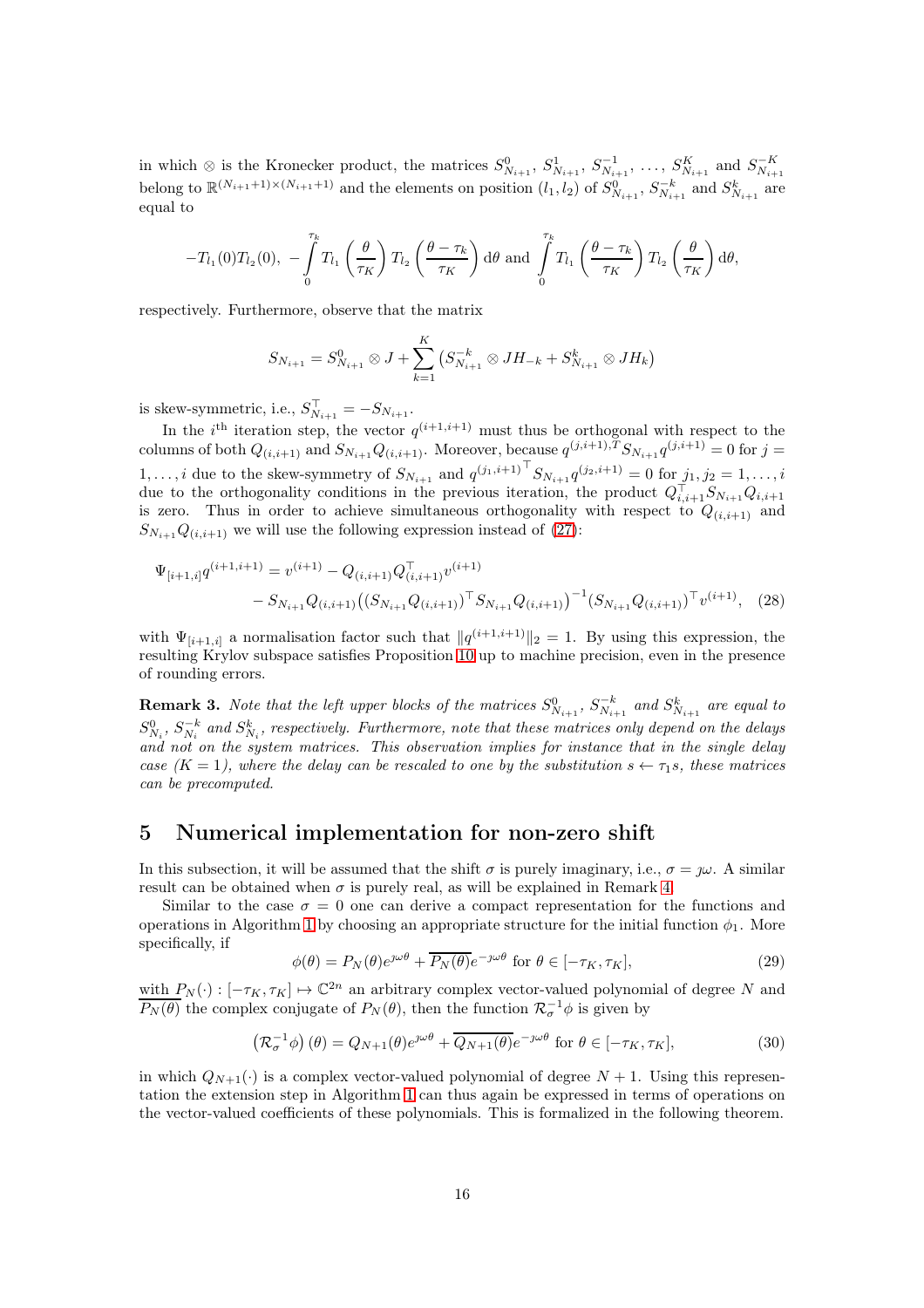**Theorem 3.** If  $\phi_i$  is given by

<span id="page-16-2"></span>
$$
\phi_i(\theta) := \left(\sum_{l=0}^{N_i} q_l^{(i)} T_l \left(\frac{\theta}{\tau_K}\right)\right) e^{j\omega\theta} + \left(\sum_{l=0}^{N_i} \overline{q_l^{(i)}} T_l \left(\frac{\theta}{\tau_K}\right)\right) e^{-j\omega\theta} \text{ for } (31)
$$

then extension step can be preformed using basic linear algebra operations:

$$
\varphi_{i+1}(\theta) := \left(\mathcal{R}_{\sigma}^{-1}\phi_i\right)(\theta) = \left(\sum_{l=0}^{N_i+1} v_l^{(i+1)} T_l \left(\frac{\theta}{\tau_K}\right)\right) e^{\jmath\omega\theta} + \left(\sum_{l=0}^{N_i+1} \overline{v_l^{(i+1)}} T_l \left(\frac{\theta}{\tau_K}\right)\right) e^{-\jmath\omega\theta} \tag{32}
$$

in which the coefficient vectors  $v_1^{(i+1)}, \ldots, v_{N_i+1}^{(i+1)}$  are given by

$$
\begin{bmatrix} v_1^{(i+1)} & \cdots & v_{N_i+1}^{(i+1)} \end{bmatrix} \begin{bmatrix} \frac{1}{4} & \frac{1}{6} & & \\ 2\jmath\omega\tau_K & \frac{-1}{4} & \frac{1}{8} & \\ \vdots & \vdots & \ddots & \\ \frac{-1}{2N_i} & \frac{1}{2(N_i+2)} \end{bmatrix} + \begin{bmatrix} 0 & & \\ 1 & 0 & \\ & \ddots & \ddots \\ & & 1 & 0 \end{bmatrix}
$$

$$
= \begin{bmatrix} q_0^{(i)} & \cdots & q_{N_i}^{(i)} \end{bmatrix} \tau_K^2 \begin{bmatrix} \frac{1}{4} & & & \\ \frac{-1}{6} & \frac{1}{48} & & \\ \frac{1}{24} & \frac{1}{16} & \frac{1}{80} & \\ \frac{1}{24} & \frac{1}{30} & \frac{1}{120} & \\ & \ddots & \ddots & \ddots \\ \frac{1}{4(N_i-1)(N_i-2)} & \frac{-1}{2(N_i-1)(N_i+1)} & \frac{1}{4(N_i+1)(N_i+2)} \end{bmatrix}
$$
(33)

and  $v_0^{(i+1)}$  can be found by solving the following system

$$
j\omega M(\jmath\omega) v_0^{(i+1)} = -\left( (H_0 - \jmath\omega I_{2n}) \sum_{l=1}^{N_i+1} \left( \Re\left( v_l^{(i+1)} \right) T'_l(0) + \jmath\omega v_l^{(i+1)} T_l(0) \right) + \sum_{k=1}^K \left[ H_k \sum_{l=1}^{N_i+1} \left( \Re\left( v_l^{(i+1)} e^{j\omega \tau_k} \right) T'_l(\tau_k) + \jmath\omega v_l^{(i+1)} T_l(\tau_k) e^{j\omega \tau_k} \right) + \right. \\
H_{-k} \sum_{l=1}^{N_i+1} \left( \Re\left( v_l^{(i+1)} e^{-j\omega \tau_k} \right) T'_l(-\tau_k) + \jmath\omega v_l^{(i+1)} T_l(-\tau_k) e^{-j\omega \tau_k} \right) \right] \right) + \sum_{l=0}^{N_i} \Re(q_l^{(i)}) T_l(0),
$$

with  $M(\cdot)$  the characteristic matrix as defined in [\(2\)](#page-0-1).

<span id="page-16-0"></span>Proof. For more details on deriving this result, see Appendix [D.](#page-26-2)

**Remark 4.** When the shift  $\sigma$  is purely real, similar results can be obtained. More specifically, if  $\phi$  is given by

<span id="page-16-1"></span> $\Box$ 

$$
\phi(\theta)=P_N^+(\theta)e^{\sigma\theta}+P_N^-(\theta)e^{-\sigma\theta}
$$

with  $P_N^+(\cdot)$  and  $P_N^-(\cdot)$  arbitrary real vector-valued polynomials of degree N, then  $\mathcal{R}_{\sigma}^{-1}\phi$  is given by

$$
\left(\mathcal{R}_{\sigma}^{-1}\phi\right)(\theta)=Q_N^+(\theta)e^{\sigma\theta}+Q_N^-(\theta)e^{-\sigma\theta}
$$

with  $Q_N^+(\cdot)$  and  $Q_N^-(\cdot)$  real vector-valued polynomials of degree  $N+1$ .

From a theoretical point of view, the result obtained above is appealing: similarly to the case  $\sigma = 0$  one can operate on the coefficients of polynomials of growing degree. Furthermore, due to the lower triangular structure of the matrix at the left side in [\(33\)](#page-16-1), the main computational cost of the extension step consists of solving a system in  $M(\omega)$  which is of dimension 2n and whose factorisation needs to be computed only once. However, there are three difficulties that render this approach unsuited in practice.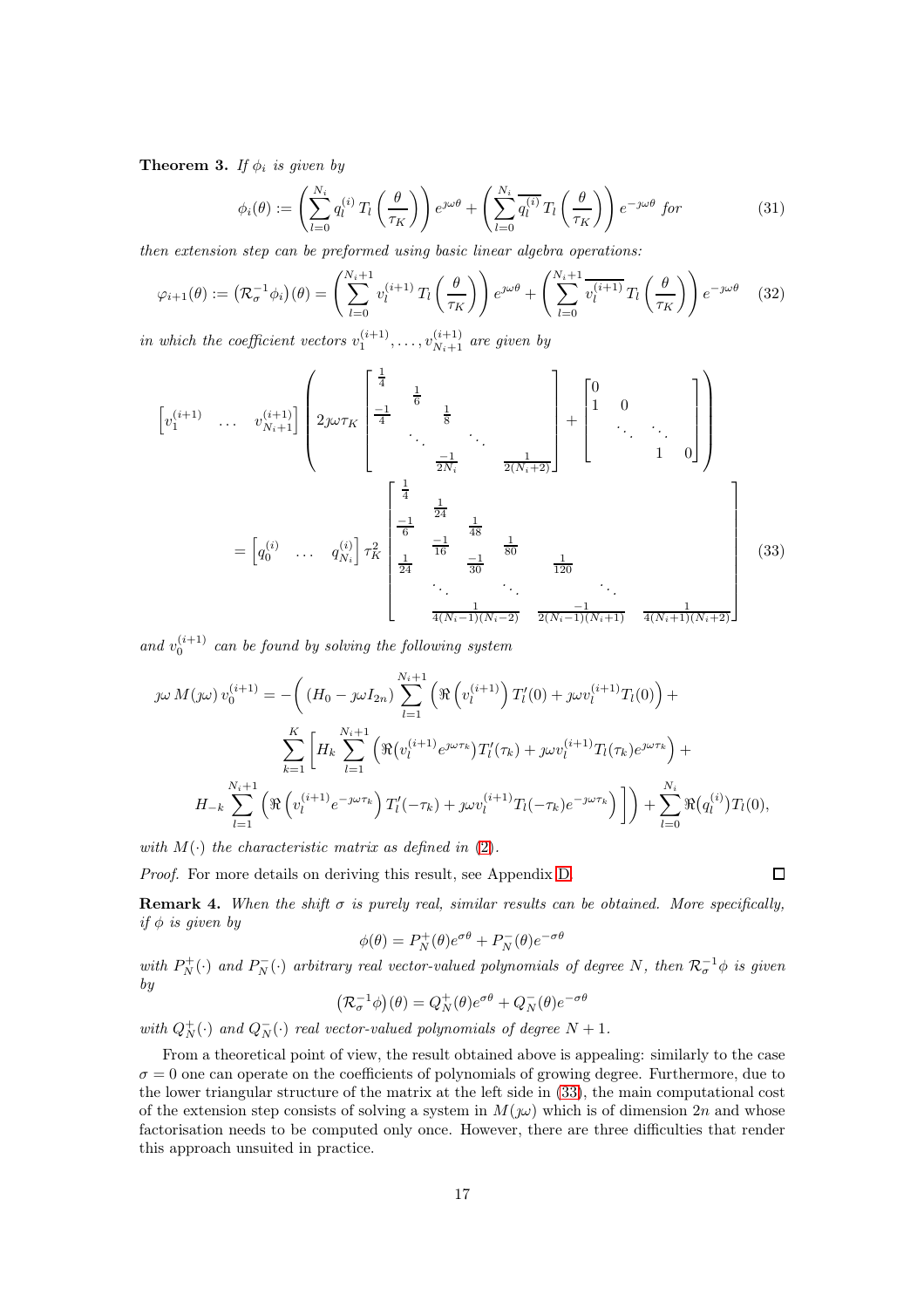- 1. Firstly, although the functions generated by Algorithm [1](#page-13-1) are uniquely defined by the starting function  $\phi_1$  and can be uniquely decomposed as in [\(29\)](#page-15-1) when such a structure is imposed on  $\phi_1$ , the decomposition in terms of  $e^{j\omega\theta}$  and  $e^{-j\omega\theta}$  is not uniquely defined on X. For example, let  $f \in X$  and consider the decomposition  $f(\theta) = P(\theta)e^{j\omega\theta} + \overline{P(\theta)}e^{-j\omega\theta}$ , then  $R(\theta)e^{j\omega\theta} + \overline{R(\theta)}e^{-j\omega\theta}$  with  $R(\theta) = P(\theta) + \sin(\omega\theta) + j\cos(\omega\theta)$  is another decomposition for f. This non-uniqueness causes problems when working in finite precision. For example, the function  $P_{N_i}(\cdot)$  can grow large, while the overall function  $\phi_i$  remains small. Another related numerical issue that can arise is that the condition number of the matrix at the left-hand side of [\(33\)](#page-16-1) grows large as the number of iterations increases.
- 2. Secondly, evaluating inner product [\(24\)](#page-12-0) is now less trivial. One may therefore opt for an approximation instead: rather than using the coefficients of the Chebyshev expansion, one can use the coefficients of the polynomial (expressed in scaled Chebyshev basis) that interpolates the function in a number of scaled Chebyshev points. If the number of interpolation points is sufficiently large, then the coefficient of this interpolating polynomial are a good approximation for the coefficients in the Chebyshev expansion [\[22\]](#page-24-19). The coefficients of this interpolating polynomial can be obtained using the (i)fft-transformation at a cost of  $\mathcal{O}\left(2n N_{points}\log(N_{points})\right)$  with  $N_{points}$  the number of discretisation points [\[1\]](#page-23-3).
- 3. Finally, when using representation [\(29\)](#page-15-1), the simultaneous orthogonalisation with respect to inner product [\(24\)](#page-12-0) and bilinear form  $\mathbf{B}(\cdot, J\cdot)$  typically destroys the structure of  $\phi_{i+1}$ .

The three difficulties mentioned above render the representation used in Theorem [3](#page-15-2) unattractive in practice. Next, we therefore introduce a different approach to implement Algorithm [1](#page-13-1) for  $\sigma \neq 0$  using finite dimensional operations. This procedure uses polynomial approximations whose degree is adaptively chosen such that these approximations match the functions in Algorithm [1](#page-13-1) to machine precision. To obtain these approximating polynomials we use an approach similar to the one used in Chebfun [\[22\]](#page-24-19). More specifically, a function  $\psi$  can be approximated by the unique polynomial  $\hat{\psi}$  of degree  $N_d$  that interpolates  $\psi$  in the extreme points of the  $N_d$ <sup>th</sup> Chebyshev polynomial of the first kind rescaled to the interval  $[-\tau_K, \tau_K]$ :

<span id="page-17-0"></span>
$$
\widehat{\psi}(\theta) = \sum_{l=0}^{N_d} c_l T_l \left(\frac{\theta}{\tau_K}\right) \text{ such that } \widehat{\psi}(\theta_l) = \psi(\theta_l) \text{ with } \theta_l = \tau_K \cos\left(\frac{l\pi}{N_d}\right) \text{ for } l = 0, \dots, N_d, (34)
$$

with  $N_d$  chosen such that the approximation error is sufficiently small. As mentioned before, such an interpolating polynomial can be computed efficiently using the (i)fft-transformation.

Previously, by invoking Theorems [2](#page-13-2) and [3,](#page-15-2)  $\mathcal{R}_{\sigma}^{-1}\phi_i$  could be computed efficiently due to the chosen structure of  $\phi_1$  (which was preserved in  $\phi_i$ ). More specifically, for large n, the main computation cost of the extension step consisted of solving a system involving a particular instance of characteristic matrix [\(2\)](#page-0-1). However, for arbitrary (non-structured) functions  $\phi_i$  computing  $\mathcal{R}_{\sigma}^{-1}\phi_i$  involves solving ordinary differential equation [\(16\)](#page-8-5) subjected to conditions [\(17\)](#page-8-1)-[\(18\)](#page-8-2). A finite dimensional approximate solution for this differential equation can be obtained using spectral discretisation. This would however involve solving a system of dimension  $2nN_d$  with  $N_d$ a sufficiently large number of discretisation points. To avoid having to solve a system with such dimensions, we will use the approach depicted in Figure [1](#page-19-2) to preform the extension step, which is based on explicitly using the facotriazation  $\mathcal{R}_{\sigma}^{-1} = (\mathcal{H} + \sigma \mathcal{I}_X)^{-1}(\mathcal{H} - \sigma \mathcal{I}_X)^{-1}$ . First,  $\phi_i(\cdot)$  is approximated by the function  $\chi_i(\cdot)e^{\sigma_i}$  in which  $\chi_i(\cdot)$  is the interpolating polynomial of form [\(34\)](#page-17-0) of  $\phi_i(\cdot)e^{-\sigma}$ . Next one can solve  $(\mathcal{H}-\sigma \mathcal{I}_X)^{-1}\chi_i(\cdot)e^{\sigma}$  analytically. More specifically,  $(\mathcal{H}-\sigma \mathcal{I}_X)^{-1}\chi_i(\cdot)e^{\sigma}\right)$  is equal to  $\xi_i(\cdot)e^{\sigma}\right)$  with  $\xi_i(\cdot)$  a vector-valued polynomial whose degree is equal to one plus the degree of  $\chi_i(\cdot)$ . Using the notation

$$
\chi_i(\theta) = \sum_{l=0}^{N_1} a_l T_l \left(\frac{\theta}{\tau_K}\right) \text{ and } \xi_i(\theta) = \sum_{l=0}^{N_1+1} b_l T_l \left(\frac{\theta}{\tau_K}\right)
$$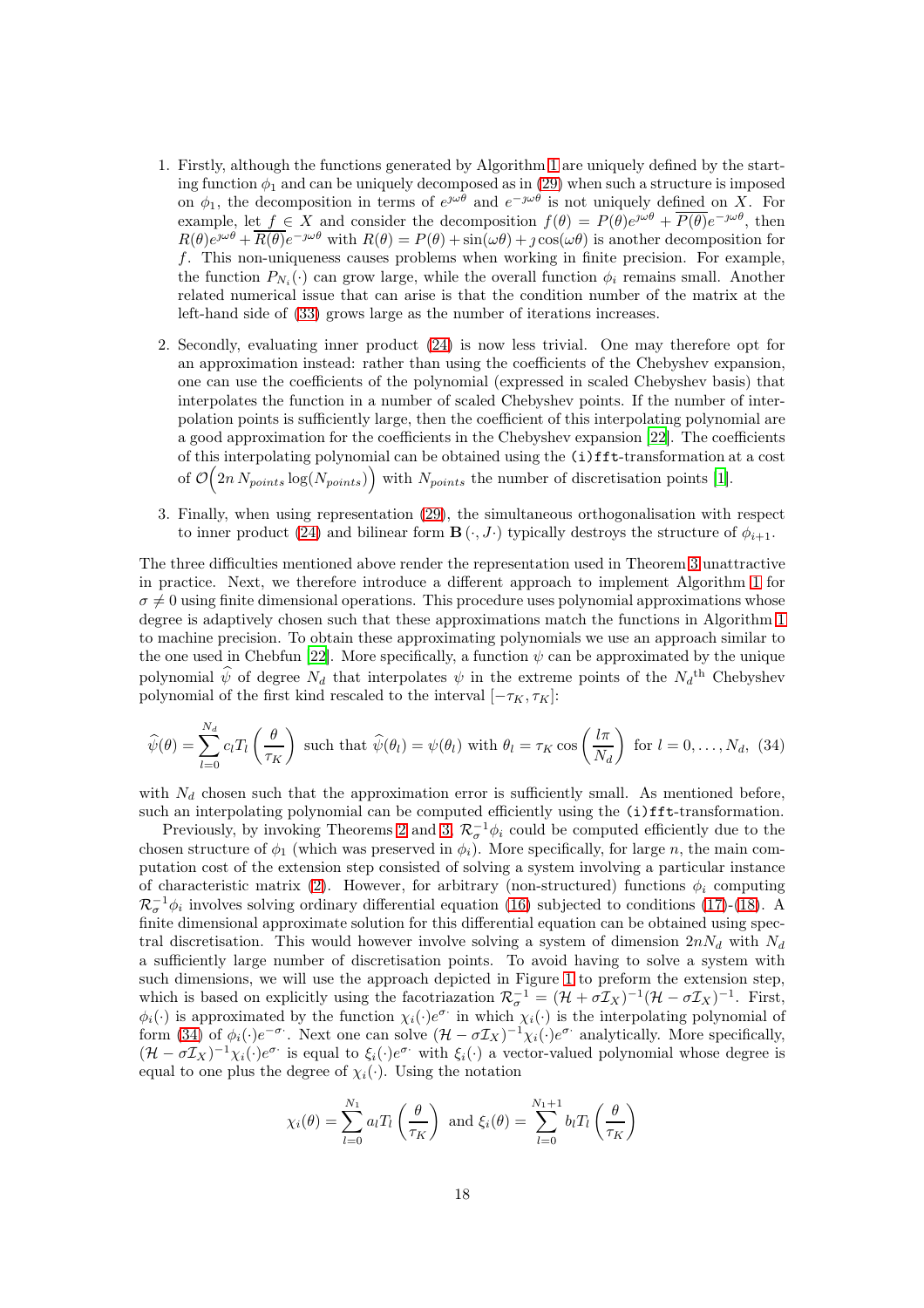the coefficients of  $\xi_i(\cdot)$  are given by

<span id="page-18-1"></span><span id="page-18-0"></span>
$$
\begin{bmatrix} b_1 & \dots & b_{N_1+1} \end{bmatrix} = \begin{bmatrix} a_0 & \dots & a_{N_1} \end{bmatrix} \tau_K \begin{bmatrix} 1 & & & & \\ \frac{-1}{2} & \frac{1}{4} & & & \\ & \ddots & & \ddots & \\ & & \frac{-1}{2(N_1-1)} & \frac{1}{2(N_1+1)} \end{bmatrix} \tag{35}
$$

and

$$
M(\sigma) b_0 = -\chi_i(0) + (H_0 - \sigma I_n) \sum_{j=1}^{N_d+1} b_j T_j(0) +
$$
  

$$
\sum_{k=1}^K \left( H_k e^{\sigma \tau_k} \sum_{j=1}^{N_d+1} b_j T_j \left( \frac{\tau_k}{\tau_K} \right) + H_{-k} e^{-\sigma \tau_k} \sum_{j=1}^{N_d+1} b_j T_j \left( -\frac{\tau_k}{\tau_K} \right) \right).
$$
 (36)

with  $M(\cdot)$  the characteristic matrix as defined in [\(2\)](#page-0-1). As before, one now only has to solve a system of dimension 2n. Notice that these expressions are similar to those in the extension step of the standard infinite Arnoldi method from [\[11](#page-24-12)]. Subsequently, we approximate  $\xi_i(\cdot)e^{\sigma \cdot \tau}$ by  $\zeta_i(\cdot)e^{-\sigma}$  with  $\zeta_i(\cdot)$  the interpolating polynomial of form [\(34\)](#page-17-0) of  $\xi_i(\cdot)e^{2\sigma}$ . In step (IV) we compute  $(\mathcal{H} + \sigma \mathcal{I}_X)^{-1} \zeta_i(\cdot) e^{-\sigma}$  for which we can now again derive an analytical expression. More specifically,  $(\mathcal{H} + \sigma \mathcal{I}_X)^{-1} \zeta_i(\cdot) e^{-\sigma \cdot}$  is equal to  $\Upsilon_i(\cdot) e^{-\sigma \cdot}$  with  $\Upsilon_i(\theta) = \sum_{i=1}^{N_2+1}$  $\sum_{l=0}^{\sqrt{2}+1} d_l T_l \left(\frac{\theta}{\tau_K}\right)$  $\big)$  a vector-valued polynomial whose coefficients follow from those of  $\zeta_i(\theta) = \sum_{n=1}^{N_2}$  $\sum_{l=0}^{N_2} c_l T_l \left(\frac{\theta}{\tau_K}\right)$  by the following relations

<span id="page-18-3"></span><span id="page-18-2"></span>
$$
\begin{bmatrix} d_1 & \dots & d_{N_2+1} \end{bmatrix} = \begin{bmatrix} c_0 & \dots & c_{N_2} \end{bmatrix} \tau_K \begin{bmatrix} 1 & & & & \\ \frac{-1}{2} & \frac{1}{4} & & & \\ & \ddots & & \ddots & \\ & & \ddots & & \\ & & \frac{-1}{2(N_{d,2}-1)} & \frac{1}{2(N_{d,2}+1)} \end{bmatrix} \tag{37}
$$

and

$$
M(-\sigma) d_0 = -\zeta_i(0) + (H_0 + \sigma I_n) \sum_{j=1}^{N_2+1} d_j T_j(0) +
$$
  

$$
\sum_{k=1}^K \left( H_k e^{-\sigma \tau_k} \sum_{j=1}^{N_2+1} d_j T_j \left( \frac{\tau_k}{\tau_K} \right) + H_{-k} e^{\sigma \tau_k} \sum_{j=1}^{N_2+1} d_j T_j \left( -\frac{\tau_k}{\tau_K} \right) \right).
$$
 (38)

Finally,  $\hat{\varphi}_{i+1}$  is obtained by computing the interpolating polynomial of form [\(34\)](#page-17-0) of  $\Upsilon_i(\cdot)e^{-\sigma}$ . If the interpolating polynomials in steps  $(I)$ ,  $(III)$  and  $(V)$  are computed up to machine precision, the resulting  $\hat{\varphi}_{i+1}$  is an accurate approximation for  $\varphi_{i+1} = \mathcal{R}_{\sigma}^{-1} \phi_i$ .

Using this polynomial representation expressed in the Chebyshev basis, also the orthogonalisation step can now be implemented with finite dimensional operations. More specifically, by using the representation of Figure [1](#page-19-2) for  $\phi_1, \ldots, \phi_i$  and  $\hat{\varphi}_{i+1}$ , we can use an orthogonalisation procedure similar to that in [\(28\)](#page-15-3) to assure orthogonality with respect to both inner product [\(24\)](#page-12-0) and bilinear form  $\mathbf{B}(\cdot, J \cdot)$ : instead of padding the vectors to length  $2n(N_{i+1} + 1)$ , the vectors now must be padded to length  $2n\left(\max\{\max_{j=1,\ldots,i}\{N_{\phi_j}\},N_{\hat{\varphi}_{i+1}}\}+1\right)$ .

A disadvantage of the approach introduced above is that, in contrast to Theorems [2](#page-13-2) and [3,](#page-15-2) the degree of the polynomial  $\hat{\varphi}_{i+1}$  is not known beforehand and therefore might grow large. However,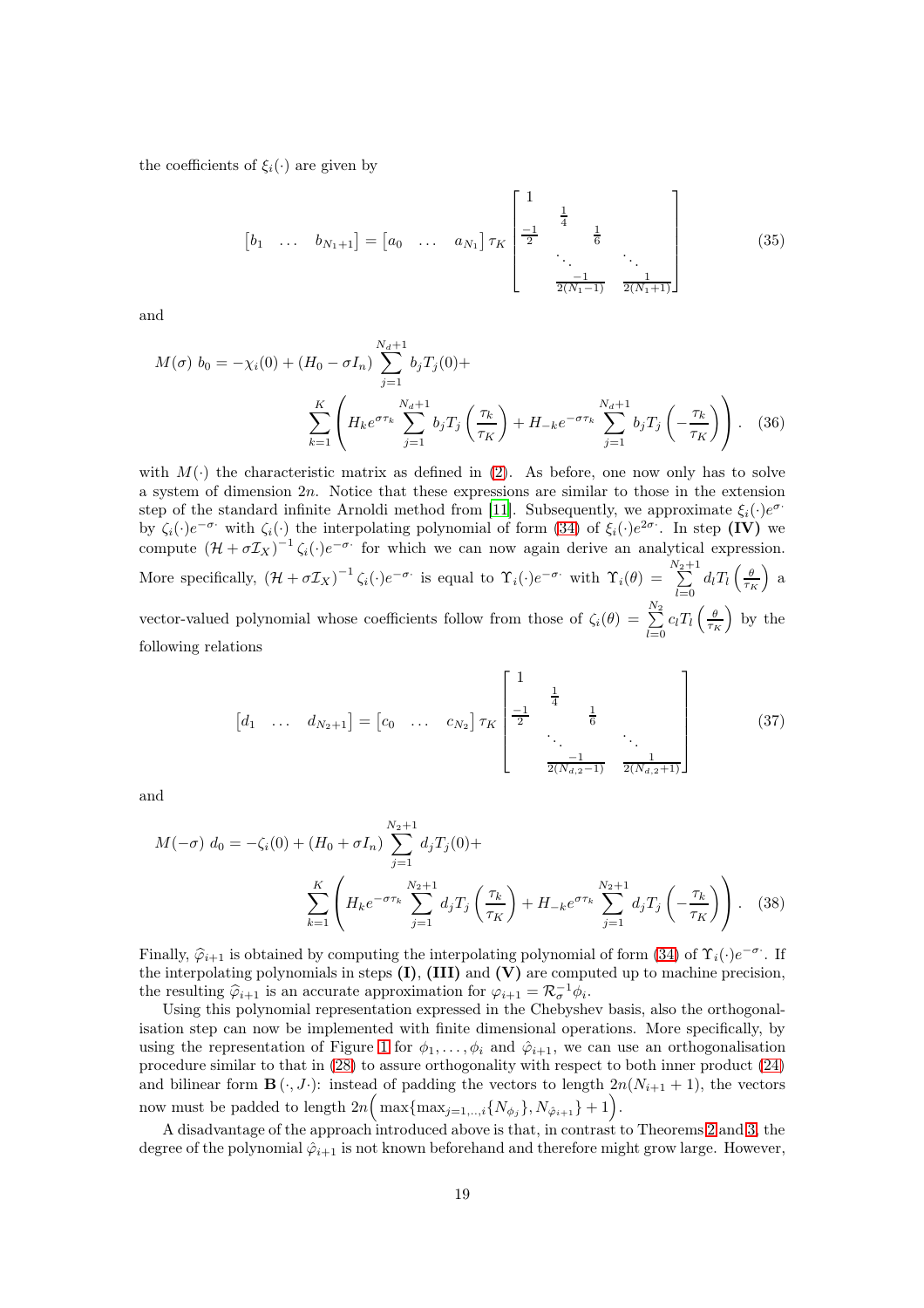<span id="page-19-2"></span>Representation as polynomial  
\n
$$
φ_i(\theta) = \sum_{l=0}^{N_{\phi_i}} q_l^{(i)} T_l \left(\frac{\theta}{\tau_K}\right)
$$
\n
$$
φ_i(\theta) = \sum_{l=0}^{N_{\phi_i}} q_l^{(i)} T_l \left(\frac{\theta}{\tau_K}\right)
$$
\n(1) Compute the interpo-  
\nlating polynomial  $\chi_i(\cdot)$  of  
\n $φ_i(\cdot) e^{-\sigma}$ : st.  $φ_i(\cdot) \approx \chi_i(\cdot) e^{\sigma}$   
\n $φ_i(\cdot) e^{-\sigma}$ : st.  $φ_i(\cdot) \approx \chi_i(\cdot) e^{\sigma}$   
\n $φ_i(\cdot) e^{-\sigma}$ : st.  $φ_i(\cdot) \approx \chi_i(\cdot) e^{\sigma}$   
\n $φ_i(\cdot) e^{-\sigma}$ : st.  $φ_i(\cdot) \approx \chi_i(\cdot) e^{\sigma}$   
\n $φ_i(\theta) = \sum_{l=0}^{N_1} a_l T_l \left(\frac{\theta}{\tau_K}\right)$   
\n $χ_i(\theta) = \sum_{l=0}^{N_1} a_l T_l \left(\frac{\theta}{\tau_K}\right)$   
\n $γ_i(\theta) = \sum_{l=0}^{N_2+1} d_l T_l \left(\frac{\theta}{\tau_K}\right)$   
\n $γ_i(\theta) = \sum_{l=0}^{N_2+1} d_l T_l \left(\frac{\theta}{\tau_K}\right)$   
\n $γ_i(\theta) = \sum_{l=0}^{N_2+1} d_l T_l \left(\frac{\theta}{\tau_K}\right)$   
\n $γ_i(\theta) = \sum_{l=0}^{N_2+1} d_l T_l \left(\frac{\theta}{\tau_K}\right)$   
\n $φ_i(\theta) = \sum_{l=0}^{N_1} a_l T_l \left(\frac{\theta}{\tau_K}\right)$   
\n $φ_i(\theta) = \sum_{l=0}^{N_1+1} b_l T_l \left(\frac{\theta}{\tau_K}\right)$   
\n $φ_i(\theta) = \sum_{l=0}^{N_1+1} b_l T_l \left(\frac{\theta}{\tau_K}\right)$   
\n $φ_i(\theta) = \sum_{l=0}^{N_1+1} b_l T_l \left(\frac{\theta}{\tau_K}\right)$   
\n $φ_i(\theta) = \sum_{$ 

Figure 1: Structured representation of the used numerical implementation of Algorithm [1](#page-13-1) for  $\sigma \neq 0.$ 

the example in Section [6.2](#page-21-1) shows that if  $\sigma$  is sufficiently small, the degree of these functions only grows slowly. For large  $\sigma$  this is often no longer the case as the sought for eigenfunctions are either highly oscillator (large imaginary component) or fast growing exponentials (large real component). A polynomial representation, thus inherently requires a high degree to accurately approximate such functions.

### <span id="page-19-0"></span>6 Numerical illustration

In this section we consider two examples. The first example illustrates the importance of the chosen shift-invert transformation and of the explicit orthogonalisation of the Krylov subspace with respect to  $\mathbf{B}(\cdot, J\cdot)$  in preserving purely imaginary eigenvalues of [\(1\)](#page-0-0) in the presence of rounding errors. The second example shows the convergence behavior of the presented method for a large scale example.

#### <span id="page-19-1"></span>6.1 Example 1

Consider the following characteristic matrix of form [\(2\)](#page-0-1):

<span id="page-19-3"></span>
$$
\lambda \begin{bmatrix} 1 & 0 \\ 0 & 1 \end{bmatrix} - \begin{bmatrix} 10 & 0.1 \\ c_0 & -10 \end{bmatrix} - \begin{bmatrix} a_1 & 0 \\ 0 & 0 \end{bmatrix} e^{-\lambda} - \begin{bmatrix} 0 & 0 \\ 0 & -a_1 \end{bmatrix} e^{\lambda}, \tag{39}
$$

with  $a_1 = (3\pi^2/4)/(20 + \pi)$  and  $c_0 = -1000 - 10a_1^2 - 10a_1\pi - \frac{5\pi^2}{2}$  $\frac{\pi^2}{2}$ , which has purely imaginary characteristic roots at  $\pi$  and  $\frac{\pi}{2}$ . Tables [1](#page-20-0) and [2](#page-21-2) compare three methods for approximating the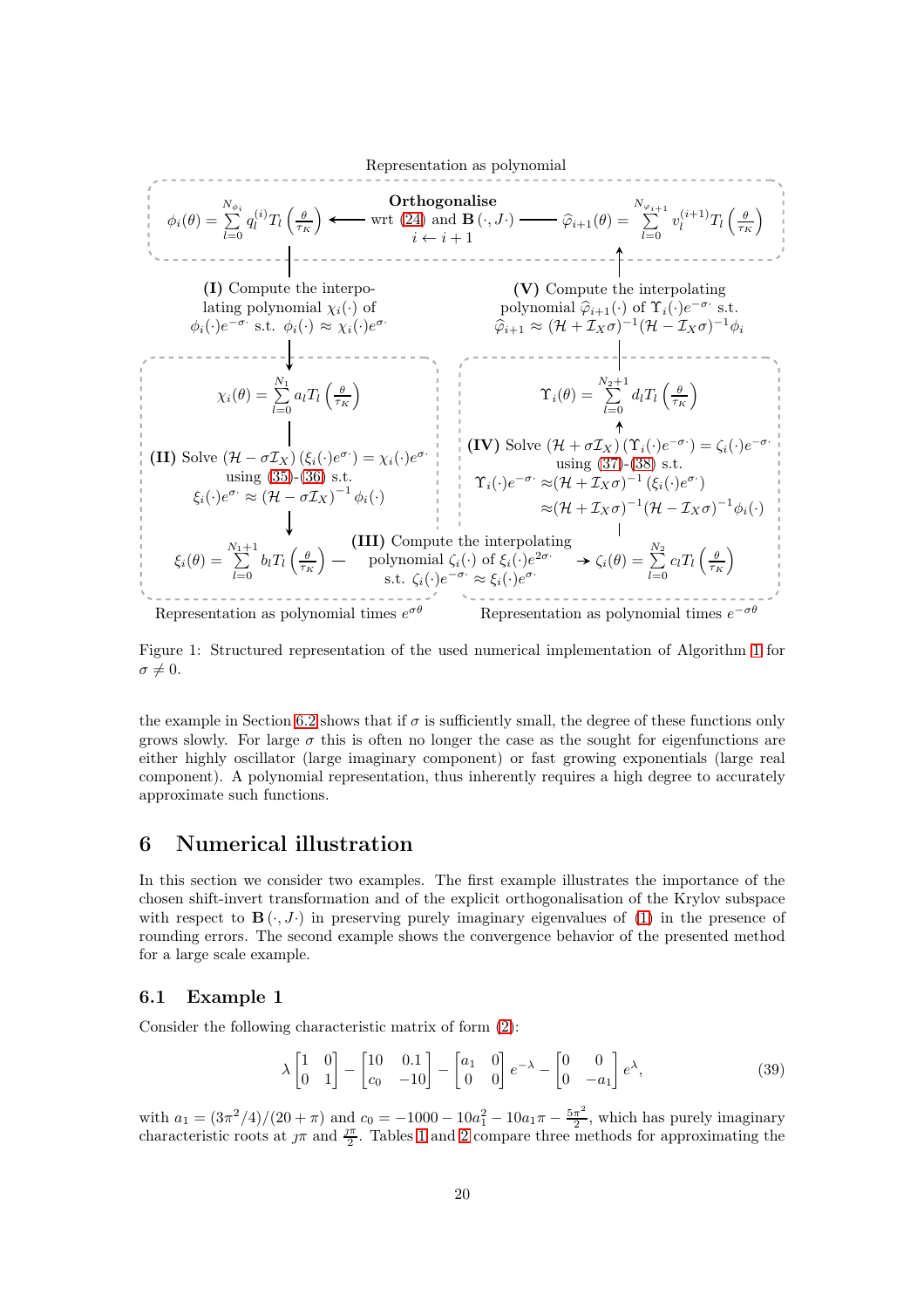purely imaginary eigenvalues of the associated NLEVP using  $\sigma = 0$  and  $\sigma = \gamma \frac{3\pi}{4}$ , respectively. These three methods are:

- 1. applying the infinite Arnoldi method to  $\mathcal{H}^{-1}/(\mathcal{H}-\sigma \mathcal{I}_X)^{-1}$  using a modification of the algorithm from [\[11](#page-24-12)] to deal with both positive and negative delays;
- 2. applying the infinite Arnoldi method to  $\mathcal{R}_0^{-1}/\mathcal{R}_{\sigma}^{-1}$  using the method presented in Sec-tion [4/](#page-13-0)Section [5](#page-15-0) (Figure [1\)](#page-19-2) but without explicit orthogonalisation with respect to  $\mathbf{B}(\cdot, J\cdot)$ (i.e., using  $(27)$  instead of  $(28)$ );
- 3. applying the infinite Arnoldi method to  $\mathcal{R}_0^{-1}/\mathcal{R}_{\sigma}^{-1}$  using the method presented in Sec-tion [4/](#page-13-0)Section [5](#page-15-0) (Figure [1\)](#page-19-2) with explicit orthogonalisation with respect to  $\mathbf{B}(\cdot, J \cdot)$ .

As initial function the constant function  $\begin{bmatrix} 0.6 & 0.8 \end{bmatrix}^{\top}$  is used in all cases but one. When applying the infinite Arnoldi method to  $(\mathcal{H} - \sigma \mathcal{I}_X)^{-1}$ , the function  $\begin{bmatrix} 0.6 & 0.8 \end{bmatrix}^{\top} e^{\sigma \theta}$  is used.

For the first approach, we observe that the obtained approximations have a significant nonzero real part, as this method does not explicitly take into account the symmetry of the spectrum with respect to the imaginary axis. For the second approach, we see that each purely imaginary eigenvalue of the NLEVP appears twice. This observation can be understood as follows. Recall that the eigenvalues of  $\mathcal{R}_0^{-1}/\mathcal{R}_{\sigma}^{-1}$  always have even multiplicity. Although in exact arithmetic each eigenvalue of  $\mathcal{R}_0^{-1}/\mathcal{R}_{\sigma}^{-1}$  appears only once in the projected eigenvalue problem as a consequence of Theorem [1,](#page-11-1) it is no longer the case when working in finite precision as orthogonality with respect to  $\mathbf{B}(\cdot, J \cdot)$  is typically lost due to rounding error. As a consequence, the multiple eigenvalues of  $\mathcal{R}_0^{-1}/\mathcal{R}_{\sigma}^{-1}$  appear twice in the projected eigenvalue problem. Numerical methods for computing eigenvalues typically do not preserve such multiple eigenvalue. Therefore, if a negative purely real eigenvalue of  $\mathcal{R}_0^{-1}$ , which corresponds to a pair of purely imaginary eigenvalues of  $H$ , has multiplicity two in the projected eigenvalue problem the obtained approximations are either a pair of complex conjugate eigenvalues with a small imaginary part or two nearby purely real eigenvalues. In the former case, the obtained approximations for the purely imaginary eigenvalues of the NLEVP, have a non-zero real part. For  $\mathcal{R}_{\sigma}^{-1}$  something similar happens. When, however, explicit orthogonalisation against  $\mathbf{B}(\cdot, J \cdot)$  is preformed (approach 3), the Krylov subspace satisfies the condition in Proposition [10](#page-11-0) up to machine precision. As to be expected, the approximations for the purely imaginary eigenvalues of [\(1\)](#page-0-0) now only appear once in the projected eigenvalue problem and are, after the transformation  $\sqrt{\frac{1}{\mu} + \sigma^2}$ , purely imaginary.

From Table [2,](#page-21-2) we also observe that when using  $(\mathcal{H} - \sigma \mathcal{I}_X)^{-1}$  for shifts close to origin, the eigenvalues  $\jmath\omega$  and  $-\jmath\omega$  are approximated separately. In contrast, when using  $\mathcal{R}_{\sigma}^{-1}$  this pair is really approximated as a pair.

<span id="page-20-0"></span>Table 1: Obtained approximations after 20 iterations for the purely imaginary characteristic roots of [\(39\)](#page-19-3) using approaches 1-3 with the constant function  $\begin{bmatrix} 0.6 & 0.8 \end{bmatrix}^{\top}$  as initial function.

| Approach 1                                                                                                                                                                                            | Approach 2                                                                                                                                                                                                                                                                      | Approach 3                                                                                          |
|-------------------------------------------------------------------------------------------------------------------------------------------------------------------------------------------------------|---------------------------------------------------------------------------------------------------------------------------------------------------------------------------------------------------------------------------------------------------------------------------------|-----------------------------------------------------------------------------------------------------|
| $2.481 \times 10^{-11} - 1.570796326781284$<br>$2.481 \times 10^{-11} + \underline{J1.570796326781284}$<br>$-4.614 \times 10^{-9} - 3.141592614193304$<br>$-4.614 \times 10^{-9} + 3.141592614193304$ | $1.455 \times 10^{-12} - 1.570796326794346$<br>$1.455 \times 10^{-12} + \underline{11.570796326794346}$<br>$-1.455 \times 10^{-12} - 1.570796326794346$<br>$-1.455 \times 10^{-12} + 1.570796326794346$<br>$-73.141592653579488$<br>13.141592653579488<br>$-13.141592653504050$ | 11.570796326748563<br>$-11.570796326748563$<br><u> 13.141592653</u> 771110<br>$-j3.141592653771110$ |
|                                                                                                                                                                                                       | <i>1</i> 3.141592653504050                                                                                                                                                                                                                                                      |                                                                                                     |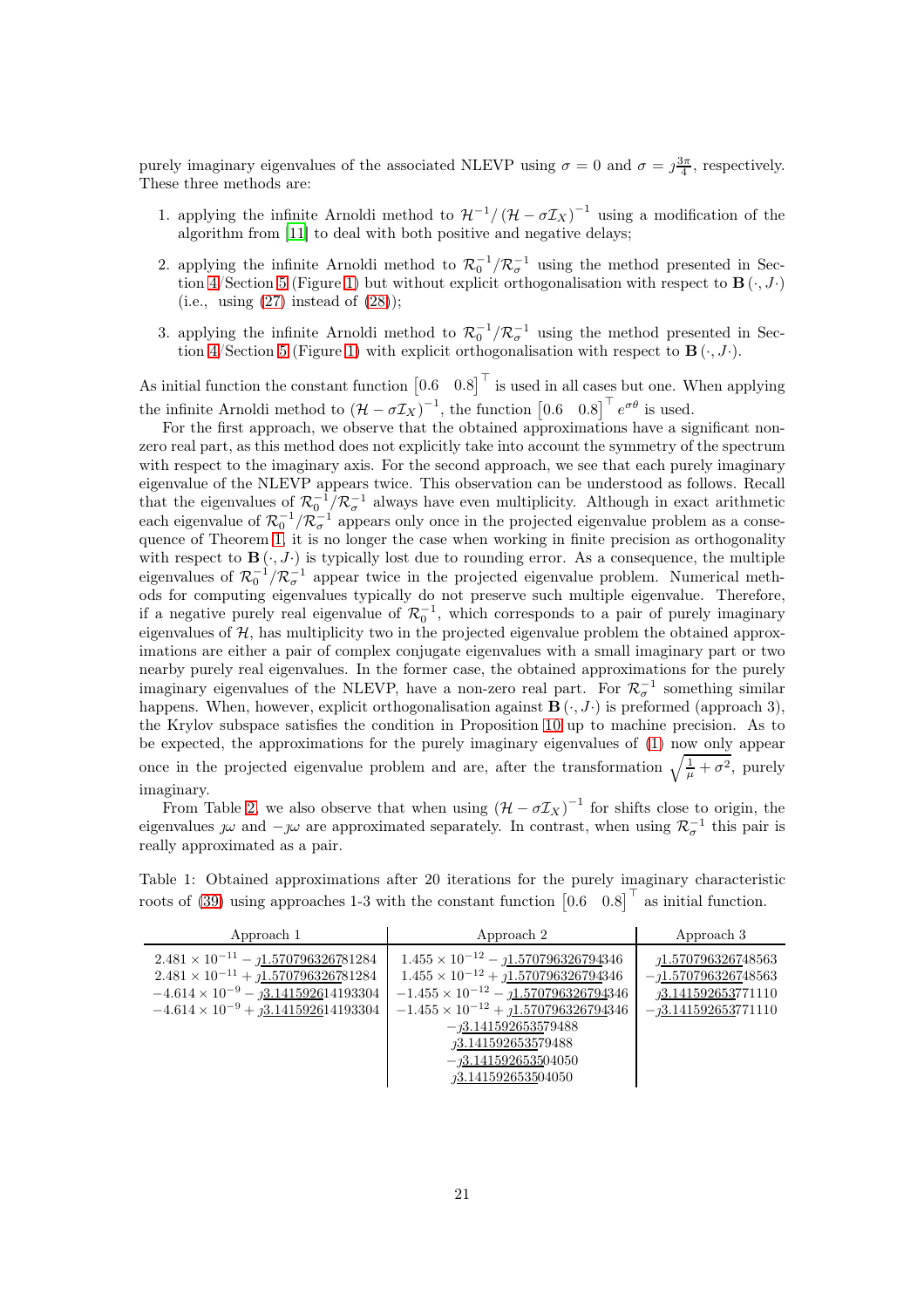<span id="page-21-2"></span>Table 2: Obtained approximations after 20 iterations for the purely imaginary characteristic roots of [\(39\)](#page-19-3) using approaches 1-3 for  $\sigma = \frac{3\pi}{4}$ . For the approach based on  $(\mathcal{H} - \sigma I_X)^{-1}$  the initial function  $[0.6 \quad 0.8]$ <sup>T</sup>  $e^{\sigma \theta}$  is used while for the approaches based on  $\mathcal{R}_{\sigma}^{-1}$  the initial function  $\begin{bmatrix} 0.6 & 0.8 \end{bmatrix}^{\top}$  is used.

| Approach 1                                                                                                                                                                                            | Approach 2                                                                                                                                                                                                                                                                                            | Approach 3                                                                                       |
|-------------------------------------------------------------------------------------------------------------------------------------------------------------------------------------------------------|-------------------------------------------------------------------------------------------------------------------------------------------------------------------------------------------------------------------------------------------------------------------------------------------------------|--------------------------------------------------------------------------------------------------|
| $-8.913 \times 10^{-13} + 1.570796326793909$<br>$2.749 \times 10^{-13} + \underline{33.1415926535}90288$<br>$4.206 \times 10^{-6} - 1.570784493538230$<br>$-1.023 \times 10^{-3} - 3.145057545042714$ | $1.009 \times 10^{-12} - 1.570796326794204$<br>$1.009 \times 10^{-12} + \underline{j1.570796326794}204$<br>$-1.009 \times 10^{-12} - 1.570796326794204$<br>$-1.009 \times 10^{-12} + 1.570796326794204$<br>$-13.141592653591553$<br>13.141592653591553<br>$-13.141592653589905$<br>73.141592653589905 | $-1.570796326803690$<br>1.570796326803690<br>$-13.141592653701270$<br><i>n</i> 3.141592653701270 |

#### <span id="page-21-1"></span>6.2 Example 2

For the second example we consider the following dynamical system from [\[19\]](#page-24-20), which describes a heated rod which is cooled using delayed feedback. The evolution of the temperature in the rod, v, is governed by the partial differential equation

$$
\frac{\partial v(x,t)}{\partial t} = \frac{\partial^2 v(x,t)}{\partial x^2} + a_0(x)v(x,t) + a_1(x)v(\pi - x, t - 1) \text{ for } x \in [0, \pi],
$$

with  $a_0(x) = -2\sin(x)$ ,  $a_1(x) = 2\sin(x)$  and  $v(0,t) = v(\pi, t) = 0$ . Discretising this partial differential equation in the space coordinate  $x$  results in a system of delay-differential equations of dimension  $n$ . To obtain a dynamical system of form  $(5)$ , we define a performance output matrix  $C = \frac{1}{n} \begin{bmatrix} 1 & \dots & 1 \end{bmatrix}$  (which gives the average temperature of the rod) and a performance input matrix  $B = C^{\top}$ . Choosing  $n = 1000$  and plotting the norm of the transfer matrix in function of  $\omega$ , one observes that this norm is equal to 0.00018 for  $\omega$  approximately equal to 2.009437, 3.790888 and 5.571120. It now follows from the discussion in the introduction that for  $\gamma = 0.00018$ , NLEVP [\(6\)](#page-1-1) must have purely imaginary eigenvalues around  $j2.009437$ ,  $j3.790888$ and  $j5.571120$ .

To verify this, we first use the method presented in Section [4](#page-13-0) to compute the eigenvalues of [\(6\)](#page-1-1) near the shift  $\sigma = 0$ . Figure [2](#page-22-0) shows the obtained approximations for the eigenvalues in the region  $[-6, 6] \times \mathcal{J}[-10, 10]$  after 70 iterations and their convergence behavior. One observes that the approximations close to the shift converge quickly to the eigenvalues of [\(6\)](#page-1-1).

Next, we apply the method from Section [5,](#page-15-0) with implementation sketched in Figure [1,](#page-19-2) for  $\sigma = \mu/4.5$ . Figure [3](#page-22-1) shows the eigenvalues and the obtained approximations near this shift after 70 iterations. We have again fast convergence to the eigenvalues near the shift.

Finally, recall that the degree of the polynomial  $\hat{\varphi}_{i+1}$ , defined in Figure [1,](#page-19-2) is not known beforehand. Figure [4](#page-23-4) therefore shows the evolution of the degree of this polynomial with respect to the iteration number. We observe that the degree of these polynomials grows slow with respect to the number of iterations.

### <span id="page-21-0"></span>7 Conclusions and outlook

In this work we presented an iterative method to approximate the eigenvalues of NLEVPs of form [\(1\)](#page-0-0) closest to a given shift  $\sigma$  while preserving the symmetries of the spectrum. The presented work can thus be seen as a generalization of the results from [\[14](#page-24-16), [17](#page-24-7)] to a class of NLEVPs.

To derive this method, the equivalence between the considered NLEVP and a linear but infinite-dimensional eigenvalue problem was used. Based on this equivalence, we introduced a shift-invert transformation that preserves the Hamiltonian structure of the spectrum. Next, the ideas behind the infinite Arnoldi method from [\[11\]](#page-24-12), which operates on functions rather than on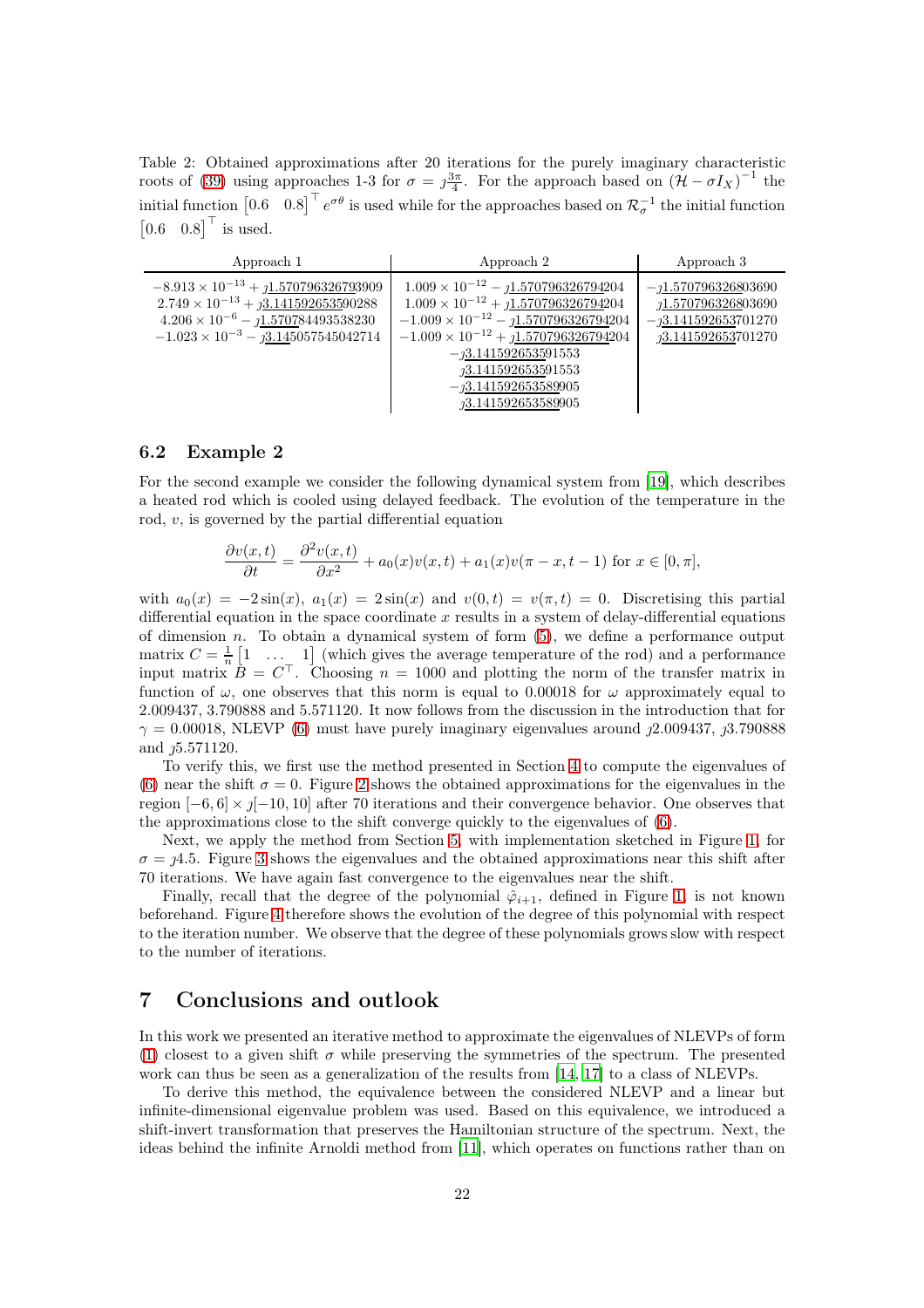<span id="page-22-0"></span>

(circles) near  $\sigma = 0$ .

Figure 2: Approximated eigenvalues near the shift  $\sigma = 0$  after 70 iterations and their convergence behavior for Example 2 obtained using the method from Section [4.](#page-13-0)

<span id="page-22-1"></span>

(a) Eigenvalues (crosses) and their approximations (circles) near  $\sigma = \mu/4.5$ .

(b) Relative forward error

Figure 3: Approximated eigenvalues near the shift  $\sigma = 1/4.5$  after 70 iterations and their convergence behavior for Example 2 obtained using the method from Section [5,](#page-15-0) as depicted in Figure [1.](#page-19-2)

vectors, were applied to this transformed eigenvalue problem to construct a Krylov subspace. It was then shown that this subspace is orthogonal with respect to the bilinear functional  $\mathbf{B}(\cdot, J \cdot)$ . This result was subsequently used to demonstrate that simple purely imaginary eigenvalues of [\(1\)](#page-0-0) close to the shift are approximated by purely imaginary eigenvalues. Although this method was initially defined on function spaces, Sections [4](#page-13-0) and [5](#page-15-0) showed how it can be implemented using finite dimensional linear algebra operations. The performance of these numerical algorithms was finally verified using two numerical experiments in Section [6.](#page-19-0) The code for these experiments is available from <https://twr.cs.kuleuven.be/research/software/delay-control/SPSIIA/index.html>.

To conclude this paper we give some directions for future research. Firstly, as mentioned in the introduction, the presented algorithm can be used as a building block for algorithms that compute the  $\mathcal{H}_{\infty}$ -norm of time-delay systems. Secondly, a more extensive study on the effect of the chosen initial function and the chosen inner product on the convergence behavior of the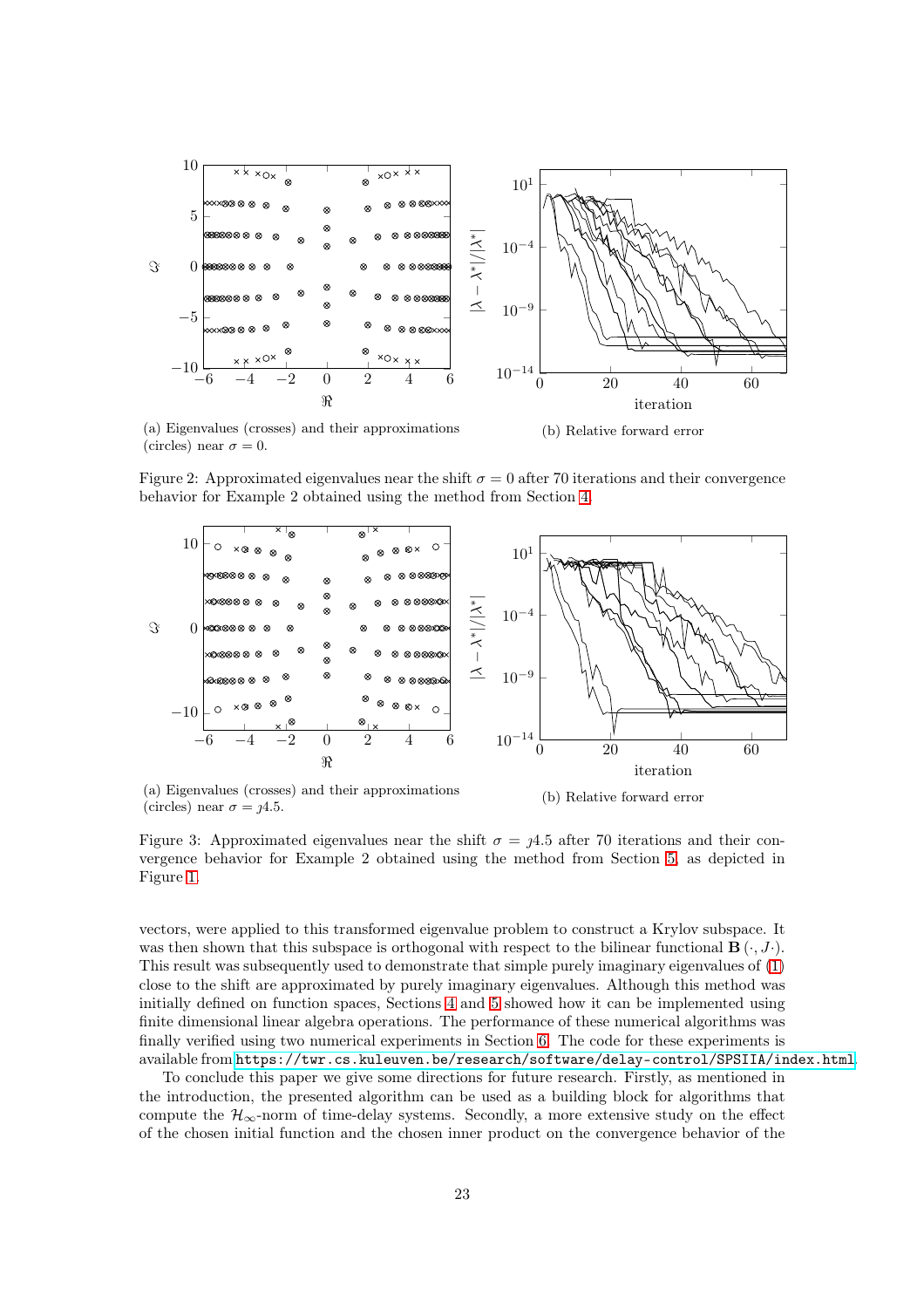<span id="page-23-4"></span>

Figure 4: Evolution of the degree of  $\hat{\varphi}_{i+1}$  as defined in Figure [1,](#page-19-2) as function of the iteration number i.

method is necessary. Thirdly, for large  $\sigma$  the representation in [\(29\)](#page-15-1) has as advantage that it might require polynomials of a lower degree to approximate the eigenfunctions of nearby eigenvalues in comparison to purely polynomial approximations. The functions  $e^{j\omega\theta}$  and  $e^{-j\omega\theta}$  act in this case as carrier functions. However, as mentioned before, it is not yet clear how this representation can be used in practice because of problems with numerical stability. Finally, for the infinite Arnoldi method in [\[11\]](#page-24-12), the convergence behavior of the method can be related to the approximation error of a Padé-approximation of the NLEVP with growing degree. Such a connection is yet to be established for the method presented here.

### Acknowledgements

The first author would like to thank P. Schwerdtner, M. Voigt and V.Mehrmann for the fruitful discussions.

This work was supported by the project C14/17/072 of the KU Leuven Research Council and the project G092721N of the Research Foundation-Flanders (FWO - Vlaanderen).

### <span id="page-23-3"></span>References

- [1] N. Ahmed and P. Fisher. "Study of algorithmic properties of chebyshev coefficients". In: International Journal of Computer Mathematics 2.1-4 (1968), pp. 307–317.
- <span id="page-23-2"></span>[2] P. Benner, D. Kressner, and V. Mehrmann. "Skew-Hamiltonian and Hamiltonian Eigenvalue Problems: Theory, Algorithms and Applications". In: Proceedings of the Conference on Applied Mathematics and Scientific Computing. Berlin, Heidelberg: Springer-Verlag, pp. 3–39.
- <span id="page-23-0"></span>[3] S. Boyd and V. Balakrishnan. "A regularity result for the singular values of a transfer matrix and a quadratically convergent algorithm for computing its L $\infty$ -norm". In: Systems & Control Letters 15.1 (1990), pp. 1–7.
- <span id="page-23-1"></span>[4] N. Bruinsma and M. Steinbuch. "A fast algorithm to compute the H∞-norm of a transfer function matrix". In: Systems & Control Letters 14.4 (1990), pp. 287–293.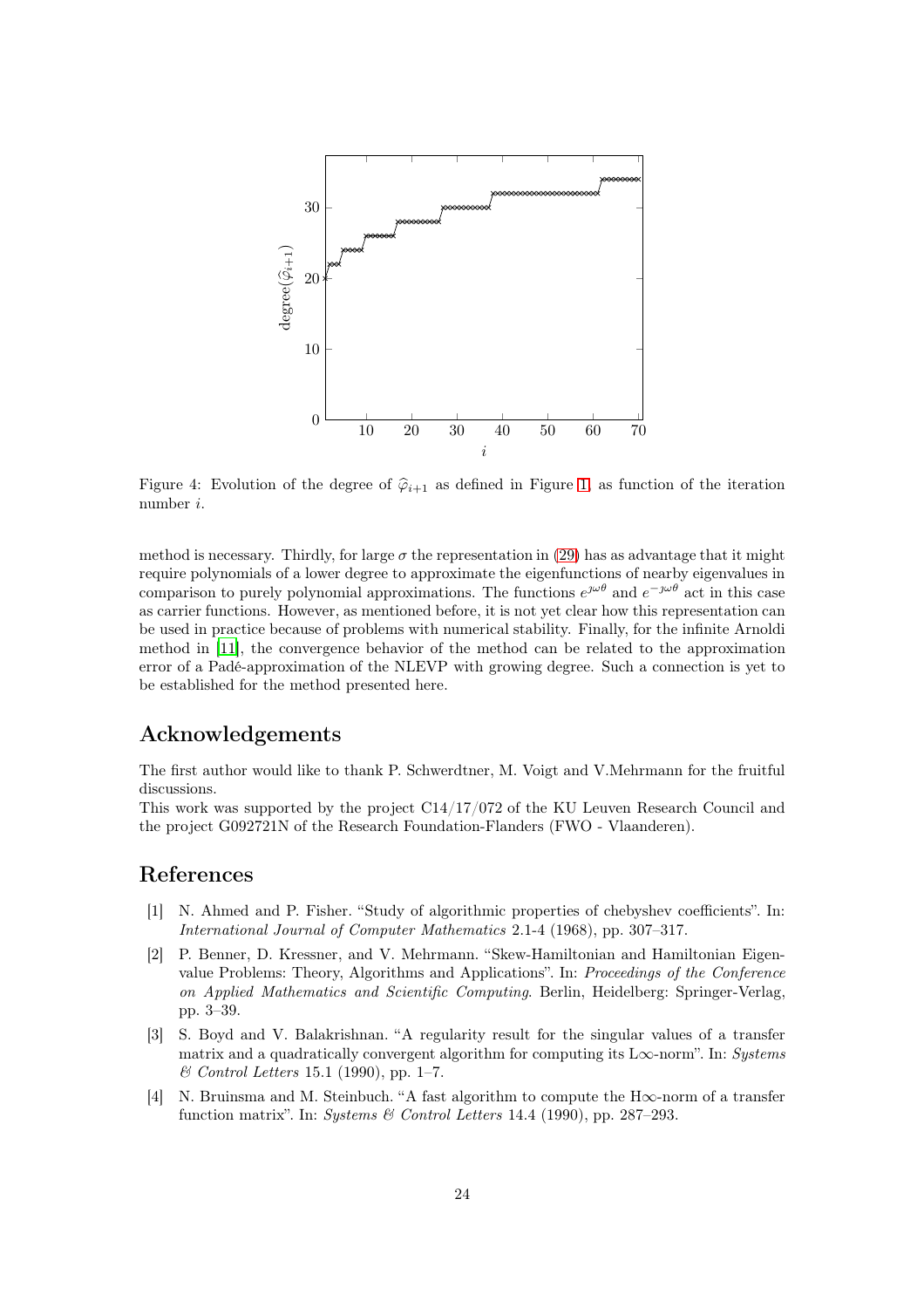- <span id="page-24-4"></span>[5] K. Gu, V. L. Kharitonov, and J. Chen. Stability of Time-Delay Systems. Boston, MA: Birkhäuser, 2003.
- <span id="page-24-2"></span>[6] S. Gumussoy and W. Michiels. "Fixed-Order H-Infinity Control for Interconnected Systems Using Delay Differential Algebraic Equations". In: SIAM Journal on Control and Optimization 49.5 (2011), pp. 2212–2238.
- <span id="page-24-11"></span>[7] S. Güttel and F. Tisseur. "The nonlinear eigenvalue problem". In: Acta Numerica 26 (2017), pp. 1–94.
- <span id="page-24-18"></span>[8] J. Hale. Theory of functional differential equations. Vol. 3. Applied Mathematical Sciences. New York, NY: Springer, 1977.
- <span id="page-24-5"></span>[9] J. K. Hale and S. M. V. Lunel. Introduction to Functional Differential Equations. Vol. 99. Applied Mathematical Sciences. New York, NY: Springer, 1993.
- <span id="page-24-0"></span>[10] D. Hinrichsen and A. J. Pritchard. Mathematical Systems Theory I. Vol. 48. Texts in Applied Mathematics. Berlin, Heidelberg: Springer, 2005.
- <span id="page-24-12"></span>[11] E. Jarlebring, K. Meerbergen, and W. Michiels. "A Krylov Method for the Delay Eigenvalue Problem". In: SIAM Journal on Scientific Computing 32.6 (2010), pp. 3278–3300.
- <span id="page-24-13"></span>[12] E. Jarlebring, W. Michiels, and K. Meerbergen. "A linear eigenvalue algorithm for the nonlinear eigenvalue problem". In: Numerische Mathematik 122.1 (2012), pp. 169–195.
- <span id="page-24-14"></span>[13] E. Jarlebring et al. "NEP-PACK: A Julia package for nonlinear eigenproblems - v0.2". In: arXiv[1811.09592] (2018).
- <span id="page-24-16"></span>[14] V. Mehrmann, C. Schröder, and V. Simoncini. "An implicitly-restarted Krylov subspace method for real symmetric/skew-symmetric eigenproblems". In: Linear Algebra and Its Applications 436.10 (2012), pp. 4070–4087.
- <span id="page-24-9"></span>[15] V. L. Mehrmann. The autonomous linear quadratic control problem : theory and numerical solution. Berlin, Heidelberg: Springer, 1991.
- <span id="page-24-17"></span>[16] V. Mehrmann and D. Watkins. "Polynomial eigenvalue problems with Hamiltonian structure". In: Electronic Transactions on Numerical Analysis 13 (2002), pp. 106–118.
- <span id="page-24-7"></span>[17] V. Mehrmann and D. Watkins. "Structure-Preserving Methods for Computing Eigenpairs of Large Sparse Skew-Hamiltonian/Hamiltonian Pencils". In: SIAM Journal on Scientific Computing 22.6 (2001), pp. 1905–1925.
- <span id="page-24-3"></span>[18] W. Michiels and S. Gumussoy. "Characterization and Computation of  $\mathcal{H}_{\infty}$  Norms for Time-Delay Systems". In: SIAM Journal on Matrix Analysis and Applications 31.4 (2010), pp. 2093–2115.
- <span id="page-24-20"></span>[19] W. Michiels, E. Jarlebring, and K. Meerbergen. "Krylov-Based Model Order Reduction of Time-delay Systems". In: SIAM Journal on Matrix Analysis and Applications 32.4 (2011), pp. 1399–1421.
- <span id="page-24-6"></span>[20] W. Michiels and S.-I. Niculescu. Stability, Control, and Computation for Time-Delay Systems. Philadelphia, PA: Society for Industrial and Applied Mathematics, 2014.
- <span id="page-24-10"></span>[21] Y. Saad. Iterative Methods for Sparse Linear Systems. Society for Industrial and Applied Mathematics, 2003.
- <span id="page-24-19"></span>[22] L. N. Trefethen. Approximation Theory and Approximation Practice. Society for Industrial and Applied Mathematics, 2013.
- <span id="page-24-8"></span>[23] C. Van Loan. "A symplectic method for approximating all the eigenvalues of a Hamiltonian matrix". In: Linear Algebra and its Applications 61 (1984), pp. 233–251.
- <span id="page-24-15"></span>[24] H. Voss. "Nonlinear Eigenvalue Problems". In: Handbook of Linear Algebra. Ed. by L. Hogben. Boca Raton, FL: Chapman and Hall/CRC, 2013. Chap. 60, pp. 1063–1086.
- <span id="page-24-1"></span>[25] K. Zhou and J. C. Doyle. Essentials of robust control. Upper Saddle River, NJ: Prentice Hall, 1998.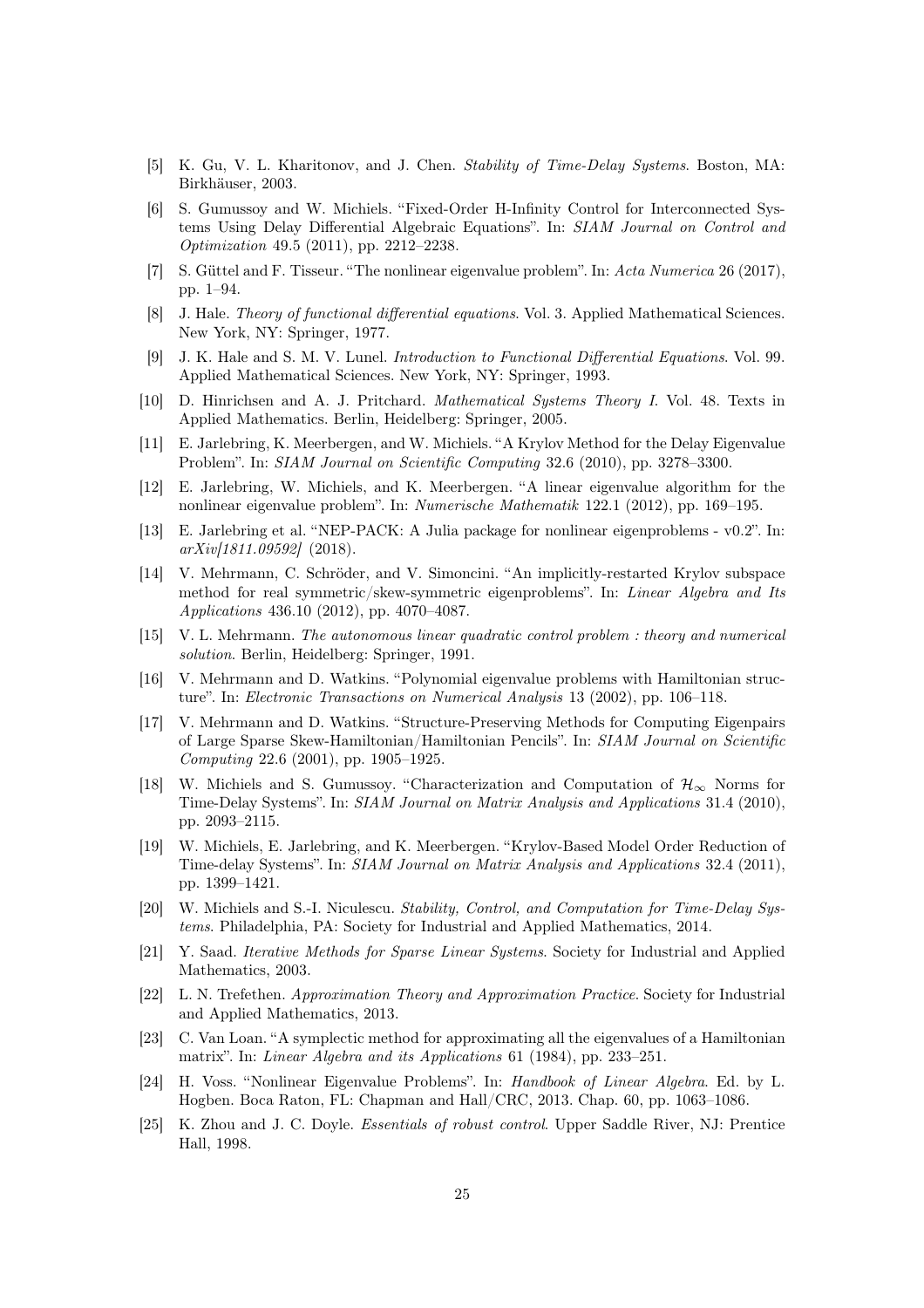## Appendix

# <span id="page-25-0"></span>A Expression for  $\mathcal{R}_{\sigma}^{-1}$

In this section we derive an expression for the inverse of  $\mathcal{R}_{\sigma}$  for  $\sigma$  not an eigenvalue of H. More specifically, the operator  $\mathcal{R}_{\sigma}: D(\mathcal{R}_{\sigma}) \subseteq X \mapsto X$  is invertible if for every function  $\phi \in X$  there exists a unique function  $\varphi \in D(\mathcal{R}_{\sigma})$  such that  $\phi = \mathcal{R}_{\sigma}\varphi$ . It follows from the definition of  $\mathcal{R}_{\sigma}$ and its domain that this function  $\varphi$  must satisfy the following four conditions: it must be twice continuously differentiable, it must satisfy the differential equation

<span id="page-25-1"></span>
$$
\varphi''(\theta) - \sigma^2 \varphi(\theta) = \phi(\theta) \text{ for } \theta \in [-\tau_K, \tau_K]
$$
\n(40)

and it must fulfill conditions [\(17\)](#page-8-1) and [\(18\)](#page-8-2). Because any function  $\phi \in X$  is continuous, differential equation [\(40\)](#page-25-1) always has a solution, defined up to some integration constants. This solution can be found using the variation of parameters approach. For  $\sigma \neq 0$  one finds:

$$
\varphi(\theta) = \left( \mathcal{C}_{\sigma}[\phi] + \frac{1}{2\sigma} \int_0^{\theta} \phi(\eta) e^{-\sigma \eta} d\eta \right) e^{\sigma \theta} + \left( \mathcal{C}_{-\sigma}[\phi] - \frac{1}{2\sigma} \int_0^{\theta} \phi(\eta) e^{\sigma \eta} d\eta \right) e^{-\sigma \theta},
$$

in which the constants  $C_{\sigma}[\phi]$  and  $C_{-\sigma}[\phi]$  are uniquely defined by conditions [\(17\)](#page-8-1) and [\(18\)](#page-8-2) when  $\sigma$  is not an eigenvalue of H. An expression for these integration constants can be obtained by plugging the above solution into conditions [\(17\)](#page-8-1) and [\(18\)](#page-8-2):

$$
\sigma (C_{\sigma}[\phi] - C_{-\sigma}[\phi]) = H_0 (C_{\sigma}[\phi] + C_{-\sigma}[\phi]) \times
$$
  
+ 
$$
\sum_{k=1}^{K} H_k \Big( \Big( C_{\sigma}[\phi] + \frac{1}{2\sigma} \int_0^{\tau_k} \phi(\eta) e^{-\sigma \eta} d\eta \Big) e^{\sigma \tau_k} + \Big( C_{-\sigma}[\phi] - \frac{1}{2\sigma} \int_0^{\tau_k} \phi(\eta) e^{\sigma \eta} d\eta \Big) e^{-\sigma \tau_k} \Big)
$$
  
+ 
$$
H_{-k} \Big( \Big( C_{\sigma}[\phi] + \frac{1}{2\sigma} \int_0^{-\tau_k} \phi(\eta) e^{-\sigma \eta} d\eta \Big) e^{-\sigma \tau_k} + \Big( C_{-\sigma}[\phi] - \frac{1}{2\sigma} \int_0^{-\tau_k} \phi(\eta) e^{\sigma \eta} d\eta \Big) e^{\sigma \tau_k} \Big)
$$

$$
\sigma^2 (C_{\sigma}[\phi] + C_{-\sigma}[\phi]) + \phi(0) = \sigma H_0 (C_{\sigma}[\phi] - C_{-\sigma}[\phi]) \times \n+ \sum_{k=1}^K \sigma H_k \left( \left( C_{\sigma}[\phi] + \frac{1}{2\sigma} \int_0^{\tau_k} \phi(\eta) e^{-\sigma \eta} d\eta \right) e^{\sigma \tau_k} - \left( C_{-\sigma}[\phi] - \frac{1}{2\sigma} \int_0^{\tau_k} \phi(\eta) e^{\sigma \eta} d\eta \right) e^{-\sigma \tau_k} \right) \n+ \sigma H_{-k} \left( \left( C_{\sigma}[\phi] + \frac{1}{2\sigma} \int_0^{-\tau_k} \phi(\eta) e^{-\sigma \eta} d\eta \right) e^{-\sigma \tau_k} - \left( C_{-\sigma}[\phi] - \frac{1}{2\sigma} \int_0^{-\tau_k} \phi(\eta) e^{\sigma \eta} d\eta \right) e^{\sigma \tau_k} \right).
$$

Expressions [\(20\)](#page-8-4) and [\(21\)](#page-9-0) now follow by dividing the second equation by  $\sigma$  and taking the sum and difference with the first equation, respectively.

For  $\sigma = 0$ , one finds

$$
\varphi(\theta) = \int_0^{\theta} \int_0^{\eta_2} \phi(\eta_1) d\eta_1 d\eta_2 + C_1[\phi]\theta + C_0[\phi]. \tag{41}
$$

Plugging this solution into conditions [\(17\)](#page-8-1) and [\(18\)](#page-8-2) one finds the following expressions for  $C_1[\phi]$ and  $C_0[\phi]$ :

$$
M(0) C_1[\phi] = -\phi(0) + \sum_{k=1}^K \left( H_k \int_0^{\tau_k} \phi(\eta) d\eta + H_{-k} \int_0^{-\tau_k} \phi(\eta) d\eta \right)
$$
  

$$
M(0) C_0[\phi] = -C_1[\phi] + \sum_{k=1}^K \left[ H_k \left( \int_0^{\tau_k} \int_0^{\eta_2} \phi(\eta_1) d\eta_1 d\eta_2 + C_1[\phi] \tau_k \right) + H_{-k} \left( \int_0^{-\tau_k} \int_0^{\eta_2} \phi(\eta_1) d\eta_1 d\eta_2 - C_1[\phi] \tau_k \right) \right].
$$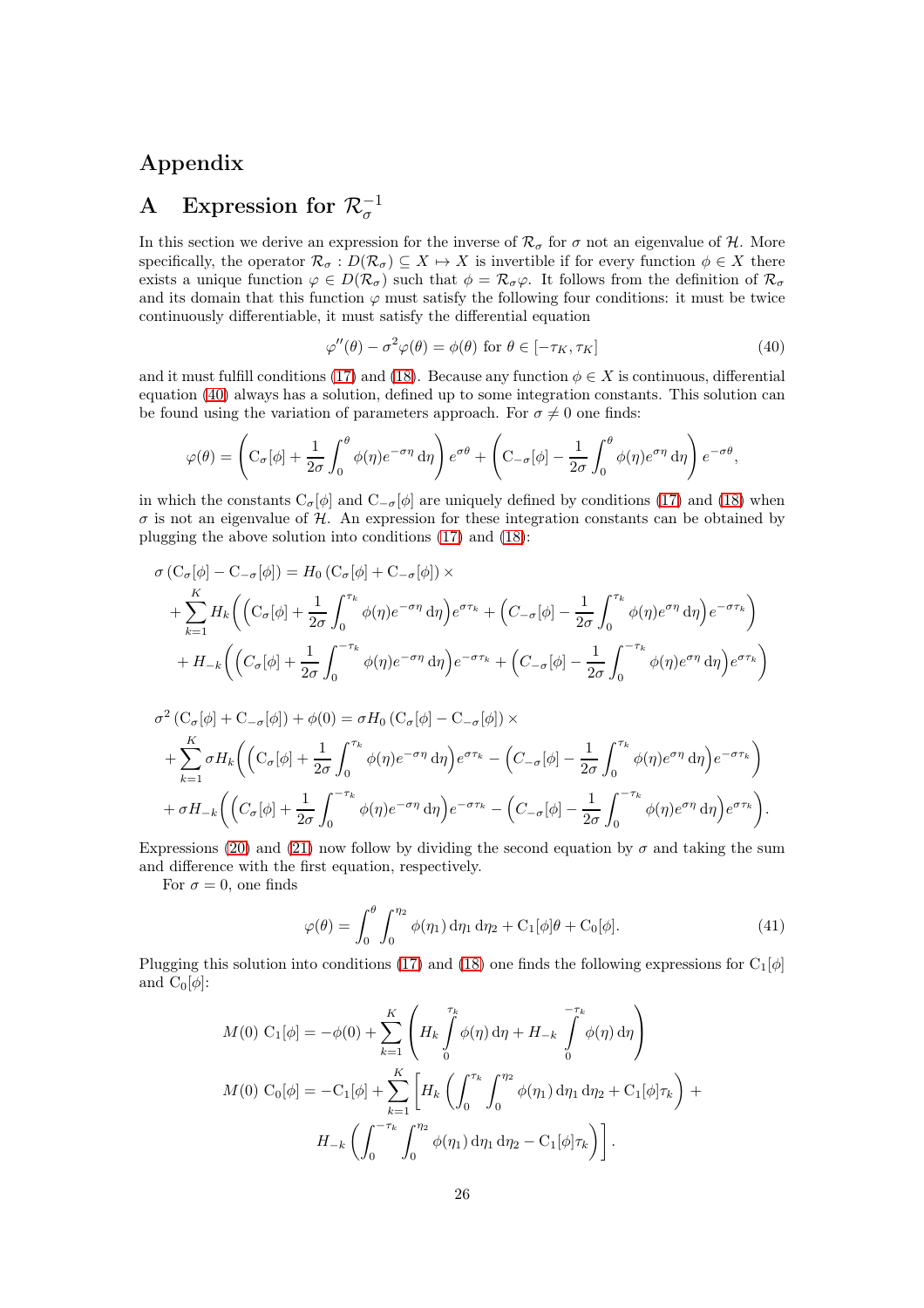# <span id="page-26-0"></span>B Proof that  $B(\cdot, J\cdot)$  is anti-symmetric

**Lemma 2.** The bilinear form  $\mathbf{B}(\cdot, J \cdot)$  is anti-symmetric, meaning that the equality  $\mathbf{B}(\varphi, J\psi) =$  $-\mathbf{B}(\psi, J\varphi)$  holds.

$$
\mathbf{B}(\varphi, J\psi) = -\left[\psi(0)^{\top}J\varphi(0) + \sum_{k=1}^{K} \left( \int_{0}^{\tau_{k}} \psi(\theta)^{\top} J H_{-k}\varphi(\theta - \tau_{k}) d\theta - \int_{0}^{\tau_{k}} \psi(\theta - \tau_{k})^{\top} J H_{k}\varphi(\theta) d\theta \right) \right]
$$
  
\n
$$
= -\left[\varphi(0)^{\top} J^{\top}\varphi(0) + \sum_{k=1}^{K} \left( \int_{0}^{\tau_{k}} \varphi(\theta - \tau_{k})^{\top} (J H_{-k})^{\top} \psi(\theta) d\theta - \int_{0}^{\tau_{k}} \varphi(\theta)^{\top} (J H_{k})^{\top} \psi(\theta - \tau_{k}) d\theta \right) \right]
$$
  
\n
$$
= -\left[\varphi(0)^{\top} J^{\top}\psi(0) + \sum_{k=1}^{K} \left( \int_{0}^{\tau_{k}} \varphi(\theta)^{\top} J^{\top} H_{-k}\psi(\theta - \tau_{k}) d\theta - \int_{0}^{\tau_{k}} \varphi(\theta - \tau_{k})^{\top} J^{\top} H_{k}\psi(\theta) d\theta \right) \right]
$$
  
\n
$$
= -\mathbf{B}(\psi, J\varphi)
$$

## <span id="page-26-1"></span>C Derivation of the extension step for  $\sigma = 0$

Let  $\phi_i(\theta)$  and  $\varphi_{i+1}(\theta)$  be as defined in Theorem [2,](#page-13-2) then the equality  $\mathcal{R}_0\varphi_{i+1} = \phi_i$  becomes

$$
\left(\mathcal{R}_0\varphi_{i+1}(\theta)\right) = \sum_{l=2}^{N_i+2} \frac{v_l^{(i+1)}}{(\tau_K)^2} T_l''\left(\frac{\theta}{\tau_K}\right) = \sum_{l=0}^{N_i} q_l^{(i)} T_l\left(\frac{\theta}{\tau_K}\right) \left(\right) = \phi_i(\theta).
$$

Expression [\(25\)](#page-14-2) now follows by noting that

$$
T_0(t) = T_2''(t)/4,
$$
  
\n
$$
T_1(t) = T_3''(t)/24
$$
 and  
\n
$$
T_l(t) = \frac{T_{l+2}''(t)}{4(l+1)(l+2)} - \frac{T_l''(t)}{2(l+1)(l-1)} + \frac{T_{l-2}''(t)}{4(l-1)(l-2)}
$$
 for  $l \ge 2$ . (42)

<span id="page-26-3"></span>The expressions for  $v_1^{(i+1)}$  follows directly from [\(18\)](#page-8-2) and using this result  $v_0^{(i+1)}$  can be computed from [\(17\)](#page-8-1).

# <span id="page-26-2"></span>D Derivation of the extension step for  $\sigma = \jmath\omega$

Let  $\phi_i$  and  $\varphi_{i+1}$  as defined in [\(31\)](#page-16-2), then the equality  $\mathcal{R}_{\sigma}\varphi_{i+1} = \phi_i$  becomes

$$
\left[\frac{2j\omega}{\tau_K} \sum_{l=1}^{N_i+1} v_l^{(i+1)} T_l' \left(\frac{t}{\tau_K}\right) + \sum_{l=2}^{N_i+1} \frac{v_l^{(i+1)}}{\tau_K^2} T_l'' \left(\frac{t}{\tau_K}\right)\right] e^{j\omega\theta} + \left[\frac{2j\omega}{\tau_K} \sum_{l=1}^{N_i+1} \frac{v_l^{(i+1)}}{v_l^{(i+1)}} T_l' \left(\frac{t}{\tau_K}\right) + \sum_{l=2}^{N_i+1} \frac{v_l^{(i+1)}}{\tau_K^2} T_l'' \left(\frac{t}{\tau_K}\right)\right] e^{-j\omega\theta} \n= \sum_{l=0}^{N_i} q_l^{(i)} T_l \left(\frac{\theta}{\tau_K}\right) e^{j\omega\theta} + \sum_{l=0}^{N_i} \frac{q_l^{(i)}}{q_l^{(i)}} T_l \left(\frac{\theta}{\tau_K}\right) e^{-j\omega\theta}.
$$

Matching the terms associated with  $e^{j\omega\theta}$  and  $e^{-j\omega\theta}$ , gives the equality

$$
\frac{2j\omega}{\tau_K} \sum_{l=1}^{N_i+1} v_l^{(i+1)} T_l' \left(\frac{t}{\tau_K}\right) + \sum_{l=2}^{N_i+1} \frac{v_l^{(i+1)}}{\tau_K^2} T_l'' \left(\frac{t}{\tau_K}\right) = q_l^{(i)} T_l \left(\frac{\theta}{\tau_K}\right).
$$